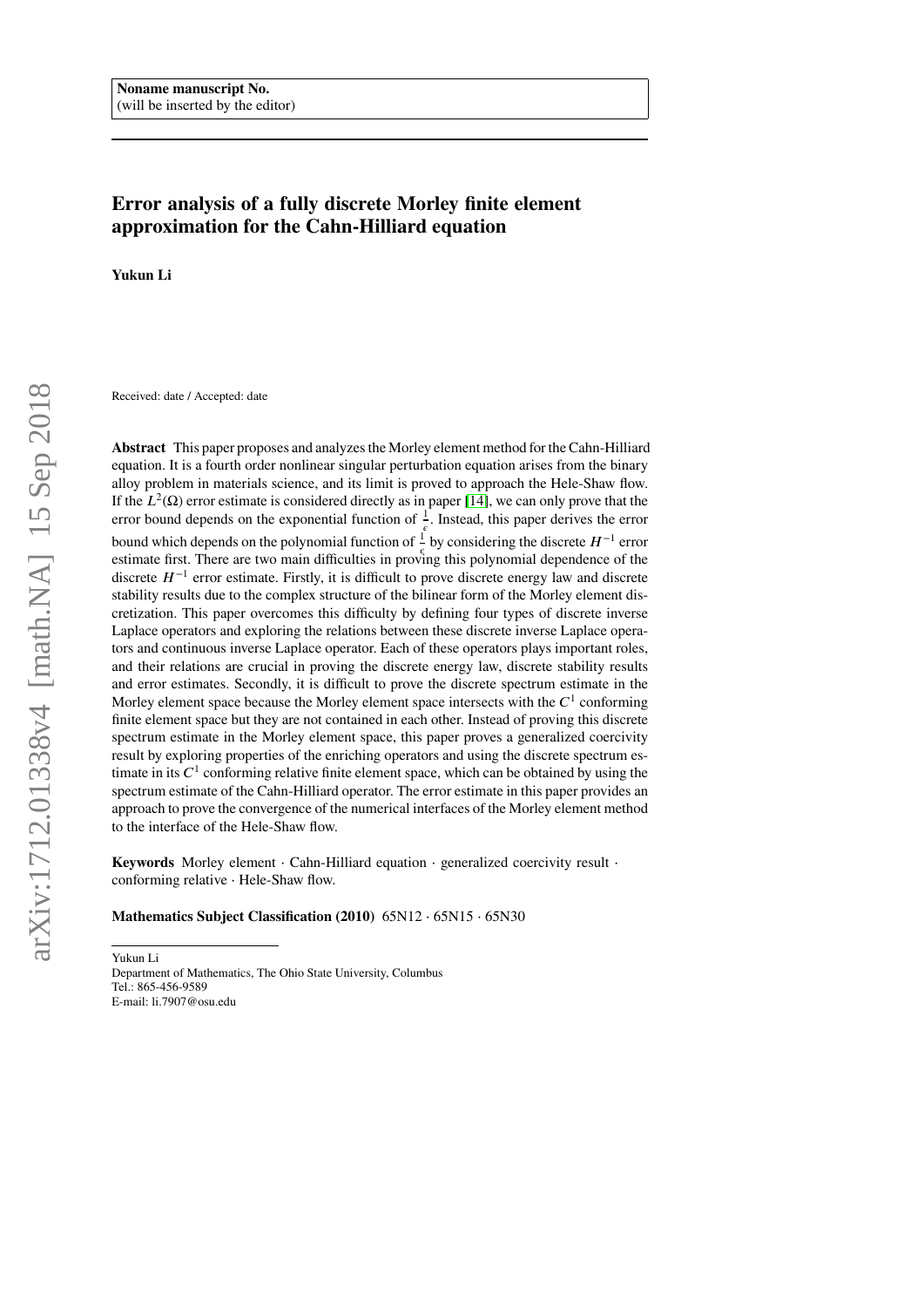# **1 Introduction**

Consider the following Cahn-Hilliard problem:

$$
u_t + \Delta(\epsilon \Delta u - \frac{1}{\epsilon} f(u)) = 0 \quad \text{in } \Omega_T := \Omega \times (0, T], \tag{1}
$$

$$
\frac{\partial u}{\partial n} = \frac{\partial}{\partial n} (\epsilon \Delta u - \frac{1}{\epsilon} f(u)) = 0 \quad \text{on } \partial \Omega_T := \partial \Omega \times (0, T], \tag{2}
$$

<span id="page-1-2"></span><span id="page-1-0"></span>
$$
u = u_0 \quad \text{in } \Omega \times \{t = 0\},\tag{3}
$$

where  $\Omega \subseteq \mathbb{R}^2$  is a bounded domain,  $f(u)$  is the first derivative of a double well potential  $F(u)$  which is defined below

<span id="page-1-1"></span>
$$
F(u) = \frac{1}{4}(u^2 - 1)^2.
$$
 (4)

The Allen-Cahn equation  $[3, 5, 11, 19, 16, 18, 23, 24]$  $[3, 5, 11, 19, 16, 18, 23, 24]$  $[3, 5, 11, 19, 16, 18, 23, 24]$  $[3, 5, 11, 19, 16, 18, 23, 24]$  $[3, 5, 11, 19, 16, 18, 23, 24]$  $[3, 5, 11, 19, 16, 18, 23, 24]$  $[3, 5, 11, 19, 16, 18, 23, 24]$  $[3, 5, 11, 19, 16, 18, 23, 24]$ , which is a second order nonlinear parabolic equation, describes the phase separation process of a binary alloy when the temperature suddenly decreases, but the mass of each phase is not conserved. Compared with the Allen-Cahn equation, the Cahn-Hilliard equation [\(1\)](#page-1-0) also arises from the phase transition problem in materials science, but it has the mass conservation property. Notice equation [\(1\)](#page-1-0) differs from the original Cahn-Hilliard equation by scaling  $\frac{t}{b}$  by *t*. The Cahn-Hilliard equaances from the engines cann rimals equation by seeiing by it rife cann rimals equal tion finds its applications in the areas of materials science, fluid mechanics, biology and so on, and the coupling of the Cahn-Hilliard equation and fluid flow is becoming more and more popular in industrial applications. The Cahn-Hilliard equation also serves as a building block for the phase field formulations of the moving interface problems, and the methodology can be applied to other phase field models. It is also well known [\[2\]](#page-29-7) that the Cahn-Hilliard equa-tion [\(1\)](#page-1-0) can be interpreted as the  $H^{-1}$  gradient flow of the Cahn-Hilliard energy functional

$$
J_{\epsilon}(v) := \int_{\Omega} \left( \frac{\epsilon}{2} |\nabla v|^2 + \frac{1}{\epsilon} F(v) \right) dx.
$$
 (5)

Stoth proved that  $u \to \pm 1$  in the interior or exterior of interface  $\Gamma_t$  for all  $t \in [0, T]$  as  $\epsilon \to 0$ for the radially symmetric case [\[29\]](#page-30-2), and Alikakos, Bates and Chen gave the proof for the general case [\[2\]](#page-29-7).

Numerical approximations of the Cahn-Hilliard equation have been extensively studied during the last 30 years  $[4, 33, 13, 14, 12]$  $[4, 33, 13, 14, 12]$  $[4, 33, 13, 14, 12]$  $[4, 33, 13, 14, 12]$  $[4, 33, 13, 14, 12]$ . These papers consider the case when  $\epsilon$  is a fixed, and the error bounds depend exponentially on  $\frac{1}{\epsilon}$ . Better than the exponential dependence on 1  $\frac{1}{\epsilon}$ , the polynomial dependence on  $\frac{1}{\epsilon}$  is proved using conforming finite element (CG) method [\[20,](#page-29-11) [21\]](#page-30-4) and discontinuous Galerkin (DG) method [\[17,](#page-29-12) [26\]](#page-30-5). For the  $C<sup>1</sup>$  conforming finite elements for the fourth order problem, polynomials with high degree are required. To use lower order polynomials, one approach is to use macro-elements, where a given element is divided into a few smaller subelements and the lower order polynomial is used on each subelement. However, it is not widely used due to its complex formulation of finite element spaces. The other approach is to use nonconforming finite elements, and among the nonconforming finite elements, the Morley element has the least number of degrees of freedom on each element. Comparing with the mixed finite element method or the  $C<sup>1</sup>$  conforming finite element method, the computational cost of the Morley element is smaller, and this is extremely important especially for the phase field problems where the interaction length  $\epsilon$ , time step size *𝑘*, and mesh size *ℎ* are all required to be chosen very small. The Morley element was first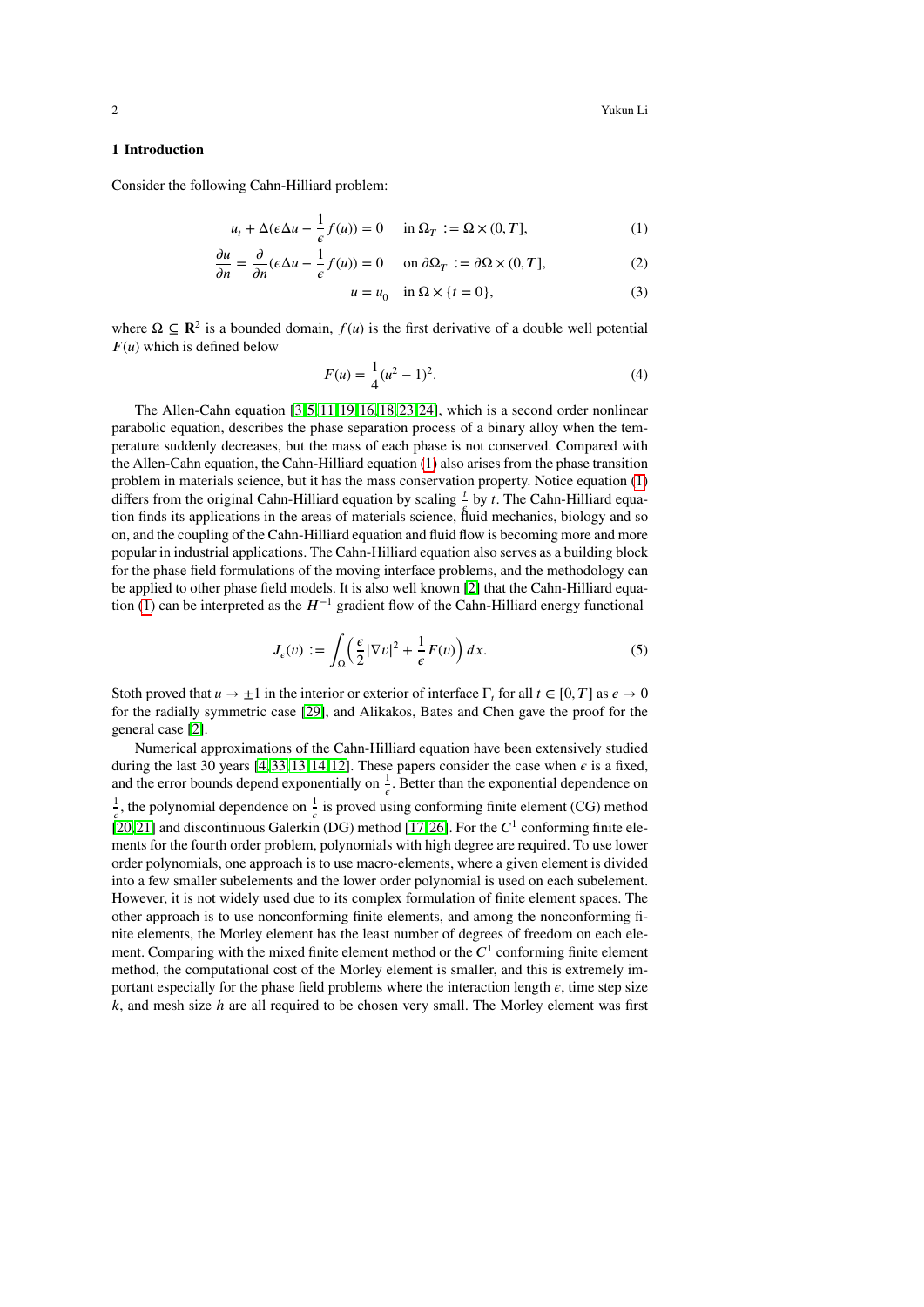used in [\[14\]](#page-29-0) to discretize the Cahn-Hilliard equation, but only the error estimates with exponential dependence of  $\frac{1}{\epsilon}$  could be derived there. In this paper, the polynomial dependence of 1  $\frac{1}{\epsilon}$  is finally given using the Morley element.

The approach in this paper follows those used in [\[17,](#page-29-12) [20,](#page-29-11) [21\]](#page-30-4), but the generalization to the Morley element method is nontrivial. In the mixed CG/DG formulation, different test functions can be chosen in two equations, but in the Morley element formulation, only one test function can be chosen. Because of this and the complex structure of the Morley element formulation, proving the discrete energy law and the discrete stability results become much more involved. It is also a challenge to prove the discrete spectrum estimate in the Morley element space from the spectrum estimate of the Cahn-Hilliard operator because the Morley element space has intersection with its  $C<sup>1</sup>$  conforming relative finite element space but they are not contained in each other. If the  $L^2$  error estimate is considered directly, the generalized coercivity result in this paper or even the discrete spectrum estimate are not useful in proving the  $L^2$  error estimate. To overcome these difficulties, there are three main techniques in this paper. First, based on the structure of the bilinear form of the Morley element formulation, this paper designs four discrete operators  $\hat{\Delta}_h^{-1}$ ,  $\tilde{\Delta}_h^{-1}$ ,  $\Delta_h^{-1}$  and  $\Delta_h^{-1}$ , and proves the errors in different norms between these operators. Through these relations, by using  $\widetilde{\Delta}_h^{-1}$  in the test function, and by using the other operators as bridges, we can prove the discrete energy law and some consequent discrete stability results. Each of these operators plays important roles in proving the main results. These operators and their properties might be applied to the analysis for the biharmonic equation. It also employs both the summation by part for time and integration by part for space techniques to handle the nonlinear term and then to establish the polynomial dependence of the  $\|\cdot\|_{2,2,h}$  stability result, and only the exponential dependence can be obtained if these two techniques are not used simultaneously. Second, instead of proving the discrete spectrum estimate, this paper proves the generalized coercivity result which is sufficient to get the sharper error estimates. The key point is to use the enriching operator as a bridge between the nonconforming and conforming finite elements, and this idea may be extended to other phase field models. Third, if the discrete  $L^2$  error estimate is considered directly, only the error estimates with exponential dependence on  $\frac{1}{\epsilon}$  could be derived using the Gronwall's inequality as in [\[14\]](#page-29-0). This paper provides a possibility by considering the  $H^{-1}$  error estimate first, and it explains how to utilize the discrete inverse Laplace operators and the generalized coercivity result to circumvent the Gronwall's inequality, and finally to prove the error estimate with polynomial dependence on  $\frac{1}{\epsilon}$ .

The remainder of this paper is organized as follows. In section 2, we introduce the standard function and Sobolev space notations, state a few a priori estimates of the solution, and cite some known results including properties of the inverse Laplapce operators, properties of enriching operator, generalized discrete Gronwall's inequality and the spectrum estimate for the linearized Cahn-Hilliard operator; In section 3, and in the first two subsections, we introduce the Morley element formulation, define different kinds of discrete inverse Laplace operators and state their relations. Then in the last three subsections, we analyze the discrete energy law and the discrete stability results, derive the generalized coercivity result in the Morley element space, and finally prove the discrete  $H^{-1}$  error estimate with polynomial dependence on  $\frac{1}{\varepsilon}$ ; In Section [4,](#page-27-0) numerical experiments are given to validate the theoretical results.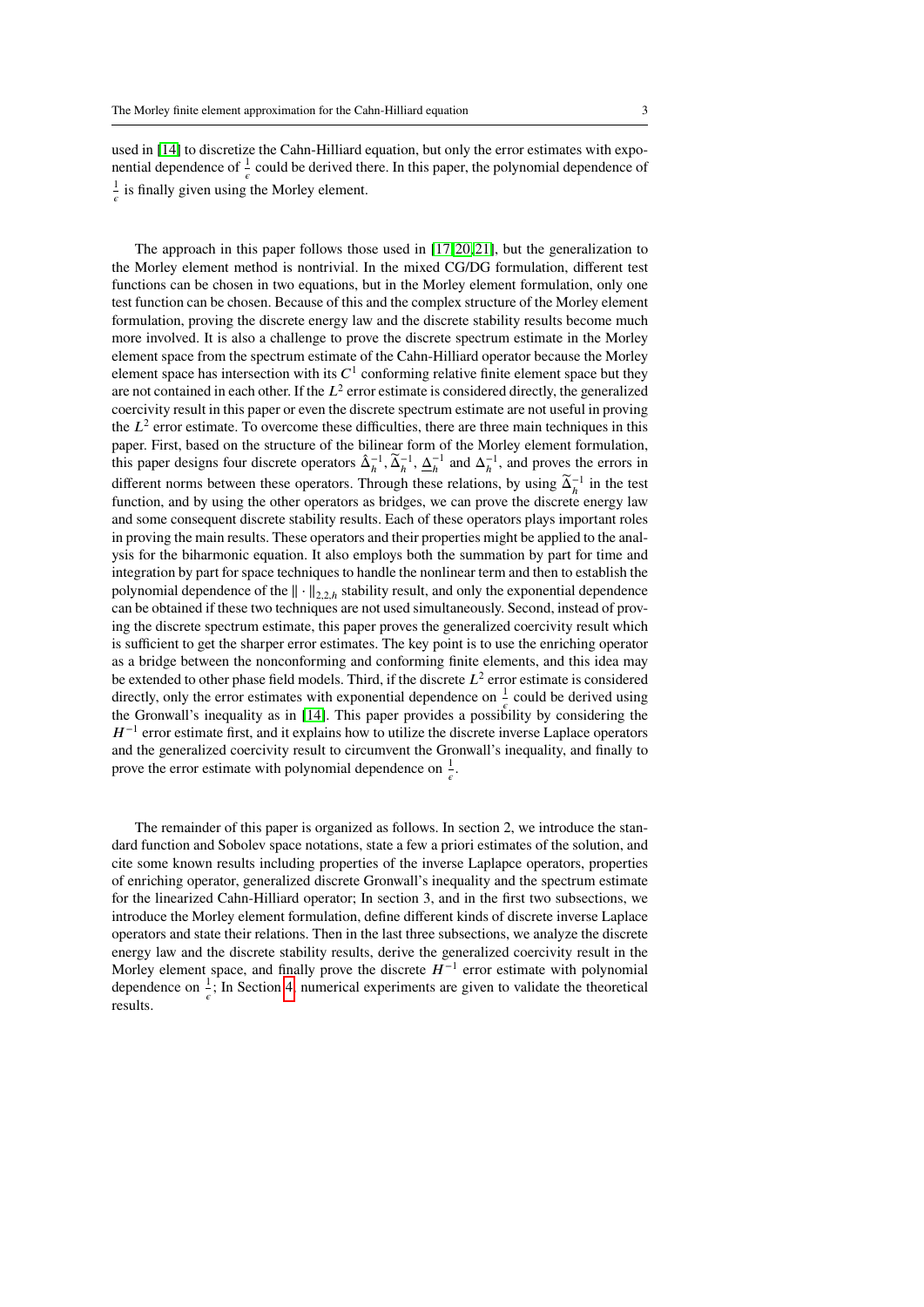# **2 Preliminaries**

In this section, we cite some known results about problem  $(1)$ – $(4)$ , and they will be used in the following sections. These results can be proved under some general assumptions on the initial condition [\[11,](#page-29-3) [20,](#page-29-11) [21,](#page-30-4) [17,](#page-29-12) [26\]](#page-30-5). Throughout this paper, *C* denotes a generic positive constant, which may have different values at different occasions, is independent of interfacial length  $\epsilon$ , spacial size  $h$ , and time step size  $k$ . The following Sobolev notations are used in this paper, i.e., for any set A,

$$
\|v\|_{0,p,A} = \left(\int_A |v|^p dx\right)^{1/p} \qquad 1 \le p < \infty,
$$
  

$$
\|v\|_{0,\infty,A} = \text{ess} \sup_A |v|,
$$
  

$$
|v|_{m,p,A} = \left(\sum_{|\alpha|=m} \|D^{\alpha}v\|_{0,p,A}^p\right)^{1/p} \qquad 1 \le p < \infty,
$$
  

$$
\|v\|_{m,p,A} = \left(\sum_{j=0}^m |v|_{m,p,A}^p\right)^{1/p}.
$$

If *A* is the whole domain, i.e.,  $A = \Omega$ , then  $\|\cdot\|_{H^k}$ ,  $\|\cdot\|_{L^k}$  are used to simplify the notations  $\|\cdot\|_{H^k(\Omega)}$ ,  $\|\cdot\|_{L^k(\Omega)}$  respectively. Besides, assume  $\mathcal{T}_h$  to be a family of quasi-uniform triangulations of domain  $\Omega$ , and  $\mathcal{E}_h$  to be a collection of edges, then for any triangle  $K \in \mathcal{T}_h$ , define the following mesh dependent semi-norm, norm and inner product

$$
\begin{aligned} \left\|v\right\|_{j,p,h} &= \Bigg(\sum_{K\in\mathcal{T}_h}\left|v\right|_{j,p,K}^p\Bigg)^{1/p},\\ \left\|v\right\|_{j,p,h} &= \Bigg(\sum_{K\in\mathcal{T}_h}\left\|v\right\|_{j,p,K}^p\Bigg)^{1/p},\\ (w,v)_h &= \sum_{K\in\mathcal{T}_h}\int_K w(x)v(x)dx. \end{aligned}
$$

Theoretically, the  $tanh$  profile of the initial condition  $u_0$  is required to prove the relations between the Cahn-Hilliard equation and the Hele-Shaw flow [\[2,](#page-29-7) [11\]](#page-29-3). Because of the *tanh* profile, the following assumptions can be made on the initial condition, and they were used to derive a priori estimates for the solution of problem [\(1\)](#page-1-0)–[\(4\)](#page-1-1) [\[17,](#page-29-12) [20,](#page-29-11) [21,](#page-30-4) [26\]](#page-30-5).

# **General Assumption** (GA)

(1) Assume that  $m_0 \in (-1, 1)$  where

<span id="page-3-0"></span>
$$
m_0 := \frac{1}{|\Omega|} \int_{\Omega} u_0(x) dx.
$$
 (6)

(2) There exists a nonnegative constant  $\sigma_1$  such that

<span id="page-3-1"></span>
$$
J_{\epsilon}(u_0) \le C\epsilon^{-2\sigma_1}.\tag{7}
$$

(3) There exists nonnegative constants  $\sigma_2$ ,  $\sigma_3$  and  $\sigma_4$  such that

$$
\left\| -\epsilon \Delta u_0 + \epsilon^{-1} f(u_0) \right\|_{H^{\ell}} \le C \epsilon^{-\sigma_{2+\ell}} \qquad \ell = 0, 1, 2. \tag{8}
$$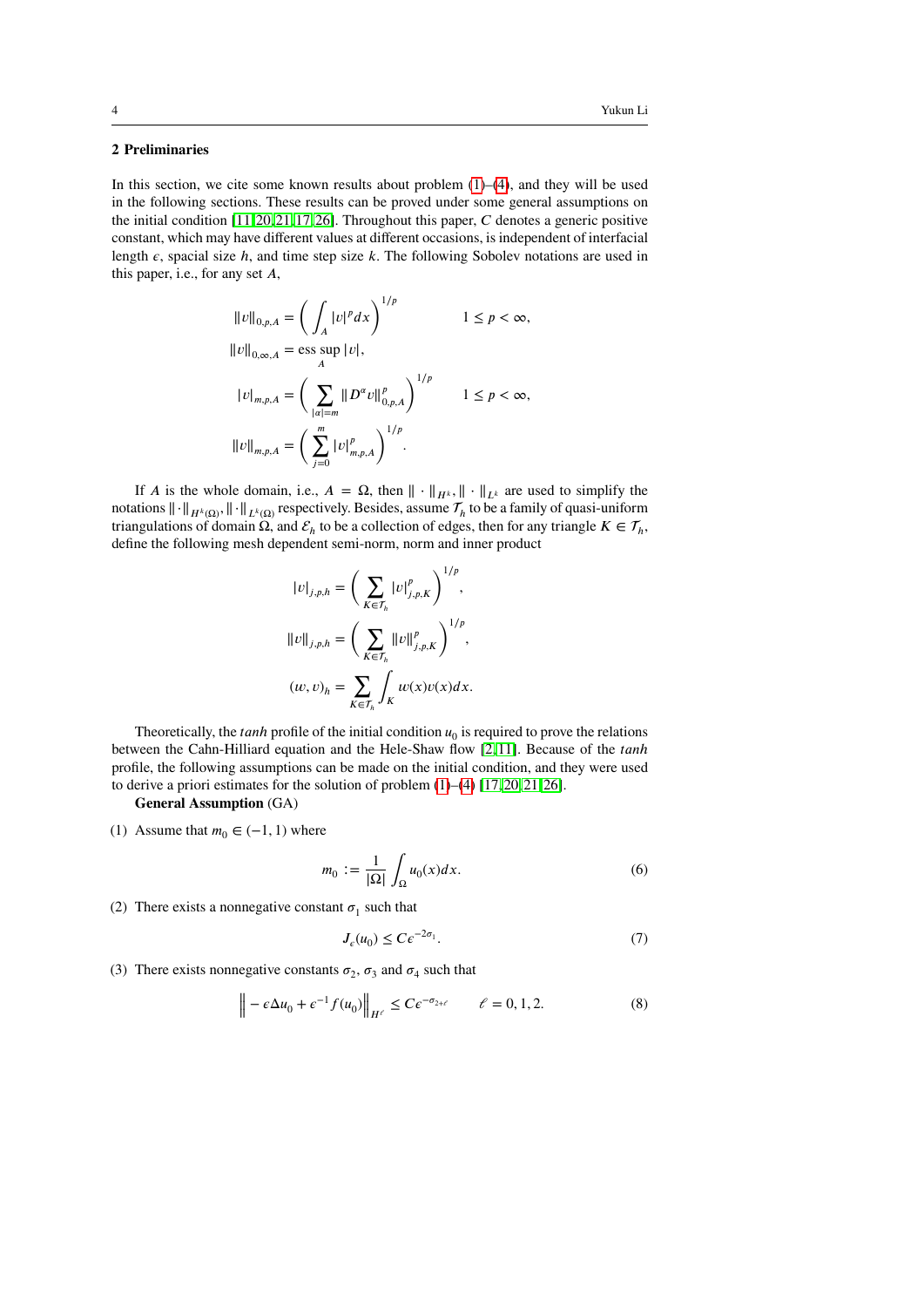Under the above assumptions, the following a priori estimates of the solution were proved in [\[17,](#page-29-12) [20,](#page-29-11) [21,](#page-30-4) [26\]](#page-30-5).

**Theorem 1** *The solution u of problem* [\(1\)](#page-1-0)–[\(4\)](#page-1-1) *satisfies the following energy estimate:* 

$$
\underset{t\in[0,T]}{\mathrm{ess}\,\sup}\,\left(\frac{\epsilon}{2}\|\nabla u\|_{L^{2}}^{2}+\frac{1}{\epsilon}\|F(u)\|_{L^{1}}\right)+\left\{\int_{0}^{T}\|u_{t}(s)\|_{H^{-1}}^{2}\,ds\right\}\quad\leq J_{\epsilon}(u_{0}).\tag{9}
$$

*Moreover, suppose that* [\(6\)](#page-3-0)–[\(8\)](#page-3-1) *hold,*  $u_0 \in H^4(\Omega)$  and  $\partial \Omega \in C^{2,1}$ , then *u* satisfies the addi*tional estimates:*

<span id="page-4-1"></span>
$$
\frac{1}{|\Omega|} \int_{\Omega} u(x, t) dx = m_0 \quad \forall t \ge 0,
$$
\n(10)

$$
\underset{t\in[0,T]}{\text{ess sup}} \|\nabla \Delta u\|_{L^2} \leq C \epsilon^{-\max\{\sigma_1 + \frac{5}{2}, \sigma_3 + 1\}}.
$$
\n(11)

*Furthermore, if there exists*  $\sigma$ <sup>5</sup>  $>$  0 *such that* 

<span id="page-4-4"></span>
$$
\lim_{s \to 0^+} \|\nabla u_t(s)\|_{L^2} \le C e^{-\sigma_5},\tag{12}
$$

*then there holds*

<span id="page-4-3"></span>
$$
\int_0^T \|u_{tt}\|_{H^{-1}}^2 ds \le C\tilde{\rho}_1(\epsilon),\tag{13}
$$

*where*

$$
\tilde{\rho}_1(\epsilon) := \epsilon^{-\frac{1}{2}\max\{2\sigma_1 + 5, 2\sigma_3 + 2\} - \max\{2\sigma_1 + \frac{13}{2}, 2\sigma_3 + \frac{7}{2}, 2\sigma_2 + 4\} + 1} + \epsilon^{-2\sigma_5 + 1} + \epsilon^{-\max\{2\sigma_1 + 7, 2\sigma_3 + 4\} + 1}.
$$

The next lemma gives an  $\epsilon$ -independent low bound for the principal eigenvalue of the linearized Cahn-Hilliard operator, and a proof of this lemma can be found in [\[11\]](#page-29-3).

**Lemma 1** *Suppose that* [\(6\)](#page-3-0)–[\(8\)](#page-3-1) *hold. Given a smooth initial curve/surface*  $\Gamma_0$ , *let*  $u_0$  *be a smooth function satisfying*  $\Gamma_0 = \{x \in \Omega; u_0(x) = 0\}$  *and some profile described in [\[11\]](#page-29-3). Let u* be the solution to problem [\(1\)](#page-1-0)–[\(4\)](#page-1-1). Define  $\mathcal{L}_{CH}$  as

<span id="page-4-2"></span>
$$
\mathcal{L}_{CH} := \Delta \left( \epsilon \Delta - \frac{1}{\epsilon} f'(u) I \right). \tag{14}
$$

*Then there exists*  $0 < \epsilon_0 <$   $<< 1$  *and a positive constant*  $C_0$  *such that the principle eigenvalue of the linearized Cahn-Hilliard operator*  $\mathcal{L}_{CH}$  *satisfies* 

<span id="page-4-0"></span>
$$
\lambda_{CH} := \inf_{\substack{0 \neq \psi \in H^1(\Omega) \\ \Delta w = \psi}} \frac{\epsilon \|\nabla \psi\|_{L^2}^2 + \frac{1}{\epsilon} (f'(u)\psi, \psi)}{\|\nabla w\|_{L^2}^2} \ge -C_0 \tag{15}
$$

*for*  $t \in [0, T]$  and  $\epsilon \in (0, \epsilon_0)$ *.* 

*Remark 1* 1. A discrete version of the spectrum estimate of [\(15\)](#page-4-0) on conforming finite element spaces was proved in [\[20,](#page-29-11) [21\]](#page-30-4), and a discrete version on discontinuous Galerkin finite element space was proved in [\[17\]](#page-29-12). They play crucial roles in the proofs of the convergence of the numerical interfaces to the Hele-Shaw flow [\[20,](#page-29-11) [21,](#page-30-4) [17\]](#page-29-12).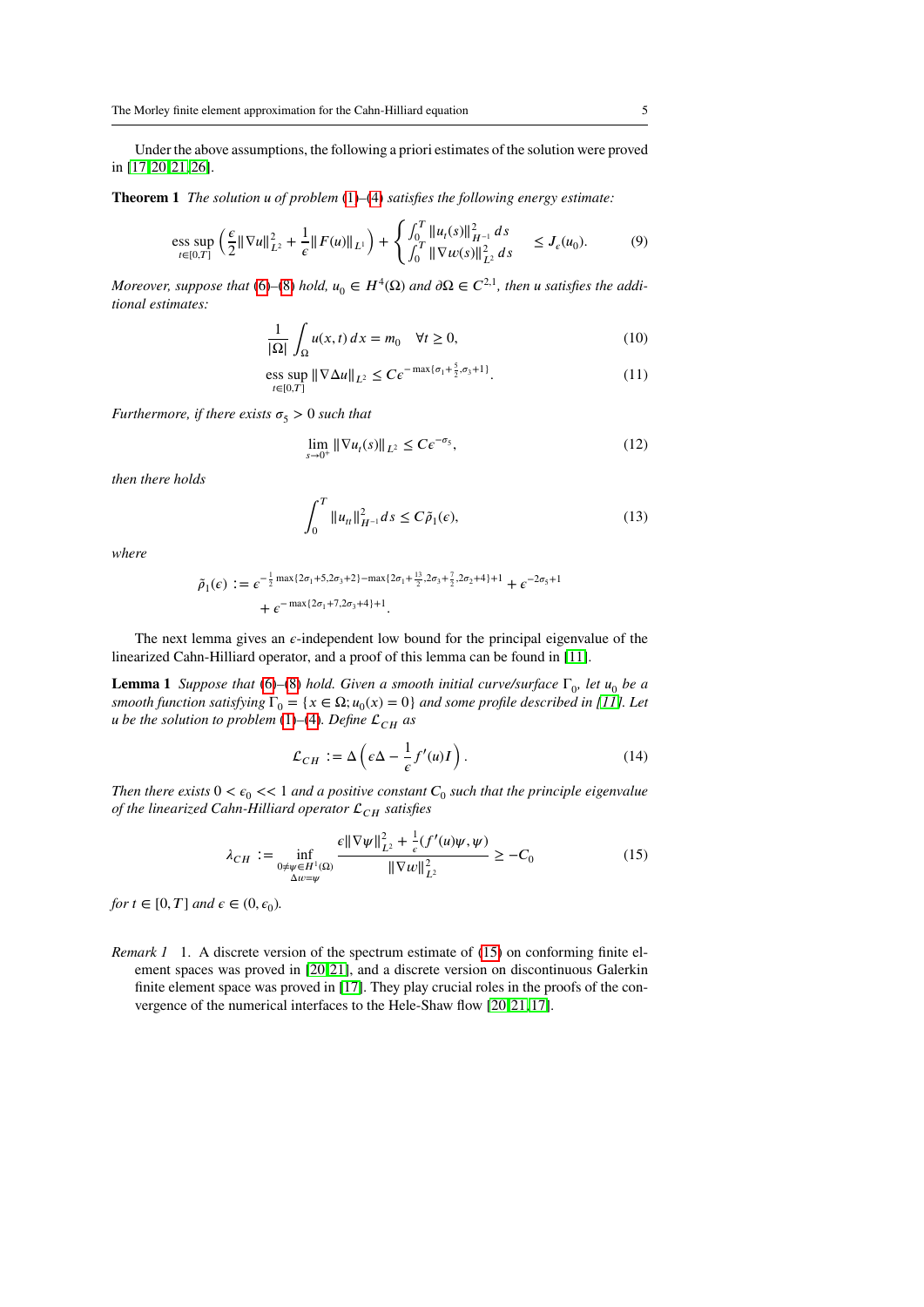2. In the assumption, the initial function  $u_0$  should be chosen to satisfy some profile to guarantee the convergence results. A simple function satisfying this profile is  $u_0 = \tanh(\frac{d_0(x)}{g})$  $\frac{\partial^{(x)}}{\partial \epsilon}$ where  $d_0(x)$  denotes the signed distance function to the initial interface  $\Gamma_0$ . Assume *u* is an arbitrary function, instead of being the solution of the Cahn-Hilliard equation, we can find a low bound of  $\lambda_{CH}$ , which depends on  $\frac{1}{\epsilon}$  polynomially, by interpolating  $L^2(\Omega)$ space to  $H^1(\Omega)$  and  $H^{-1}(\Omega)$  spaces.

The classical discrete Gronwall's inequality is a main technique to derive the error estimates of fully discretized scheme for partial differential equation (PDE) problems. However, for many nonlinear PDE problems, the classical discrete Gronwall's inequality can not be applied because of nonlinearity. Instead, a generalized version discrete Gronwall's inequality is needed. In case of the power (or Bernoulli-type) nonlinearity, a generalized continuous Gronwall's inequality was proved in [\[22\]](#page-30-6), and its discrete counterpart is stated below. The proof of this generalized discrete Gronwall's inequality can be found in [\[28\]](#page-30-7).

<span id="page-5-1"></span>**Lemma 2** *Let*  $\{S_\ell\}_{\ell \geq 1}$  *be a positive nondecreasing sequence and*  $\{b_\ell\}_{\ell \geq 1}$  *and*  $\{k_\ell\}_{\ell \geq 1}$  *be nonnegative sequences, and*  $p > 1$  *be a constant. If* 

$$
S_{\ell+1} - S_{\ell} \le b_{\ell} S_{\ell} + k_{\ell} S_{\ell}^{p} \qquad \text{for } \ell \ge 1,
$$
 (16)

$$
S_1^{1-p} + (1-p)\sum_{s=1}^{\ell-1} k_s a_{s+1}^{1-p} > 0 \qquad \text{for } \ell \ge 2,
$$
 (17)

*then*

$$
S_{\ell} \le \frac{1}{a_{\ell}} \left\{ S_1^{1-p} + (1-p) \sum_{s=1}^{\ell-1} k_s a_{s+1}^{1-p} \right\}^{\frac{1}{1-p}} \quad \text{for } \ell \ge 2,
$$
 (18)

*where*

$$
a_{\ell} := \prod_{s=1}^{\ell-1} \frac{1}{1+b_s} \quad \text{for } \ell \ge 2. \tag{19}
$$

Denote  $L_0^2(\Omega)$  as the space of functions with zero mean, then for  $\Phi \in L^2(\Omega)$ , let  $u :=$  $-\Delta^{-1}\Phi \in H^2(\Omega) \cap L^2_0(\Omega)$  such that

<span id="page-5-0"></span>
$$
-\Delta u = \Phi \quad \text{in } \Omega,
$$
  

$$
\frac{\partial u}{\partial n} = 0 \quad \text{on } \partial \Omega.
$$

Then we have

$$
-(\nabla \Delta^{-1} \Phi, \nabla v) = (\Phi, v) \quad \text{in } \Omega \qquad \forall v \in H^1(\Omega) \cap L^2_0(\Omega). \tag{20}
$$

For  $v \in L_0^2(\Omega)$  and  $\Phi \in L_0^2(\Omega)$ , define the continuous  $H^{-1}$  inner product by

$$
(\Phi, v)_{H^{-1}} := (\nabla \Delta^{-1} \Phi, \nabla \Delta^{-1} v) = (\Phi, -\Delta^{-1} v) = (v, -\Delta^{-1} \Phi).
$$
 (21)

When  $\Phi \in L_0^2(\Omega)$ , define the induced continuous  $H^{-1}$  norm by

$$
\|\Phi\|_{H^{-1}} := \sqrt{(\Phi, \Phi)_{H^{-1}}} = \|\nabla \Delta^{-1} \Phi\|_{L^2}.
$$
 (22)

Next define the Morley element spaces  $S_h$  below [\[9,](#page-29-13) [10,](#page-29-14) [14\]](#page-29-0):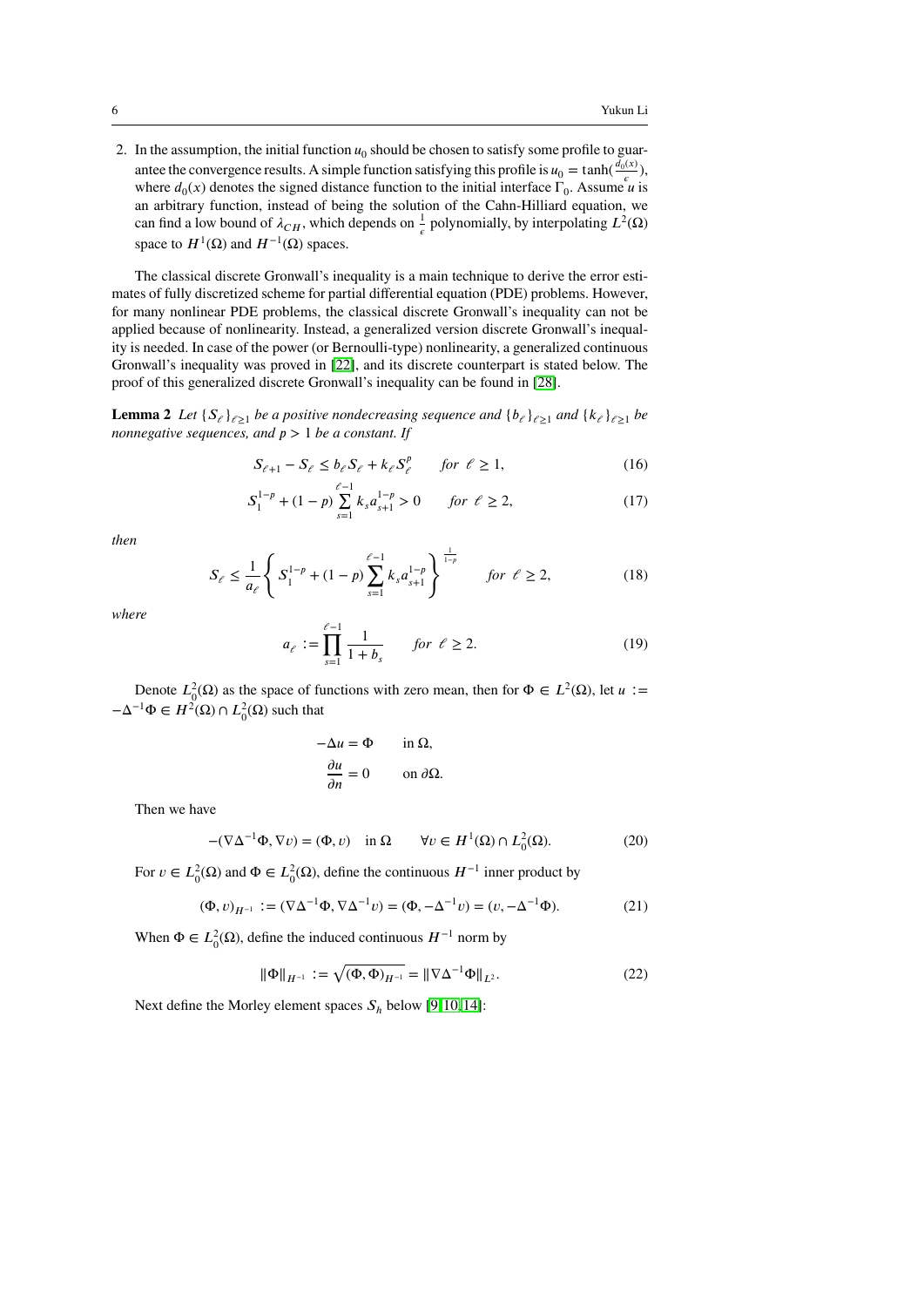$S^h = \{v_h \in L^\infty(\Omega) : v_h \in P_2(K), v_h \text{ is continuous at the vertices of all triangles, and } \frac{\partial v_h}{\partial n}$ is continuous at the midpoints of interelement edges of triangles}.

Through the the paper, we assume

<span id="page-6-0"></span>
$$
||u_h^n||_{L^\infty} \le C\epsilon^{-\gamma_1},\tag{23}
$$

where  $u_h^n$  is defined in [\(32\)](#page-8-0)–[\(33\)](#page-8-1) and  $\gamma_1$  is a constant. Theoretically there is no analysis to prove the discrete maximum principle for the Cahn-Hilliard equation. However, numerically we can verify [\(23\)](#page-6-0) for many initial conditions. In Section 4, two examples are given, and we find  $\gamma_1 = 0$  and  $C = 1$  in these cases.

We use the following notation

$$
H_E^j(\Omega) = \{ v \in H^j(\Omega) : \frac{\partial v}{\partial n} = 0 \text{ on } \partial \Omega \} \qquad j = 1, 2, 3.
$$

Corresponding to  $H^j$  $J_E^j(\Omega)$ , define  $S_E^h$  as the subspace of  $S^h$  below:

> $S_E^h = \{v_h \in S^h : \frac{\partial v_h}{\partial n}\}$  $\frac{\partial v_h}{\partial n} = 0$  at the midpoints of the edges on  $\partial \Omega$ .

To the end, the enriching operator  $\widetilde{E}$  is restated [\[8,](#page-29-15)9,10]. Let  $\widetilde{S}_F^h$  be the Hsieh-Clough-To the end, the entireling operator  $E$  is restated  $[0, 2, 10]$ . Extermination is an enriched space of the Morley finite element space  $S_E^h$ . Let *p* and *m* be the internal vertices and midpoints of triangles  $\mathcal{T}_h$ . Define  $\widetilde{E}: S_E^h \to \widetilde{S}_E^h$ by

$$
(\widetilde{E}v)(p) = v(p),
$$
  
\n
$$
\frac{\partial \widetilde{E}v}{\partial n}(m) = \frac{\partial v}{\partial n}(m),
$$
  
\n
$$
(\partial^{\beta}(\widetilde{E}v))(p) = \text{average of } (\partial^{\beta}v_i)(p) \qquad |\beta| = 1,
$$

where  $v_i = v|_{T_i}$  and triangle  $T_i$  contains  $p$  as a vertex.

Define the interpolation operator  $I_h: H_E^2(\Omega) \to S_E^h$  such that

<span id="page-6-2"></span><span id="page-6-1"></span>
$$
(I_h v)(p) = v(p),
$$
  
\n
$$
\frac{\partial I_h v}{\partial n}(m) = \frac{1}{|e|} \int_e \frac{\partial v}{\partial n} dS,
$$

where  $p$  ranges over the internal vertices of all the triangles  $T$ , and  $m$  ranges over the midpoints of all the edges *e*.

It can be proved that  $[8, 9, 10, 14]$  $[8, 9, 10, 14]$  $[8, 9, 10, 14]$  $[8, 9, 10, 14]$ 

$$
|v - I_h v|_{j, p, K} \le C h^{3-j} |v|_{3, p, K} \qquad \forall K \in \mathcal{T}_h, \quad \forall v \in H^3(K), \quad j = 0, 1, 2, \tag{24}
$$

$$
\|\widetilde{E}v - v\|_{j,2,h} \le Ch^{2-j}|v|_{2,2,h} \qquad \forall v \in S_E^h, \quad j = 0, 1, 2. \tag{25}
$$

## **3 Fully Discrete Approximation**

In this section, the Morley element is used to discretize the fourth order Cahn-Hilliard problem [\(1\)](#page-1-0)–[\(4\)](#page-1-1). Different kinds of discrete inverse Laplace operators are defined in order to derive the discrete energy law and error estimates. The optimal  $\| \cdot \|_{2,2,h}$  error orders are obtained under a weaker regularity assumption, i.e.,  $v \in H^{3,h}(\Omega)$ . This can be considered as a generalization of the regularity assumption in paper [\[14\]](#page-29-0). Besides, it is proved that the error bounds depend on  $\epsilon^{-1}$  in lower order polynomial, instead of in exponential order. The crux part to prove the error bounds is to prove the generalized coercivity result in the Morley element space, where the enriched finite element space is used as a bridge.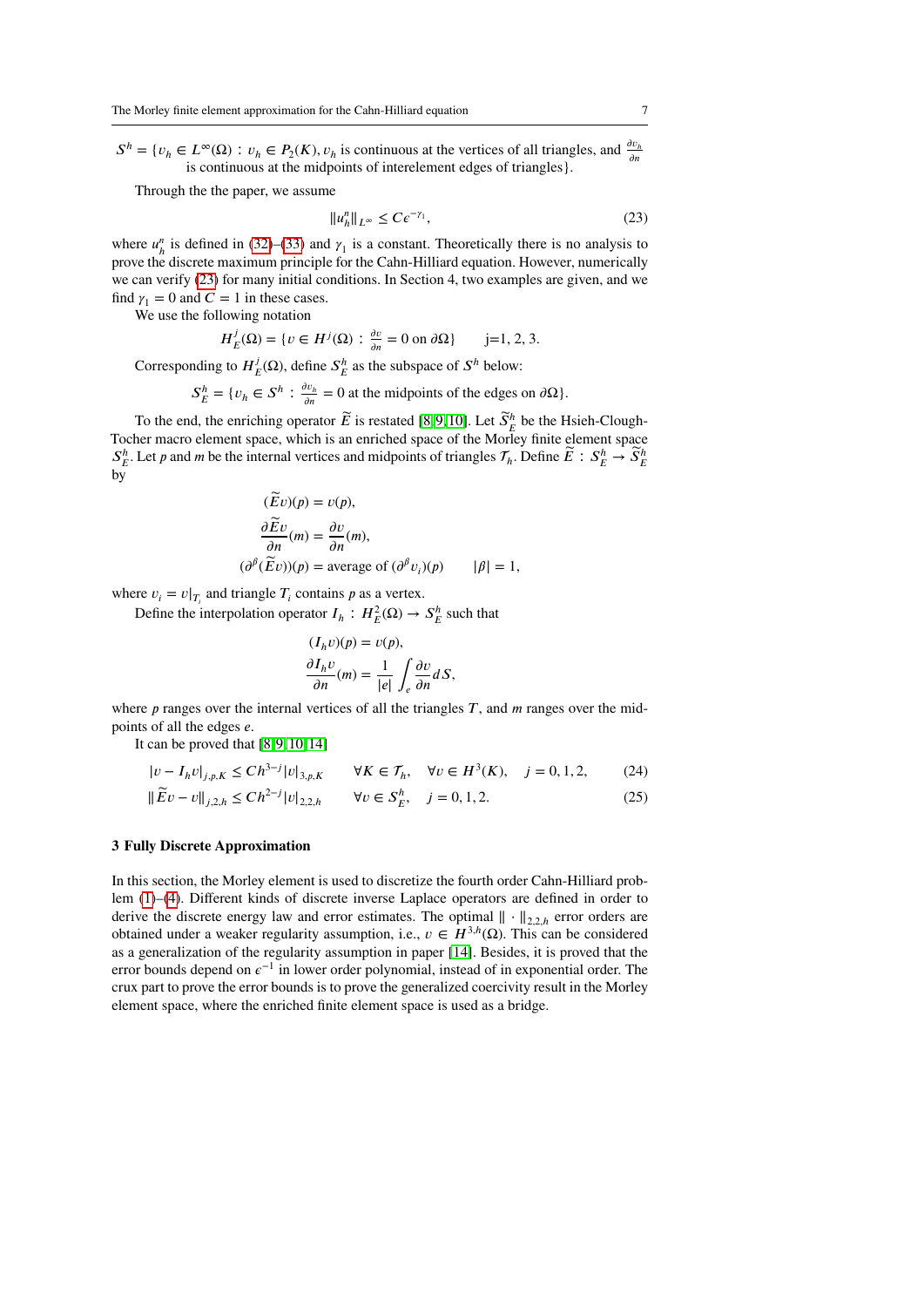# 3.1 Formulation

The weak form of [\(1\)](#page-1-0)–[\(3\)](#page-1-2) is to seek  $u(\cdot, t) \in H_E^2(\Omega)$  such that

$$
(u_t, v) + \epsilon a(u, v) = \frac{1}{\epsilon} (\nabla f(u), \nabla v) \quad \forall v \in H_E^2(\Omega),
$$
 (26)

$$
u(\cdot,0) = u_0 \in H_E^2(\Omega),\tag{27}
$$

where the bilinear form  $a(\cdot, \cdot)$  is defined as

$$
a(u,v) = \int_{\Omega} \Delta u \Delta v + \left(\frac{\partial^2 u}{\partial x \partial y} \frac{\partial^2 v}{\partial x \partial y} - \frac{1}{2} \frac{\partial^2 u}{\partial x^2} \frac{\partial^2 v}{\partial y^2} - \frac{1}{2} \frac{\partial^2 u}{\partial y^2} \frac{\partial^2 v}{\partial x^2}\right) dx dy
$$
 (28)

with Poisson's ratio set to  $\frac{1}{2}$ .

It can be verified that [\[25\]](#page-30-8) for any  $w \in H^2(\Omega)$ ,

$$
a(w, w) = \frac{1}{2} (||\Delta w||_{0,2,\Omega}^2 + |w|_{2,2,\Omega}^2),
$$

and when  $w$ ,  $z$  are sufficiently smooth,

$$
a(w, z) = \int_{\Omega} \Delta^2 w z \, dx \, dy - \int_{\partial \Omega} \frac{\partial \Delta w}{\partial n} z \, dS
$$
  
+ 
$$
\int_{\partial \Omega} \left( \Delta w - \frac{1}{2} \frac{\partial^2 w}{\partial s^2} \right) \frac{\partial z}{\partial n} \, dS + \frac{1}{2} \int_{\partial \Omega} \frac{\partial^2 w}{\partial n \partial s} \frac{\partial z}{\partial s} \, dS,
$$

where *n*, *s* denote the normal and tangential directions respectively.

Define the following spaces

$$
H^{3,h}(\Omega) = S^h \oplus H^3(\Omega), \qquad H_E^{3,h}(\Omega) = S_E^h \oplus H_E^3(\Omega),
$$
  
\n
$$
H^{2,h}(\Omega) = S^h \oplus H^2(\Omega), \qquad H_E^{2,h}(\Omega) = S_E^h \oplus H_E^2(\Omega),
$$
  
\n
$$
H^{1,h}(\Omega) = S^h \oplus H^1(\Omega), \qquad H_E^{1,h}(\Omega) = S_E^h \oplus H_E^1(\Omega),
$$

where, for instance,

$$
S_E^h \oplus H_E^2(\Omega) = \{ u + v : u \in S_E^h \text{ and } v \in H_E^2(\Omega) \}.
$$

Next define the discrete bilinear form

$$
a_h(u,v) = \sum_{K \in \mathcal{T}_h} \int_K \Delta u \Delta v + \left(\frac{\partial^2 u}{\partial x \partial y} \frac{\partial^2 v}{\partial x \partial y} - \frac{1}{2} \frac{\partial^2 u}{\partial x^2} \frac{\partial^2 v}{\partial y^2} - \frac{1}{2} \frac{\partial^2 u}{\partial y^2} \frac{\partial^2 v}{\partial x^2}\right) dx dy. \tag{29}
$$

To introduce the elliptic projection  $P_h$  [\[14\]](#page-29-0), we first define

<span id="page-7-0"></span>
$$
R = \{ v \in H_E^2(\Omega) : \Delta v \in H_E^2(\Omega) \}.
$$

Then for arbitrary  $v \in R$ , define the following elliptic projection  $P_h$  by seeking  $P_h v \in S_E^h$ such that

$$
\tilde{b}_h(P_h v, w) = (\epsilon \Delta^2 v - \frac{1}{\epsilon} \text{div} \left( f'(u) \nabla v \right) + \alpha v, w) \qquad \forall w \in S_E^h,
$$
\n(30)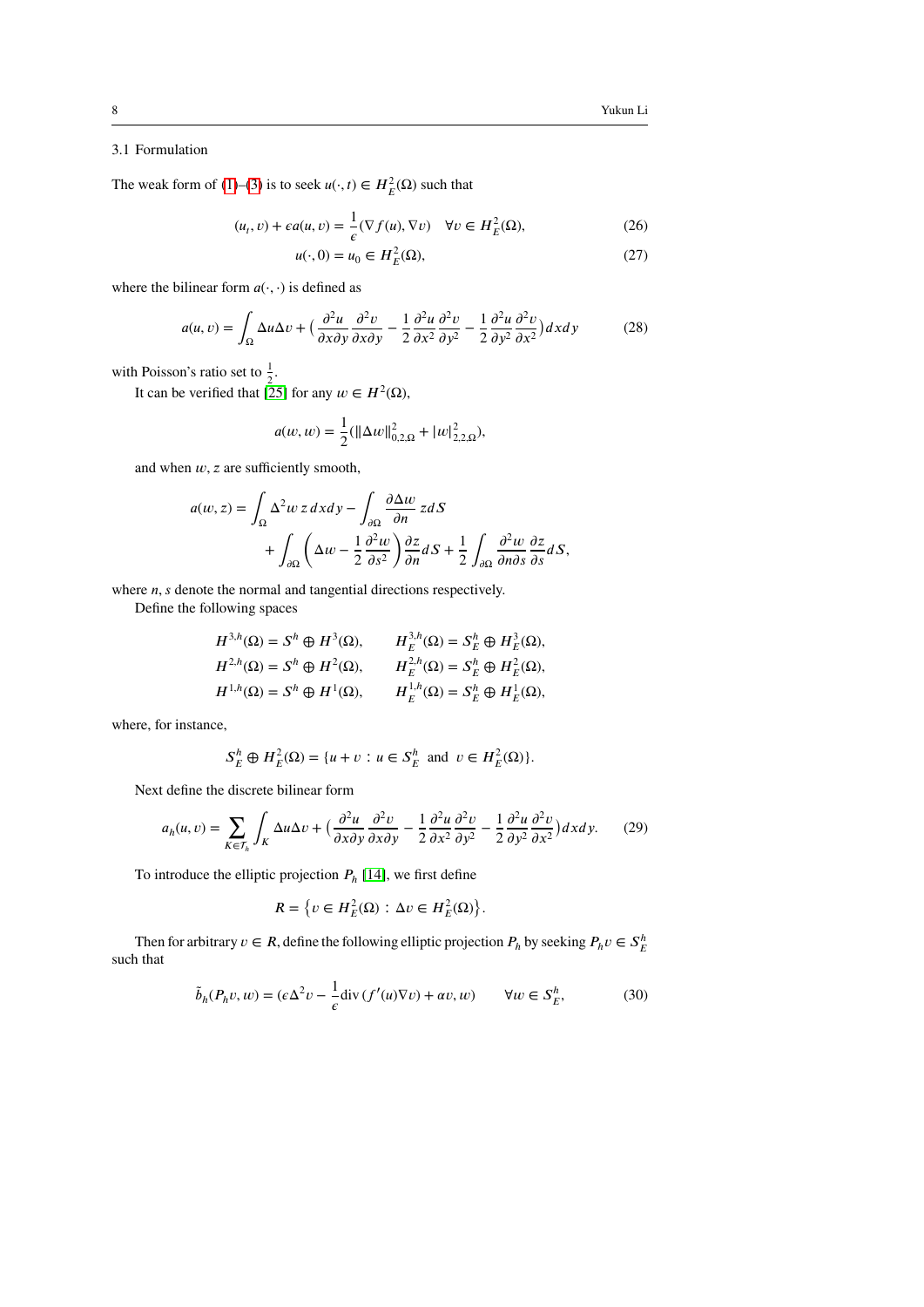where

$$
\tilde{b}_h(v, w) = \epsilon a_h(v, w) + \frac{1}{\epsilon} (f'(u)\nabla v, \nabla w)_h + \alpha(v, w).
$$
\n(31)

Notice here  $\alpha > \frac{C}{\epsilon^3}$  should be chosen to guarantee the coercivity of  $\tilde{b}_h(v, w)$  because by the proof of Lemma 2.4 in [\[14\]](#page-29-0), when  $z \in H^{2,h}(\Omega)$ , we have

$$
\begin{split} \tilde{b}_h(z,z) =& \frac{\epsilon}{2}(\|\Delta z\|_{0,2,h}^2+|z|_{2,2,h}^2)+\frac{1}{\epsilon}(f'(u)\nabla z,\nabla z)_h+\alpha(z,z) \\ \geq & \frac{\epsilon}{2}(\|\Delta z\|_{0,2,h}^2+|z|_{2,2,h}^2)-\frac{1}{\epsilon}(\nabla z,\nabla z)_h+\alpha(z,z) \\ \geq & \frac{\epsilon}{2}(\|\Delta z\|_{0,2,h}^2+|z|_{2,2,h}^2)-\frac{1}{\epsilon}(\nabla z,\nabla z)_h+[C(\alpha\epsilon)^{\frac{1}{2}}(\nabla z,\nabla z)_h-\frac{\epsilon}{4}|z|_{2,2,h}^2]. \end{split}
$$

Based on the above bilinear form, our fully discrete Galerkin method is to find  $u_h^n \in S_E^h$ such that

$$
(d_t u_h^n, v_h) + \epsilon a_h(u_h^n, v_h) + \frac{1}{\epsilon} (\nabla f(u_h^n), \nabla v_h)_h = 0 \quad \forall v_h \in S_E^h,
$$
\n(32)

<span id="page-8-2"></span><span id="page-8-1"></span><span id="page-8-0"></span>
$$
u_h^0 = u_0^h \in S_E^h,\tag{33}
$$

where the difference operator  $d_i u_h^n := \frac{u_h^n - u_h^{n-1}}{k}$ , and  $u_0^n := P_h u(t_0)$ .

3.2 The  $\|\cdot\|_{2,2h}$  and  $\|\cdot\|_{1,2h}$  errors under weaker regularity assumptions

In section 5 of paper [\[14\]](#page-29-0), the projection errors in  $\|\cdot\|_{2,2,h}$  and  $\|\cdot\|_{1,2,h}$  norms are proved under the assumption that the exact solution  $u \in H^4(\Omega)$ . In this paper,  $\hat{\Delta}_h^{-1} \zeta$  is defined in [\(37\)](#page-9-0), which can be considered as a novel projection of  $\Delta^{-1}\zeta$  where  $\zeta \in S_E^h$ , and we also give the error bounds between  $\Delta^{-1}\zeta$  and  $\hat{\Delta}_h^{-1}\zeta$  under the assumption that  $\Delta^{-1}\zeta \in H^2(\Omega) \cap H^{3,h}(\Omega)$ . In this case, notice here  $\Delta^{-1}\zeta$  does not need to be related to the exact solution, even we define the bilinear form to be equal to the right-hand side (see Remark [4](#page-13-0) below for details).

First we cite Lemma 2.5 in [\[14\]](#page-29-0), which will be used in this paper.

**Lemma 3** *Let*  $z \in H_E^{2,h}(\Omega)$  *and*  $w \in H_E^2(\Omega) \cap W^{3,p}(\Omega)$ *, and define*  $B_h(w, z)$  *by* 

$$
B_h(w, z) = \sum_{K \in \mathcal{T}_h} \int_{\partial K} \left( \Delta w \frac{\partial z}{\partial n} + \frac{1}{2} \frac{\partial^2 w}{\partial n \partial s} \frac{\partial z}{\partial s} - \frac{1}{2} \frac{\partial^2 w}{\partial s^2} \frac{\partial z}{\partial n} \right) dS,
$$

*then we have*

$$
|B_h(w, z)| \leq Ch |w|_{3,2,h} |z|_{2,2,h}.
$$

Next some mesh-dependent discrete inverse Laplace operators are given here. Define space  $W_h$  by

 $W_h = \{w_h \in L^2(\Omega) | w_h$  is a piecewise polynomial with degree  $\leq 6$  on each triangle K $\}$ .

Then we can define the discrete inverse Laplace operator  $\underline{\Delta}_h^{-1}$  :  $L^2(\Omega) \to W_h$  as follows: given  $\zeta \in L^2(\Omega)$ , define  $\underline{\Delta}_h^{-1} \zeta \in W_h$  such that

<span id="page-8-3"></span>
$$
(\nabla \underline{\Delta}_h^{-1} \zeta, \nabla w_h)_h + (\underline{\Delta}_h^{-1} \zeta, w_h) = (\nabla \Delta^{-1} \zeta, \nabla w_h)_h + (\Delta^{-1} \zeta, w_h) \qquad \forall w_h \in W_h. \tag{34}
$$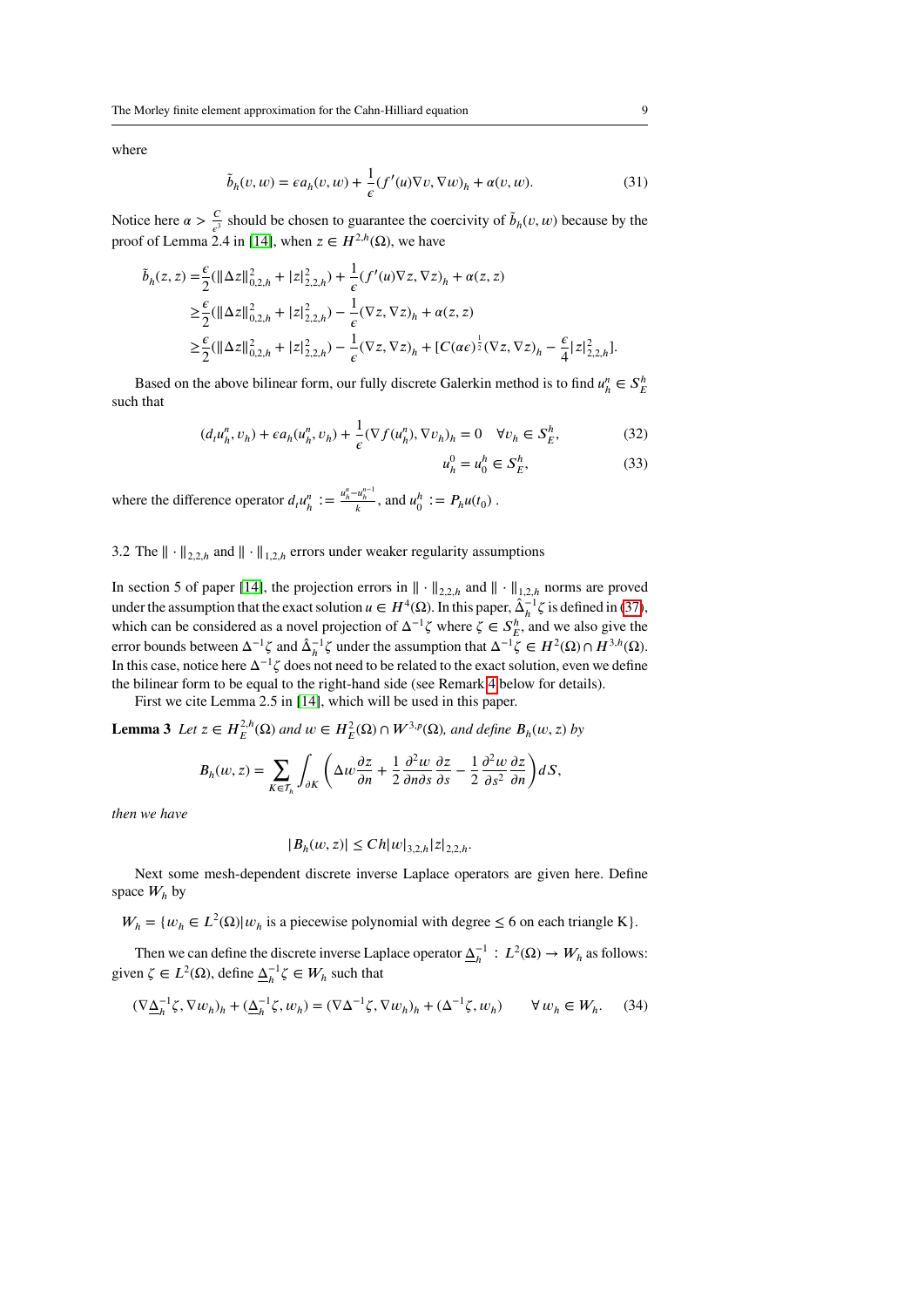Therefore,  $-\underline{\Delta}_h^{-1}\zeta$  can be considered as a projection of  $-\Delta^{-1}\zeta$ .

As a comparison, we define the discrete inverse Laplace operator  $\Delta_h^{-1}$  :  $L^2(\Omega) \to W_h$ as follows: given  $\zeta \in L^2(\Omega)$ , define  $\Delta_h^{-1} \zeta \in W_h$  such that

<span id="page-9-6"></span>
$$
(\nabla \Delta_h^{-1} \zeta, \nabla w_h)_h + (\Delta_h^{-1} \zeta, w_h) = -(\zeta, w_h) + (\Delta^{-1} \zeta, w_h) \qquad \forall w_h \in W_h. \tag{35}
$$

Furthermore, define  $\tilde{\Delta}_h^{-1}$ ,  $\hat{\Delta}_h^{-1}$ :  $S_E^h \to S_E^h$  as follows: given  $\zeta \in S_E^h$ , let  $\tilde{\Delta}_h^{-1} \zeta$ ,  $\hat{\Delta}_h^{-1} \zeta \in$  $S_E^h$  such that

$$
b_h(-\widetilde{\Delta}_h^{-1}\zeta, w_h) = (\nabla \zeta, \nabla w_h)_h + \beta(-\Delta^{-1}\zeta, w_h) \qquad \forall w_h \in S_E^h,
$$
 (36)

$$
b_h(-\hat{\Delta}_h^{-1}\zeta, w_h) = (\nabla \zeta, \nabla w_h)_h + B_h(-\Delta^{-1}\zeta, w_h)
$$
\n(37)

<span id="page-9-4"></span><span id="page-9-1"></span><span id="page-9-0"></span>
$$
+\beta(-\Delta^{-1}\zeta, w_h) \qquad \forall w_h \in S_E^h,
$$

where  $b_h(u, v) := a_h(u, v) + \beta(u, v)$ , and  $\beta$  is a positive number to guarantee the coercivity of  $b_h(u, v)$ , i.e.,  $\beta = 1$  by the proof of Lemma 2.4 in [\[14\]](#page-29-0).

For any  $v \in H^3(\Omega)$ , it always holds that

$$
b_h(v,\eta) = -(\nabla \Delta v, \nabla \eta)_h + B_h(v,\eta) + \beta(v,\eta)
$$
  
 :=  $F_h(\eta)$   $\forall \eta \in H_E^{2,h}(\Omega)$ . (38)

Corresponding to operator  $\hat{\Delta}_h^{-1}$ , for any  $v \in H^3(\Omega)$ , define  $v_h \in S_E^h$  by

$$
b_h(v_h, \xi) = -(\nabla \Delta v, \nabla \xi)_h + B_h(v, \xi) + \beta(v, \xi)
$$
  

$$
:= F_h(\xi) \qquad \forall \xi \in S_E^h.
$$
 (39)

Corresponding to operator  $\widetilde{\Delta}_h^{-1}$ , for any  $v \in H^3(\Omega)$ , define  $v_h \in S_E^h$  by

<span id="page-9-5"></span><span id="page-9-2"></span>
$$
b_h(v_h, \xi) = -(\nabla \Delta v, \nabla \xi)_h + \beta(v, \xi)
$$
  

$$
:= \hat{F}_h(\xi) \qquad \forall \xi \in S_E^h.
$$
 (40)

By equations [\(38\)](#page-9-1) and [\(37\)](#page-9-0), we know

$$
b_h(-\Delta^{-1}\zeta,\eta) = (\nabla \zeta, \nabla \eta)_h - B_h(\Delta^{-1}\zeta, \eta) \tag{41}
$$

$$
-\beta(\Delta^{-1}\zeta,\eta) \qquad \forall \eta \in H_E^{2,h}(\Omega),
$$
  

$$
(-\hat{\Delta}_h^{-1}\zeta,\xi) = (\nabla \zeta, \nabla \xi)_h - B_h(\Delta^{-1}\zeta,\xi)
$$
 (42)

$$
b_h(-\hat{\Delta}_h^{-1}\zeta, \xi) = (\nabla \zeta, \nabla \xi)_h - B_h(\Delta^{-1}\zeta, \xi)
$$
  

$$
- \beta(\Delta^{-1}\zeta, \eta) \qquad \forall \xi \in S_E^h.
$$
 (42)

Then it is ready to prove the optimal error estimates of  $\|\hat{\Delta}_h^{-1}u - \Delta^{-1}u\|_{1,2,h}$  and  $\|\hat{\Delta}_h^{-1}u \Delta^{-1}u\|_{2,2,h}$  when  $u \in S_F^h$ . Notice  $u \in L^2(\Omega)$ , but *u* may not be in  $H^1(\Omega)$ . Instead of using properties of the Morley elements (Lemmas 2.1–2.6 in [\[14\]](#page-29-0)), the enriching operator is perfectly employed to derive the upper bounds.

<span id="page-9-3"></span>**Lemma 4** *Assume*  $\hat{\Delta}_h^{-1}$  *is defined in* [\(37\)](#page-9-0) *and*  $u \in S_E^h$ , *then* 

$$
\|\hat{\Delta}_h^{-1}u - \Delta^{-1}u\|_{2,2,h} \le Ch \|u\|_{1,2,h}.
$$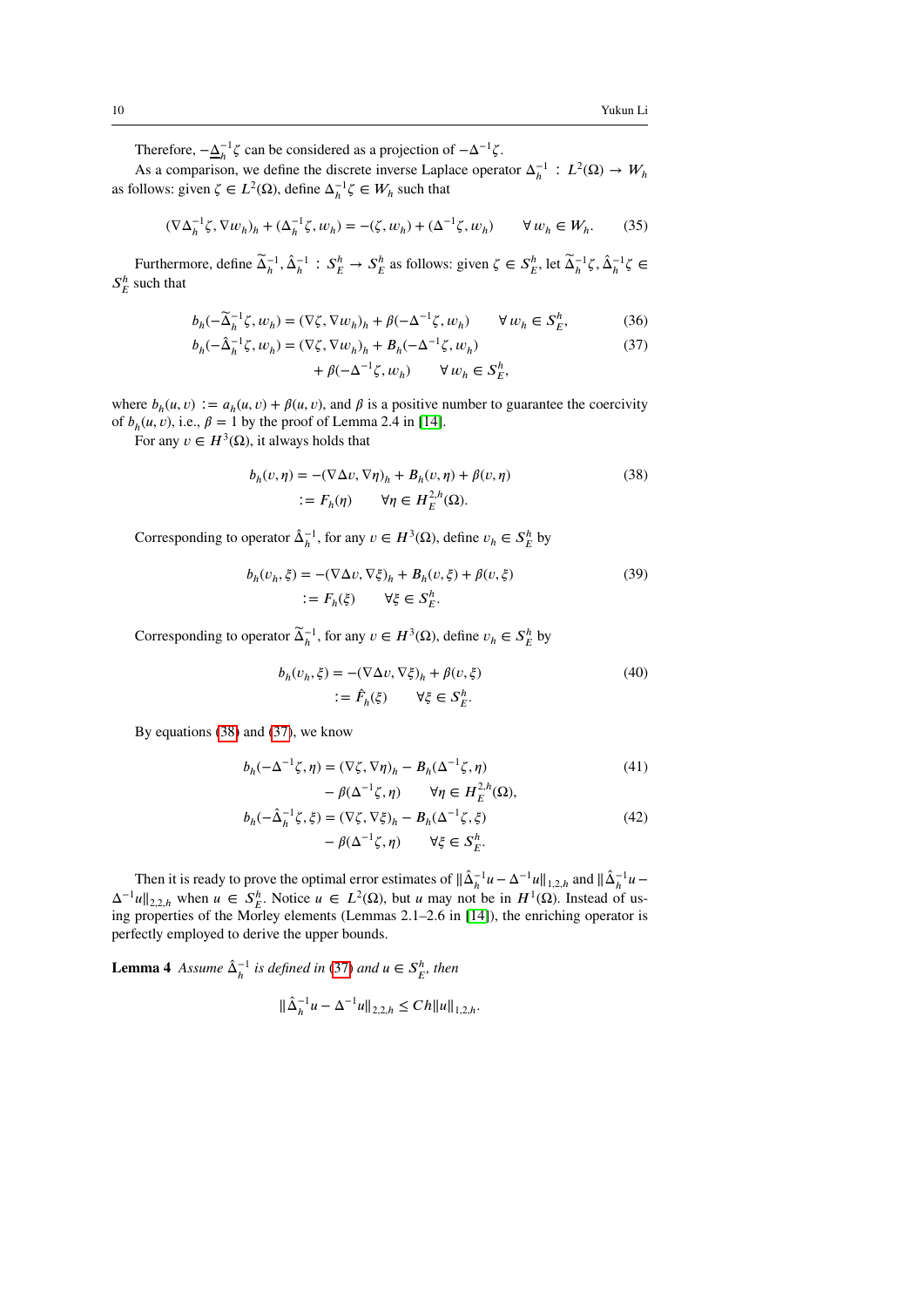*Proof* Using [\(38\)](#page-9-1) and [\(39\)](#page-9-2), we obtain

<span id="page-10-2"></span>
$$
b_h(v - v_h, v - v_h)
$$
  
=  $b_h(v - v_h, v - I_h v) + b_h(v, I_h v - v_h) - F_h(I_h v - v_h)$   
=  $b_h(v - v_h, v - I_h v)$   

$$
\le ||v - v_h||_{2,2,h} ||v - I_h v||_{2,2,h}.
$$
 (43)

Let  $v = \Delta^{-1} \widetilde{E} u$  and  $v_h = \hat{\Delta}_h^{-1} u$ , by [\(24\)](#page-6-1) and the elliptic regularity theory, we have

$$
\|\Delta^{-1}\widetilde{E}u - \hat{\Delta}_{h}^{-1}u\|_{2,2,h} \le \|\Delta^{-1}\widetilde{E}u - I_{h}\Delta^{-1}\widetilde{E}u\|_{2,2,h} \le Ch\|\Delta^{-1}\widetilde{E}u\|_{H^{3}} \le Ch\|\widetilde{E}u\|_{H^{1}} \le Ch\|u\|_{1,2,h},
$$
\n(44)

where the last inequality uses [\(25\)](#page-6-2), the inverse inequality and the triangle inequality.

On the other hand, using the elliptic regularity theory and [\(25\)](#page-6-2), we have

<span id="page-10-1"></span><span id="page-10-0"></span>
$$
\|\Delta^{-1}\widetilde{E}u - \Delta^{-1}u\|_{H^2} \le \|u - \widetilde{E}u\|_{L^2}
$$
  
\n
$$
\le Ch|u|_{1,2,h}.
$$
\n(45)

Combining [\(44\)](#page-10-0) and [\(45\)](#page-10-1), and using the triangle inequality, the theorem can be obtained immediately.

The following lemma is a direct result of Lemma [4.](#page-9-3)

**Lemma 5** *Assume*  $\hat{\Delta}_h^{-1}$  *is defined in* [\(37\)](#page-9-0) *and*  $u \in S_E^h$ , *then* 

<span id="page-10-4"></span>
$$
\|\hat{\Delta}_h^{-1}u - \Delta^{-1}u\|_{1,2,h} \le Ch \|u\|_{1,2,h}.
$$

*Remark 2* 1. In [\(43\)](#page-10-2), if the enriching operator is not introduced, i.e., let  $v = \Delta^{-1}u$  and  $v_h = \hat{\Delta}_h^{-1} u$ , we can only obtain

$$
\|\Delta^{-1}u - \hat{\Delta}_h^{-1}u\|_{2,2,h} \le Ch|\Delta^{-1}u|_{3,2,h}.
$$

In the following part of this paper, *u* in in the Morley element space  $S_E^h$ , which is not in  $H^1(\Omega)$ , so the inequality below may be very hard to obtain

$$
|\Delta^{-1}u|_{3,2,h} \le Ch \|u\|_{1,2,h}.
$$

Next we prove the error between  $\Delta^{-1}\zeta$  and  $\widetilde{\Delta}_h^{-1}\zeta$ .

<span id="page-10-3"></span>**Lemma 6** *Assume*  $\widetilde{\Delta}_h^{-1}$  *is defined in* [\(36\)](#page-9-4) *and*  $\zeta \in S_E^h$ *, then* 

$$
\|\Delta^{-1}\zeta - \widetilde{\Delta}_h^{-1}\zeta\|_{2,2,h} \le C h \|\zeta\|_{1,2,h}.
$$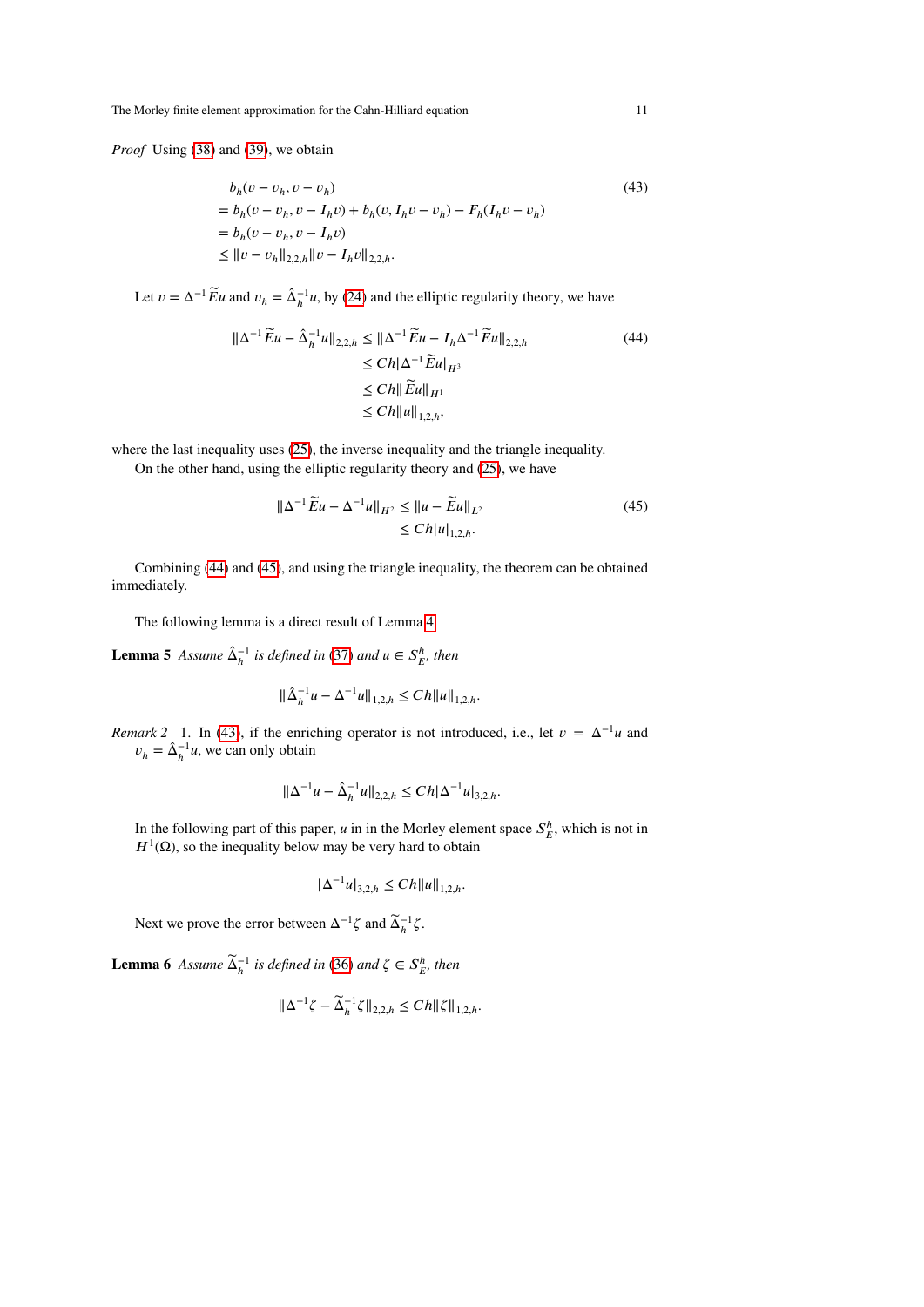*Proof* By [\(40\)](#page-9-5) and [\(43\)](#page-10-2), we have

<span id="page-11-0"></span>
$$
||v - v_h||_{2,2,h}^2 = Cb_h(v - v_h, v - I_h v) + C[b_h(v, I_h v - v_h) - \hat{F}_h(I_h v - v_h)]
$$
 (46)  

$$
\leq Cb_h(v - v_h, v - I_h v) + CB_h(v, I_h v - v_h).
$$

Notice we will set  $v_h = -\tilde{\Delta}_h^{-1}\zeta$ , so equation [\(40\)](#page-9-5) is used, then  $\hat{F}_h$ , instead of  $F_h$ , appears in equation [\(46\)](#page-11-0).

Using Lemma [3,](#page-8-2) we have

$$
\|v - v_h\|_{2,2,h}^2
$$
\n
$$
\leq C \|v - v_h\|_{2,2,h}^2 \|v - I_h v\|_{2,2,h} + Ch|\Delta^{-1} \widetilde{E} \zeta|_{3,2,h} \|I_h v - v_h\|_{2,2,h} \\
\leq Ch|\zeta|_{1,2,h} \|v - v_h\|_{2,2,h} + Ch \|\zeta\|_{1,2,h} (\|I_h v - v\|_{2,2,h} + \|v - v_h\|_{2,2,h}).
$$
\n(47)

Let  $v = -\Delta^{-1} \widetilde{E} \zeta$ ,  $v_h = -\widetilde{\Delta}_h^{-1} \zeta$ , then  $\|\Delta^{-1}\widetilde{E}\zeta - \widetilde{\Delta}_h^{-1}\zeta\|_{2,2,h} \le Ch \|\zeta\|_{1,2,h}.$ (48)

Combining [\(45\)](#page-10-1) and [\(48\)](#page-11-1), we get the conclusion.

The following bound is a direct result from Lemma [6.](#page-10-3)

**Lemma 7** *Assume*  $\widetilde{\Delta}_h^{-1}$  *is defined in* [\(36\)](#page-9-4) *and*  $\zeta \in S_E^h$ *, then* 

<span id="page-11-2"></span><span id="page-11-1"></span>
$$
\|\Delta^{-1}\zeta - \widetilde{\Delta}_h^{-1}\zeta\|_{1,2,h} \le C h \|\zeta\|_{1,2,h}.
$$

*Remark 3* 1. Using the theory of enriching operators, instead of the properties of the Morley elements, we can applied the theory in this paper to other nonconforming elements, based on their enriched conforming elements. If properties of the Morley elements are used to get the bound of  $\|\Delta^{-1}\zeta - \tilde{\Delta}_h^{-1}\zeta\|_{2,2,h}$ , we can obtain

$$
\|\Delta^{-1}\zeta - \hat{\Delta}_h^{-1}\zeta\|_{2,2,h} \le Ch|\Delta^{-1}\zeta|_{3,2,h} + Ch|\Delta^{-1}\zeta|_{4,2,h}.
$$

2. Suppose we use the properties of the Morley elements, and we do not employ the enriching operators. When  $\zeta \in S_E^h$ ,  $\Delta^{-1} \zeta$  may not be in  $H_E^2(\Omega) \cap W^{3,p}(\Omega)$  so that Lemma [3](#page-8-2) can not be applied. Then we can only prove the following lemma when the Poisson's ratio is 1, which is not physical.

**Lemma 8** *Let*  $z \in H_E^{2,h}(\Omega)$  *and*  $\Delta w \in S_E^h$  *and when Poisson's ratio is* 1*, we have* 

$$
|B_h(w, z)| \le Ch(||\Delta w||_{1,2,h} ||z||_{2,2,h} + ||\Delta w||_{2,2,h} ||z||_{1,2,h}).
$$

*Proof* By Lemma 2.3 in [\[14\]](#page-29-0) and the inverse inequality, we get when  $w, z \in H_E^{2,h}(\Omega)$ , and at least one of them is in  $S_E^h$ , then

$$
|\sum_{K\in\mathcal{T}_h}\int_{\partial K}\frac{\partial z}{\partial n}w|\leq Ch(\|w\|_{1,2,h}\|z\|_{2,2,h}+\|w\|_{2,2,h}\|z\|_{1,2,h}).
$$

When Poisson's ratio is 1, bilinear form  $a_h(u, v)$  in [\(29\)](#page-7-0) and  $B_h(w, z)$  become

$$
a_h(u,v) = \sum_{K \in \mathcal{T}_h} \int_K \Delta u \Delta v,\tag{49}
$$

$$
B_h(w, z) = \sum_{K \in \mathcal{T}_h} \int_{\partial K} \Delta w \frac{\partial z}{\partial n} dS.
$$
 (50)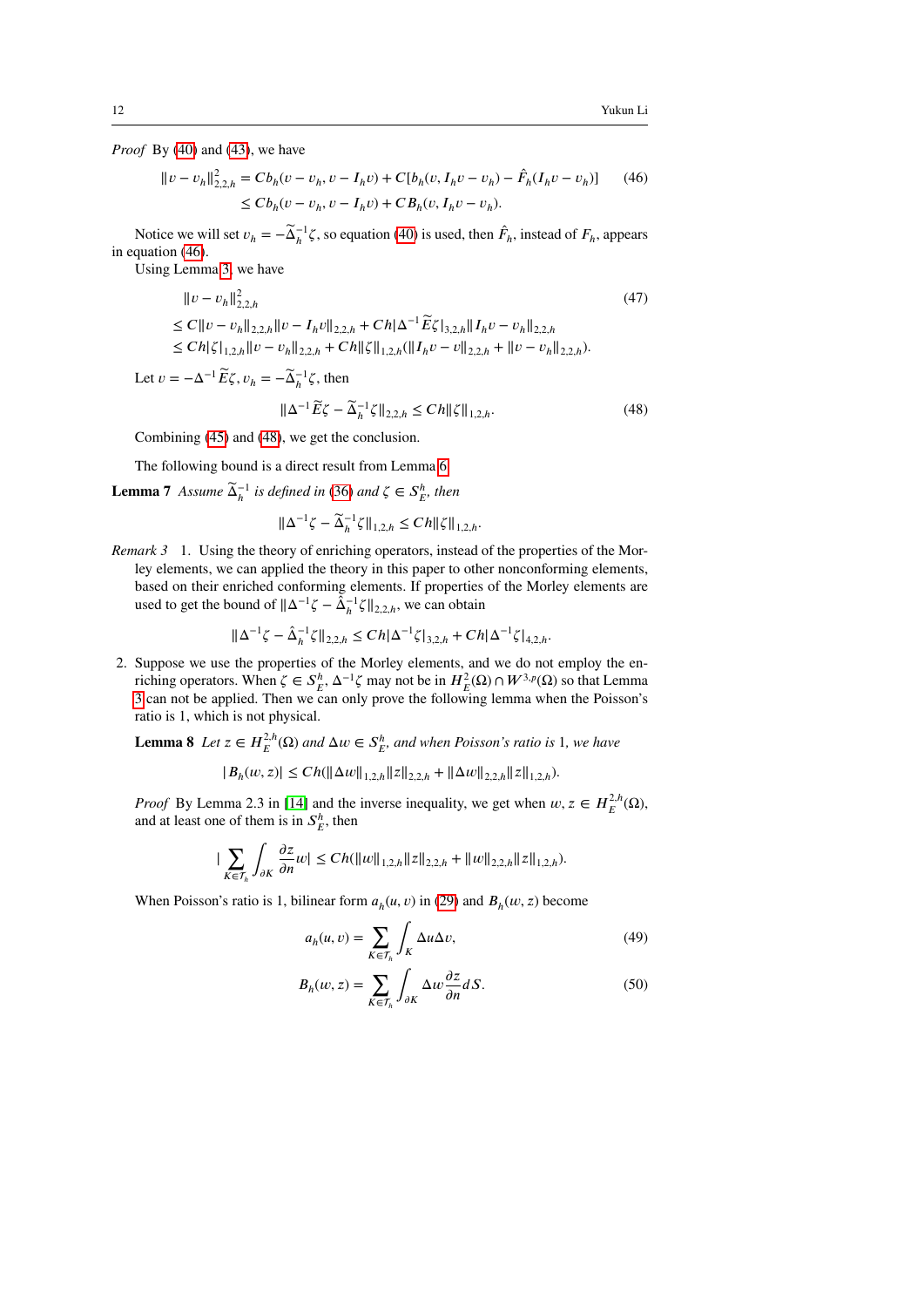Then we have

$$
|B_h(w, z)| \le Ch(||\Delta w||_{1,2,h} ||z||_{2,2,h} + ||\Delta w||_{2,2,h} ||z||_{1,2,h}).
$$

<span id="page-12-0"></span>Before we give the relations between operators  $\Delta_h^{-1}$ ,  $\Delta_h^{-1}$  and  $\Delta^{-1}$ , we need an extra lemma.

**Lemma 9** *The operators*  $\underline{\Delta}_h^{-1}$  *and*  $\underline{\Delta}_h^{-1}$  *are defined in* [\(34\)](#page-8-3) *and* [\(35\)](#page-9-6)*, then for any*  $\zeta \in L^2(\Omega)$ *, we have*

$$
\begin{aligned} (\nabla \Delta^{-1} \zeta, \nabla (\underline{\Delta}_h^{-1} \zeta - \Delta_h^{-1} \zeta))_h + (\zeta, \underline{\Delta}_h^{-1} \zeta - \Delta_h^{-1} \zeta) \\ &\leq Ch \|\underline{\Delta}_h^{-1} \zeta - \Delta_h^{-1} \zeta\|_{1,2,h} \|\zeta\|_{0,2,h} .\end{aligned}
$$

*Proof* Define an elliptic projection  $P_1: L^2(\Omega) \to V \cap L^2_0$  by

$$
(\nabla \zeta - \nabla P_1 \zeta, \nabla v)_h = 0 \qquad \forall v \in V \cap L^2_0,
$$

where  $V$  can be a conforming space consisting of piecewise polynomials. Define another elliptic projection  $P_2: H^2(\Omega) \to V \cap L^2_0$  by

$$
(\nabla \Delta^{-1} \zeta - \nabla P_2(\Delta^{-1} \zeta), \nabla v) = 0 \qquad \forall v \in V \cap L^2_0.
$$

Then we have

$$
(\nabla \Delta^{-1} \zeta, \nabla (\underline{\Delta}_{h}^{-1} \zeta - \Delta_{h}^{-1} \zeta))_{h} + (\zeta, \underline{\Delta}_{h}^{-1} \zeta - \Delta_{h}^{-1} \zeta) \qquad (51)
$$
  
\n
$$
\leq (\nabla \Delta^{-1} \zeta - \nabla P_{2} (\Delta^{-1} \zeta), \nabla (\underline{\Delta}_{h}^{-1} \zeta - \Delta_{h}^{-1} \zeta))_{h} + (\zeta, \underline{\Delta}_{h}^{-1} \zeta - \Delta_{h}^{-1} \zeta) \qquad (51)
$$
  
\n
$$
+ (\nabla P_{2} (\Delta^{-1} \zeta), \nabla (\underline{\Delta}_{h}^{-1} \zeta - \Delta_{h}^{-1} \zeta))_{h} \qquad (51)
$$
  
\n
$$
\leq (\nabla \Delta^{-1} \zeta - \nabla P_{2} (\Delta^{-1} \zeta), \nabla (\underline{\Delta}_{h}^{-1} \zeta - \Delta_{h}^{-1} \zeta))_{h} + (\zeta, \underline{\Delta}_{h}^{-1} \zeta - \Delta_{h}^{-1} \zeta) \qquad (61)
$$
  
\n
$$
+ (\nabla P_{2} (\Delta^{-1} \zeta), \nabla P_{1} (\underline{\Delta}_{h}^{-1} \zeta - \Delta_{h}^{-1} \zeta))
$$
  
\n
$$
\leq (\nabla \Delta^{-1} \zeta - \nabla P_{2} (\Delta^{-1} \zeta), \nabla (\underline{\Delta}_{h}^{-1} \zeta - \Delta_{h}^{-1} \zeta))_{h} + (\zeta, \underline{\Delta}_{h}^{-1} \zeta - \Delta_{h}^{-1} \zeta) \qquad (61)
$$
  
\n
$$
+ (\nabla P_{2} (\Delta^{-1} \zeta) - \nabla \Delta^{-1} \zeta, \nabla P_{1} (\underline{\Delta}_{h}^{-1} \zeta - \Delta_{h}^{-1} \zeta)) + (\nabla \Delta^{-1} \zeta, \nabla P_{1} (\underline{\Delta}_{h}^{-1} \zeta - \Delta_{h}^{-1} \zeta))
$$
  
\n
$$
\leq (\nabla \Delta^{-1} \zeta - \nabla P_{2} (\Delta^{-1} \zeta), \nabla (\underline{\Delta}_{h}^{-1} \zeta - \Delta_{h}^{-1} \zeta))_{
$$

Next some lemmas related to operators  $\underline{\Delta}_h^{-1}$  and  $\Delta_h^{-1}$  are proved below.

<span id="page-12-1"></span>**Lemma 10** *Assume*  $\underline{\Delta}_h^{-1}$  *is defined in* [\(34\)](#page-8-3) *and*  $\zeta \in L^2(\Omega)$ *, then* 

$$
\|\underline{\Delta}_h^{-1}\zeta - \Delta_h^{-1}\zeta\|_{1,2,h} \le C h \|\zeta\|_{0,2,h}.
$$

*Proof* Subtracting [\(35\)](#page-9-6) from [\(34\)](#page-8-3), choosing  $w_h = \Delta_h^{-1} \zeta - \Delta_h^{-1} \zeta$ , and using Lemma [9,](#page-12-0) we obtain

$$
\|\nabla \underline{\Delta}_{h}^{-1} \zeta - \nabla \Delta_{h}^{-1} \zeta \|_{0,2,h}^{2} + \|\underline{\Delta}_{h}^{-1} \zeta - \Delta_{h}^{-1} \zeta \|_{0,2,h}^{2}
$$
\n
$$
= (\nabla \Delta^{-1} \zeta, \nabla (\underline{\Delta}_{h}^{-1} \zeta - \Delta_{h}^{-1} \zeta))_{h} + (\zeta, \underline{\Delta}_{h}^{-1} \zeta - \Delta_{h}^{-1} \zeta)
$$
\n
$$
\leq C h \|\underline{\Delta}_{h}^{-1} \zeta - \Delta_{h}^{-1} \zeta \|_{1,2,h} \|\zeta\|_{0,2,h}.
$$
\n(52)

<span id="page-12-2"></span>Then the lemma is proved.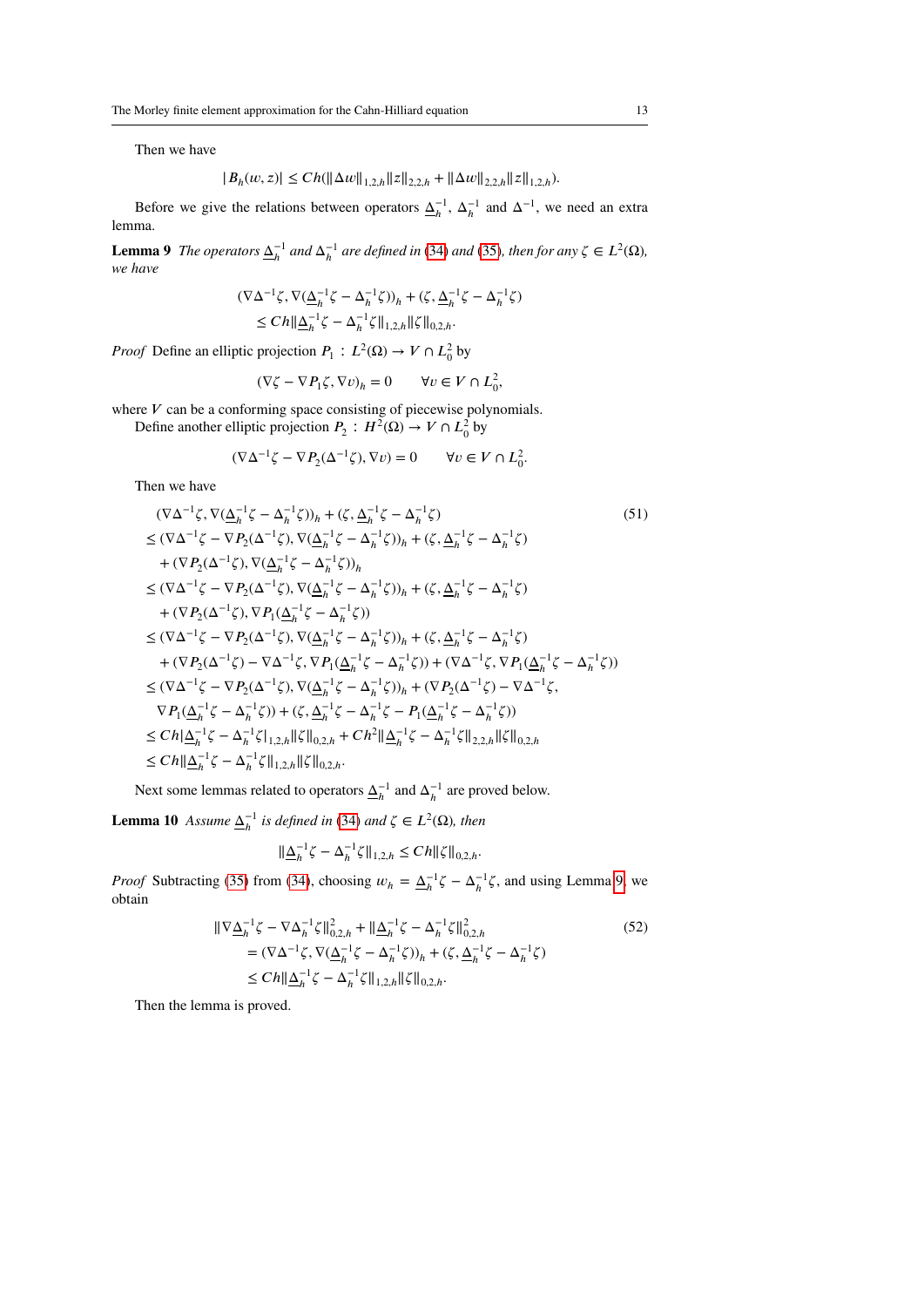**Lemma 11** *Assume*  $\Delta_h^{-1}$  *is defined in* [\(35\)](#page-9-6) *and*  $\zeta \in L^2(\Omega)$ *, then* 

<span id="page-13-1"></span>
$$
\|\Delta_h^{-1}\zeta - \Delta^{-1}\zeta\|_{1,2,h} \le C h \|\zeta\|_{0,2,h}.
$$

*Proof* Observe  $\underline{\Delta}_h^{-1}$  is a projection of  $\Delta^{-1}$ , then we can prove

$$
\|\underline{\Delta}_{h}^{-1}\zeta - \Delta^{-1}\zeta\|_{1,2,h} \le Ch^j \|\zeta\|_{j-1,2,h}, \quad j = 1,2. \tag{53}
$$

Combining [\(53\)](#page-13-1) and Lemma [10,](#page-12-1) and using the triangle inequality, this lemma can be proved.

- <span id="page-13-0"></span>*Remark [4](#page-9-3)* 1. In Lemmas 4[–7,](#page-11-2) the regularity requirement on *u* is  $\Delta^{-1}u \in H^2(\Omega) \cap H^{3,h}(\Omega)$ . It is proved that the error bounds can depend on norm  $\|\cdot\|_{3,2,h}$ , instead of norm  $\|\cdot\|_{4,2,\Omega}$ . Hence the lemmas in this subsection can be considered as a generalization of the error bounds in [\[14\]](#page-29-0).
- 2. The idea of proposing the bilinear form  $b_h(\cdot, \cdot)$  defined in equation [\(38\)](#page-9-1) is that (38) automatically holds for  $\eta \in H^{2,h}_{E}(\Omega)$ , but the bilinear form (5.2b) in [\[14\]](#page-29-0) holds under the condition that  $u \in H^4(\Omega)$ . This is the main reason why the regularity requirement in paper [\[14\]](#page-29-0) can be removed. Another advantage of using this generalized projection is the proofs of the error estimates can be simplified (see proofs of Lemmas [4–](#page-9-3)[5\)](#page-10-4).

3.3 The discrete energy law and the discrete stability results

In order to mimic the continuous energy law in [\(9\)](#page-4-1), we consider the discrete energy law under some mesh constraints in this subsection. A lemma is needed to prove the discrete energy law. First we give the bound of the  $L^2$  norm interpolation.

**Lemma 12** *For any*  $\zeta \in L^2(\Omega)$ *, then* 

<span id="page-13-2"></span>
$$
\|\zeta\|_{L^2}^2 \le \|\nabla \Delta_h^{-1} \zeta\|_{L^2}^2 + \|\nabla \zeta\|_{0,2,h}^2.
$$

*Proof* Testing [\(35\)](#page-9-6) by ζ, and using Lemma [11,](#page-12-2) we obtain

$$
\|\zeta\|_{L^2}^2 = (-\nabla \Delta_h^{-1} \zeta, \nabla \zeta)_h + (\Delta^{-1} \zeta - \Delta_h^{-1} \zeta, \zeta)
$$
\n
$$
\leq \frac{1}{2} \|\nabla \Delta_h^{-1} \zeta\|_{L^2}^2 + \frac{1}{2} \|\nabla \zeta\|_{0,2,h}^2 + Ch \|\zeta\|_{L^2} \|\zeta\|_{L^2}.
$$
\n(54)

When  $Ch \leq \frac{1}{2}$  $\frac{1}{2}$ , the lemma is proved.

<span id="page-13-3"></span>*Remark 5* Combine [\(54\)](#page-13-2) and Lemma [7,](#page-11-2) we can easily prove

<span id="page-13-4"></span>
$$
\begin{aligned} &\|\zeta\|^{2}_{L^{2}} \leq \|\nabla\Delta^{-1}\zeta\|^{2}_{L^{2}} + \|\nabla\zeta\|^{2}_{0,2,h},\\ &\|\zeta\|^{2}_{L^{2}} \leq \frac{1}{a}\|\nabla\Delta^{-1}\zeta\|^{2}_{L^{2}} + Ca\|\nabla\zeta\|^{2}_{0,2,h},\\ &\|\zeta\|^{2}_{L^{2}} \leq \frac{1}{a}\|\nabla\widetilde{\Delta}^{-1}\zeta\|^{2}_{L^{2}} + Ca\|\nabla\zeta\|^{2}_{0,2,h}. \end{aligned}
$$

The discrete energy law is proved below.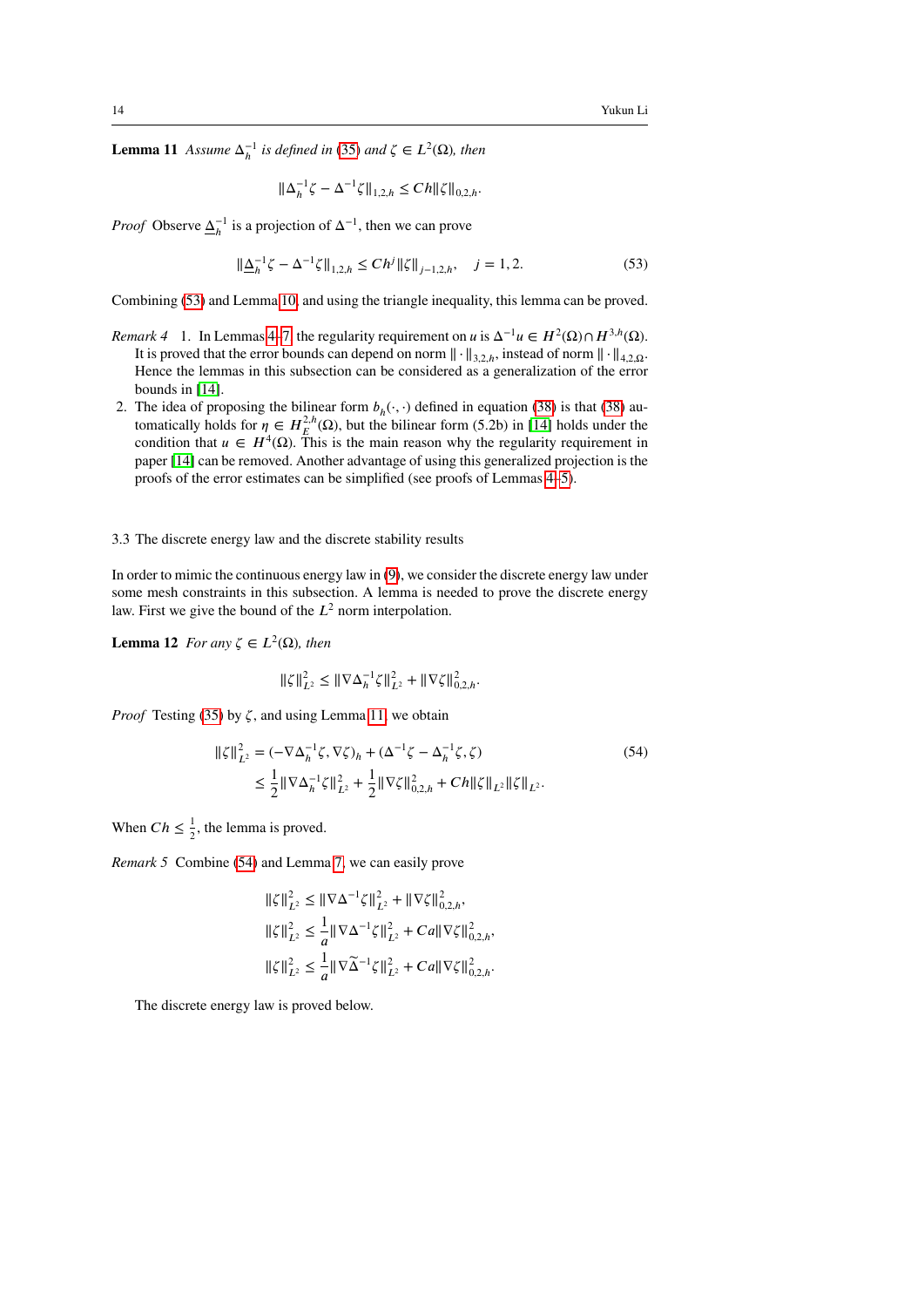**Theorem 2** *Under the assumption* [\(23\)](#page-6-0) *and the following mesh constraints*

$$
k \ge C \frac{h^2}{\epsilon},
$$
  

$$
k \ge C \frac{h^2}{\epsilon^{4\gamma_1+3}},
$$
  

$$
k \ge C\epsilon \beta^2 h^2,
$$

*the following energy holds*

$$
J_e^h(u_h^n) + \frac{k}{8} \sum_{n=1}^e \|\nabla \Delta^{-1} d_t u_h^n\|_{0,2,h}^2
$$
  
+ 
$$
\frac{\epsilon k^2}{8} \sum_{n=1}^e \|\nabla d_t u_h^n\|_{0,2,h}^2 + \frac{k^2}{4\epsilon} \sum_{n=1}^e \|d_t (|u_h^n|^2 - 1)\|_{0,2,h}^2 \le C J_e^h(u_h^0),
$$

*where*

<span id="page-14-0"></span>
$$
J_{\epsilon}^h(v)=\frac{\epsilon}{2}\|\nabla v\|_{0,2,h}^2+\frac{1}{4\epsilon}\|v^2-1\|_{0,2,h}^2.
$$

*Proof* Taking  $v_h = -\tilde{\Delta}_h^{-1}(u_h^n - u_h^{n-1})$  as the test function in [\(32\)](#page-8-0), then we have

$$
(d_t u_h^n, -\widetilde{\Delta}_h^{-1}(u_h^n - u_h^{n-1})) + \epsilon a_h(u_h^n, -\widetilde{\Delta}_h^{-1}(u_h^n - u_h^{n-1})) + \frac{1}{\epsilon}(\nabla f(u_h^n), -\nabla \widetilde{\Delta}_h^{-1}(u_h^n - u_h^{n-1}))_h = 0.
$$
 (55)

The first term on the left-hand side of [\(55\)](#page-14-0) can be written as

$$
M_{1} = k(\nabla \Delta^{-1} d_{t} u_{h}^{n}, \nabla \Delta^{-1} d_{t} u_{h}^{n})_{h} + k(\nabla \Delta_{h}^{-1} d_{t} u_{h}^{n} - \nabla \Delta^{-1} d_{t} u_{h}^{n}, \nabla \Delta^{-1} d_{t} u_{h}^{n})_{h}
$$
\n
$$
+ k(\nabla \Delta_{h}^{-1} d_{t} u_{h}^{n}, \nabla \Delta_{h}^{-1} d_{t} u_{h}^{n} - \nabla \Delta^{-1} d_{t} u_{h}^{n})_{h}
$$
\n
$$
+ k(\tilde{\Delta}_{h}^{-1} d_{t} u_{h}^{n}, \Delta_{h}^{-1} d_{t} u_{h}^{n} - \Delta^{-1} d_{t} u_{h}^{n})
$$
\n
$$
\geq k \|\nabla \Delta^{-1} d_{t} u_{h}^{n}\|_{0,2,h}^{2} - \left[\frac{k}{8} \|\nabla \Delta^{-1} d_{t} u_{h}^{n}\|_{0,2,h}^{2} + Ckh^{2} \|d_{t} u_{h}^{n}\|_{0,2,h}^{2}\right]
$$
\n
$$
- \left[\frac{k}{8} \|\nabla \Delta^{-1} d_{t} u_{h}^{n}\|_{0,2,h}^{2} + Ckh^{2} \|d_{t} u_{h}^{n}\|_{0,2,h}^{2} + Ckh^{2} \|d_{t} u_{h}^{n}\|_{1,2,h}^{2}\right]
$$
\n
$$
- \left[\frac{k}{8} \|\nabla \Delta^{-1} d_{t} u_{h}^{n}\|_{0,2,h}^{2} + Ckh^{2} \|d_{t} u_{h}^{n}\|_{0,2,h}^{2} + Ckh^{2} \|d_{t} u_{h}^{n}\|_{1,2,h}^{2}\right]
$$
\n
$$
\geq \frac{k}{2} \|\nabla \Delta^{-1} d_{t} u_{h}^{n}\|_{0,2,h}^{2} - Ckh^{2} \|\nabla d_{t} u_{h}^{n}\|_{0,2,h}^{2},
$$

where Remark [5](#page-13-3) is used in the last inequality.

The second term on the left-hand side of [\(55\)](#page-14-0) can be written as

$$
M_{2} = \epsilon (\nabla u_{h}^{n}, \nabla (u_{h}^{n} - u_{h}^{n-1}))_{h} + \epsilon \beta k (u_{h}^{n}, \Delta^{-1} d_{t} u_{h}^{n} - \tilde{\Delta}_{h}^{-1} d_{t} u_{h}^{n})
$$
\n
$$
\geq \frac{\epsilon}{2} ||\nabla u_{h}^{n}||_{0,2,h}^{2} - \frac{\epsilon}{2} ||\nabla u_{h}^{n-1}||_{0,2,h}^{2} + \frac{\epsilon k^{2}}{2} ||\nabla d_{t} u_{h}^{n}||_{0,2,h}^{2}
$$
\n
$$
- C\epsilon k ||\nabla u_{h}^{n}||_{0,2,h}^{2} - C\epsilon \beta^{2} k h^{2} ||d_{t} u_{h}^{n}||_{1,2,h}^{2}
$$
\n
$$
\geq \frac{\epsilon}{2} ||\nabla u_{h}^{n}||_{0,2,h}^{2} - \frac{\epsilon}{2} ||\nabla u_{h}^{n-1}||_{0,2,h}^{2} - C\epsilon k ||\nabla u_{h}^{n}||_{0,2,h}^{2}
$$
\n
$$
+ \frac{3\epsilon k^{2}}{8} ||\nabla d_{t} u_{h}^{n}||_{0,2,h}^{2} - \frac{k}{8} ||\nabla \Delta^{-1} d_{t} u_{h}^{n}||_{0,2,h}^{2},
$$
\n(57)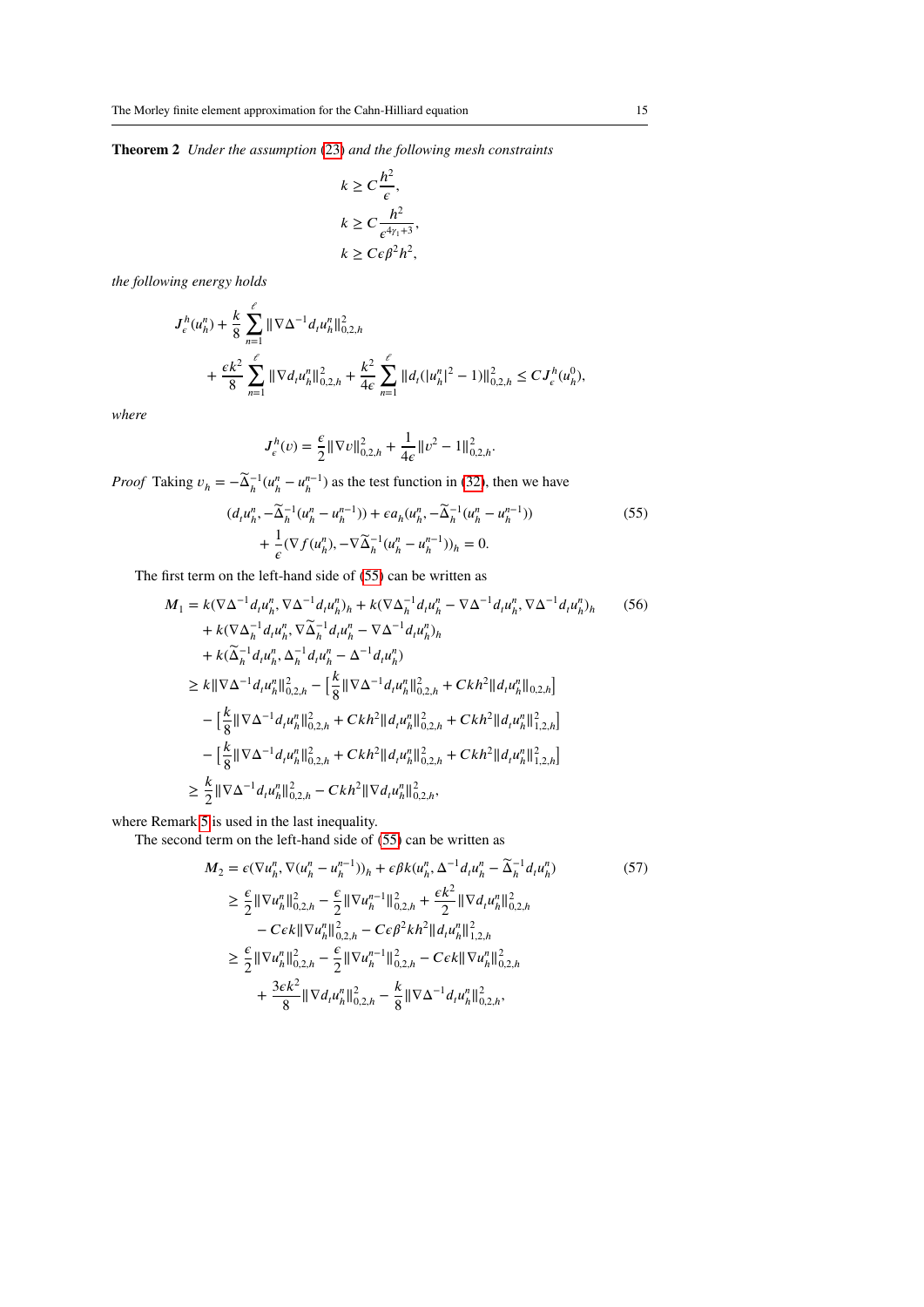where the last inequality hold under the restriction  $k \geq C\beta^2 h^2$ .

We now bound the third term on the left-hand side of [\(55\)](#page-14-0) from below. We consider the case  $f^n = (u^n_h)^3 - u^n_h$ , and it can be written as

$$
f^{n} = u_{h}^{n} (|u_{h}^{n}|^{2} - 1)
$$
  
= 
$$
\frac{1}{2} ((u_{h}^{n} + u_{h}^{n-1}) + kd_{t}u_{h}^{n}) (|u_{h}^{n}|^{2} - 1).
$$

A direct calculation then yields [\[15\]](#page-29-16)

$$
\frac{1}{\epsilon} (f^n, d_t u_h^n)_h \ge \frac{1}{4\epsilon} d_t \| |u_h^n|^2 - 1 \|_{0,2,h}^2
$$
\n
$$
+ \frac{k}{4\epsilon} \| d_t (|u_h^n|^2 - 1) \|_{0,2,h}^2 - \frac{k}{2\epsilon} \| d_t u_h^n \|_{0,2,h}^2. \tag{58}
$$

The third term on the left-hand side of [\(55\)](#page-14-0) can be written as

$$
M_{3} = \frac{k}{\epsilon} (\nabla f(u_{h}^{n}), -\nabla \Delta_{h}^{-1} d_{t} u_{h}^{n})_{h} + \frac{k}{\epsilon} (\nabla f(u_{h}^{n}), \nabla \Delta_{h}^{-1} d_{t} u_{h}^{n} - \nabla \Delta^{-1} d_{t} u_{h}^{n})_{h}
$$
\n
$$
+ \frac{k}{\epsilon} (\nabla f(u_{h}^{n}), \nabla \Delta^{-1} d_{t} u_{h}^{n} - \nabla \widetilde{\Delta}_{h}^{-1} d_{t} u_{h}^{n})_{h}
$$
\n
$$
\geq \frac{k}{\epsilon} (f(u_{h}^{n}), d_{t} u_{h}^{n})_{h} + \frac{k}{\epsilon} (\Delta^{-1} d_{t} u_{h}^{n} - \Delta_{h}^{-1} d_{t} u_{h}^{n}, f(u_{h}^{n}))
$$
\n
$$
- C \epsilon^{4\gamma_{1}} k \|\nabla f(u_{h}^{n})\|_{0,2,h}^{2} - \frac{C}{\epsilon^{4\gamma_{1}+2}} k h^{2} \|d_{t} u_{h}^{n} \|_{0,2,h}^{2}
$$
\n
$$
- C \epsilon^{4\gamma_{1}} k \|\nabla f(u_{h}^{n})\|_{0,2,h}^{2} - \frac{C}{\epsilon^{4\gamma_{1}+2}} k h^{2} \|d_{t} u_{h}^{n} \|_{1,2,h}^{2}
$$
\n
$$
\geq \frac{k}{\epsilon} (f(u_{h}^{n}), d_{t} u_{h}^{n})_{h} - C \epsilon^{2\gamma_{1}+1} k \|f(u_{h}^{n})\|_{0,2,h}^{2} - \frac{C}{\epsilon^{2\gamma_{1}+1}} k h^{2} \|d_{t} u_{h}^{n} \|_{0,2,h}^{2}
$$
\n
$$
- \frac{C}{\epsilon^{4\gamma_{1}+2}} k h^{2} \|d_{t} u_{h}^{n} \|_{0,2,h}^{2} - C \epsilon^{4\gamma_{1}} k \|\nabla f(u_{h}^{n})\|_{0,2,h}^{2}
$$
\n
$$
- \frac{C}{\epsilon^{4\gamma_{1}+2}} k h^{2} \|\nabla d_{t} u_{h}^{n} \|_{0,2,h}^{2} - \frac{k}{16} \|\nabla \Delta^{-1}
$$

Taking the summation over *n* from 1 to  $\ell$ , and restricting *k* by letting  $k \geq C \frac{h^2}{\epsilon^{4\gamma}}$  $\frac{h}{\epsilon^{4\gamma_1+3}}$ , then the energy law can be obtained by the Gronwall's inequality.

- *Remark 6* 1. The idea of proving this discrete energy law is to control bad terms in  $M_1$ by terms  $M_2$ , which is different from the conforming Galerkin case  $[20, 21]$  $[20, 21]$  and the discontinuous Galerkin case [\[17\]](#page-29-12). This is one reason why there are some restrictions in this theorem.
- 2. The constant  $C$  in the energy law can be chosen to approach 1 by restricting  $k$  as the polynomial of  $\epsilon$  more stringently.

<span id="page-15-0"></span>A lemma about summation by parts below is needed in this section.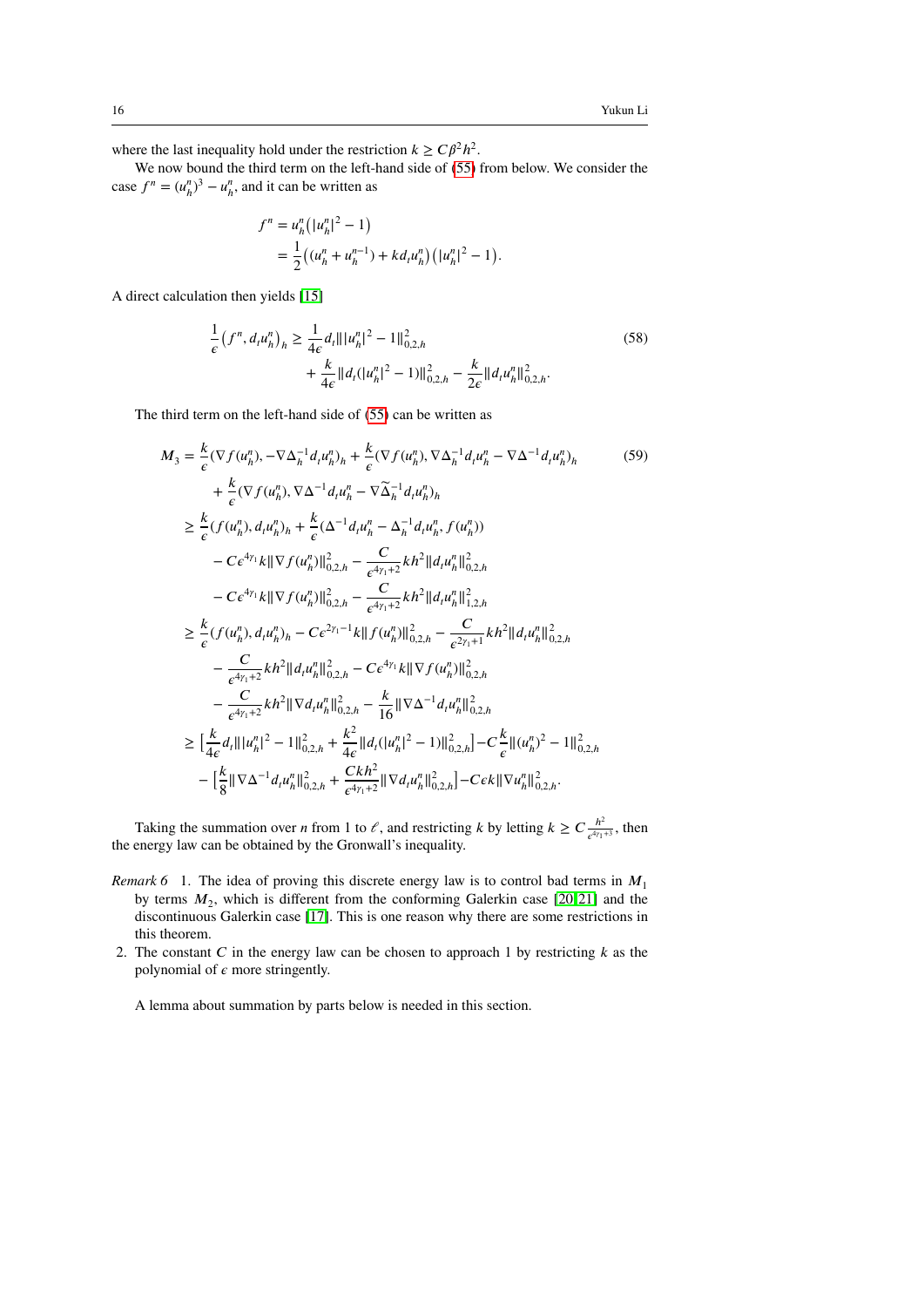**Lemma 13** *Suppose*  $\{a_n\}_{n=0}^{\ell}$  *and*  $\{b_n\}_{n=0}^{\ell}$  *are two sequences, then* 

$$
\sum_{n=1}^{\ell} (a^n - a^{n-1}, b^n) = (a^{\ell}, b^{\ell}) - (a^0, b^0) - \sum_{n=1}^{\ell} (a^{n-1}, b^n - b^{n-1}).
$$

*Proof* The lemma can be easily obtained by using the equality below

<span id="page-16-0"></span>
$$
\sum_{n=1}^{\ell} (a^{n-1}, b^n - b^{n-1}) = \sum_{n=1}^{\ell} (a^{n-1}, b^n) - \sum_{n=1}^{\ell} (a^n, b^n) + (a^{\ell}, b^{\ell}) - (a^0, b^0).
$$

Next we prove the  $||u_h^n||_{2,2,h}$  stability results for the cases when  $L^2$  in time (Theorem [3\)](#page-16-0) and  $L^\infty$  in time (Theorem [4\)](#page-16-1) are considered, which will be used in proving the generalized coercivity result in the Morley element space.

**Theorem 3** *Under the mesh constraints in Theorem [2,](#page-13-4) the following stability result holds*

$$
\frac{1}{2}||u_h^{\ell}||_{0,2,h}^2 + \frac{k}{2}||d_t u_h^n||_{0,2,h}^2 + \epsilon k \sum_{n=1}^{\ell} ||u_h^n||_{2,2,h}^2 + \frac{3k}{\epsilon} \sum_{n=1}^{\ell} ||u_h^n \nabla u_h^n||_{0,2,h}^2 \le C\epsilon^{-2\sigma_1 - 2},
$$

*where*  $C$  *is also the*  $\epsilon$ -*independent constant.* 

*Proof* Taking  $v_h = u_h^n$  as the test function in [\(32\)](#page-8-0), then

<span id="page-16-2"></span>
$$
(d_t u_h^n, u_h^n) + \epsilon a_h(u_h^n, u_h^n) + \frac{1}{\epsilon} (\nabla f(u_h^n), \nabla u_h^n)_h = 0.
$$
 (60)

The first term on the left-hand side of [\(60\)](#page-16-2) can be written as

$$
(d_t u_h^n, u_h^n) = \frac{1}{2k} ||u_h^n||_{0,2,h}^2 - \frac{1}{2k} ||u_h^{n-1}||_{0,2,h}^2 + \frac{1}{2k} ||u_h^n - u_h^{n-1}||_{0,2,h}^2. \tag{61}
$$

The third term on the left-hand side of [\(60\)](#page-16-2) can be written as

$$
\frac{1}{\epsilon}(\nabla f(u_h^n), \nabla u_h^n)_h = \frac{1}{\epsilon}((3(u_h^n)^2 - 1)\nabla u_h^n, \nabla u_h^n)_h
$$
\n
$$
= \frac{3}{\epsilon} ||u_h^n \nabla u_h^n||_{0,2,h}^2 - \frac{1}{\epsilon} ||\nabla u_h^n||_{0,2,h}^2.
$$
\n(62)

Taking the summation over *n* from 1 to  $\ell$  on both sides of [\(60\)](#page-16-2), multiplying with  $k$ , and using Theorem [2,](#page-13-4) we obtain the conclusion.

<span id="page-16-1"></span>**Theorem 4** *Under the mesh constraints in Theorem [2,](#page-13-4) and when*  $k \ge C \frac{h^4}{e^{44\gamma k}}$  $\frac{h^4}{e^{4+4\gamma_1+2\sigma_1}}(\ln \frac{1}{h})^2$  and  $k \geq C h^2$ , the following stability result holds

$$
\|u_h^{\ell}\|_{2,2,h}^2+\sum_{n=1}^{\ell}\|u_h^n-u_h^{n-1}\|_{2,2,h}^2+\sum_{n=1}^{\ell}\frac{\|u_h^n-u_h^{n-1}\|_{0,2,h}^2}{\epsilon k}\leq C\epsilon^{-2\gamma_2},
$$

*where*  $\gamma_2 := 2\gamma_1 + \sigma_1 + 6$  *and C is the*  $\epsilon$ *-independent constant.*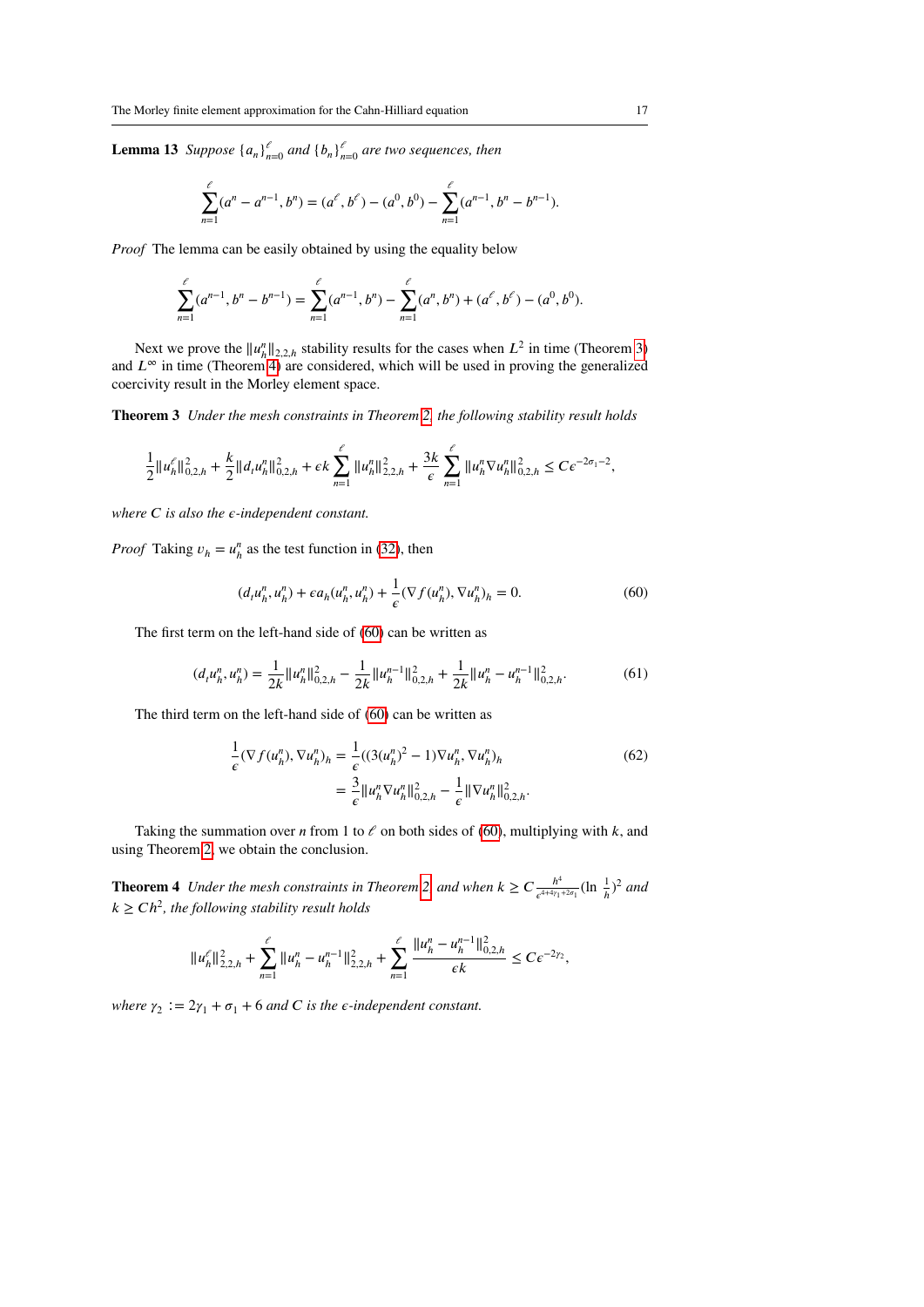*Proof* Taking  $v_h = u_h^n - u_h^{n-1}$  as the test function in [\(32\)](#page-8-0), then

$$
(d_t u_h^n, u_h^n - u_h^{n-1}) + \epsilon a_h (u_h^n, u_h^n - u_h^{n-1}) + \frac{1}{\epsilon} (\nabla f(u_h^n), \nabla (u_h^n - u_h^{n-1}))_h = 0. \tag{63}
$$

The first term on the left-hand side of [\(63\)](#page-17-0) can be written as

<span id="page-17-1"></span><span id="page-17-0"></span>
$$
(d_t u_h^n, u_h^n - u_h^{n-1}) = \frac{1}{k} ||u_h^n - u_h^{n-1}||_{L^2}^2.
$$
 (64)

The second term on the left-hand side of [\(63\)](#page-17-0) can be written as

$$
\epsilon a_h(u_h^n, u_h^n - u_h^{n-1}) = \frac{\epsilon}{2} a_h(u_h^n, u_h^n) - \frac{\epsilon}{2} a_h(u_h^{n-1}, u_h^{n-1}) + \frac{\epsilon}{2} a_h(u_h^n - u_h^{n-1}, u_h^n - u_h^{n-1}).
$$
\n(65)

Using summation by parts in Lemma [13](#page-15-0) and integration by parts, then the summation of the third term on the left-hand side of [\(63\)](#page-17-0) can be written as

$$
-\frac{1}{\epsilon} \sum_{n=1}^{\ell} (\nabla f(u_h^n), \nabla (u_h^n - u_h^{n-1}))_h
$$
  
\n
$$
= -\frac{1}{\epsilon} \sum_{n=1}^{\ell} \sum_{E \in \mathcal{E}_h} (f(u_h^n), \frac{\partial (u_h^n - u_h^{n-1})}{\partial n})_E + \frac{1}{\epsilon} \sum_{n=1}^{\ell} (f(u_h^n), \Delta (u_h^n - u_h^{n-1}))_h
$$
  
\n
$$
= -\frac{1}{\epsilon} \sum_{n=1}^{\ell} \sum_{E \in \mathcal{E}_h} (\llbracket f(u_h^n) \rrbracket, \{\frac{\partial (u_h^n - u_h^{n-1})}{\partial n}\} \Epsilon - \frac{1}{\epsilon} \sum_{n=1}^{\ell} \sum_{E \in \mathcal{E}_h} (\{f(u_h^n)\}, \llbracket \frac{\partial (u_h^n - u_h^{n-1})}{\partial n} \rrbracket) \Epsilon
$$
  
\n
$$
+ \frac{1}{\epsilon} (f(u_h^n), \Delta u_h^{\ell})_h - \frac{1}{\epsilon} (f(u_h^0), \Delta u_h^0)_h - \frac{1}{\epsilon} \sum_{n=1}^{\ell} (f(u_h^n) - f(u_h^{n-1}), \Delta u_h^{n-1})_h
$$
  
\n
$$
:= T_1 + T_2 + T_3 + T_4 + T_5,
$$

where [[⋅]] and {⋅} denote the jump and the average along the mesh boundaries.

Using the inverse inequality and Theorem [3,](#page-16-0) when  $k \geq C \frac{h^4}{a^{4+4\gamma}}$  $\frac{h^4}{e^{4+4\gamma_1+2\sigma_1}}$  (ln  $\frac{1}{h}$ )<sup>2</sup>, we have

$$
T_{1} \leq \frac{1}{\epsilon} \sum_{n=1}^{\ell} Ch^{2} |f(u_{h}^{n})|_{2,2,h} |u_{h}^{n} - u_{h}^{n-1}|_{1,\infty,h}
$$
\n
$$
\leq \frac{\epsilon}{8} \sum_{n=1}^{\ell} |u_{h}^{n} - u_{h}^{n-1}|_{2,2,h}^{2} + C \frac{h^{4}}{\epsilon^{3}} \ln \frac{1}{h} \sum_{n=1}^{\ell} |(3(u_{h}^{n})^{2} - 1)\Delta u_{h}^{n} + 6u_{h}^{n}(\nabla u_{h}^{n})^{2}|_{0,2,h}^{2}
$$
\n
$$
\leq \frac{\epsilon}{8} \sum_{n=1}^{\ell} |u_{h}^{n} - u_{h}^{n-1}|_{2,2,h}^{2} + k \sum_{n=1}^{\ell} |\Delta u_{h}^{n}|_{0,2,h}^{2} + Ck \sum_{n=1}^{\ell} |u_{h}^{n}|_{2,2,h}^{2},
$$
\n(66)

where the first inequality uses the proof of Lemma 2.6 in [\[14\]](#page-29-0) before applying the inverse inequality.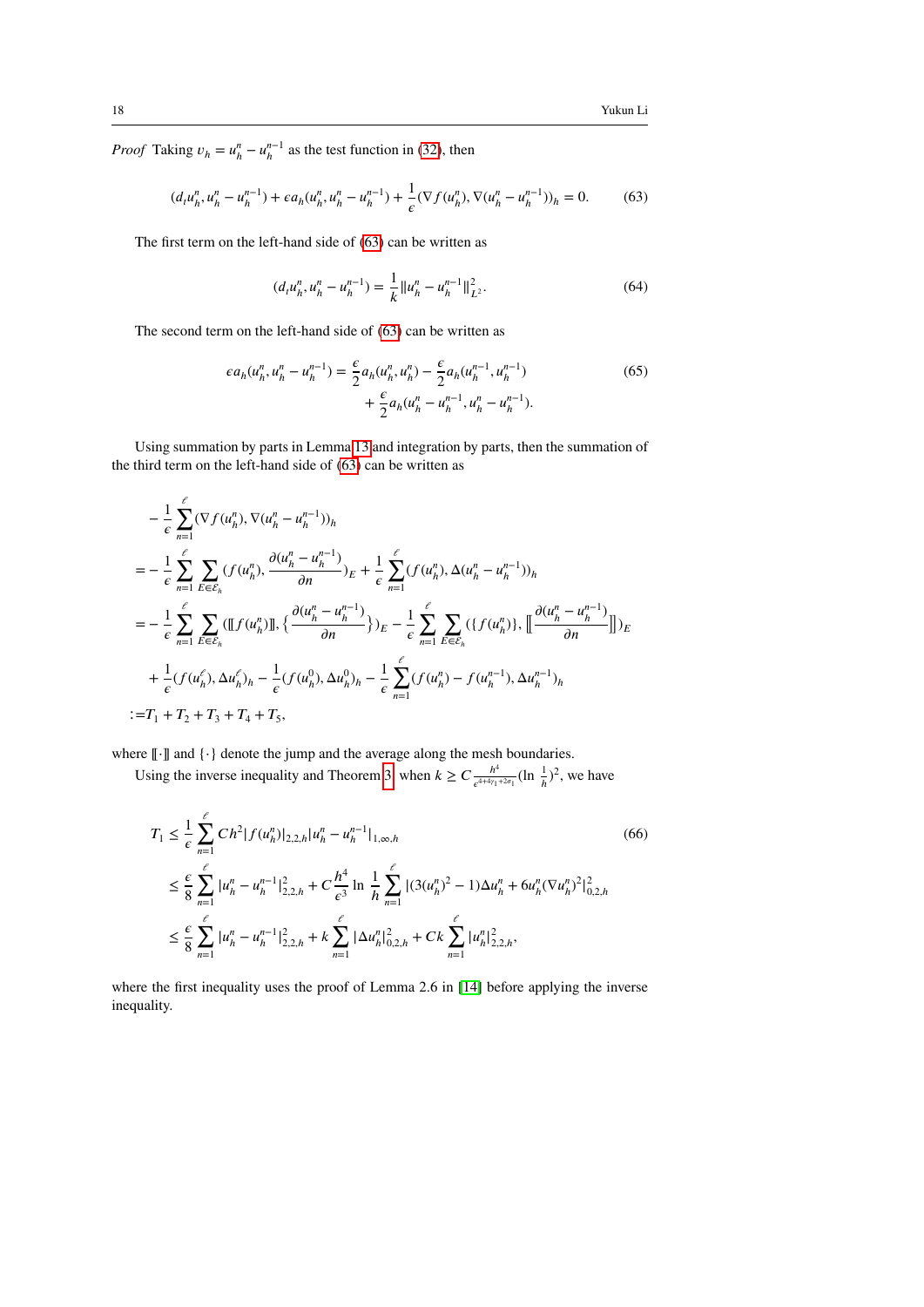When  $k \geq C h^2$ , using Theorem [2](#page-13-4) and the idea of the proof of Lemma 2.1 in [\[14\]](#page-29-0), it holds for each element  $K$ , then the second term can be bounded by

$$
T_2 \le C h \sum_{n=1}^{\ell} |f(u_h^n)|_{1,2,h} |u_h^n - u_h^{n-1}|_{2,2,h}
$$
\n
$$
\le \frac{\epsilon}{4} \sum_{n=1}^{\ell} a_h (u_h^n - u_h^{n-1}, u_h^n - u_h^{n-1}) + C \epsilon^{-4\gamma_1 - 1} k \sum_{n=1}^{\ell} |u_h^n|_{1,2,h}^2
$$
\n
$$
\le \frac{\epsilon}{4} \sum_{n=1}^{\ell} a_h (u_h^n - u_h^{n-1}, u_h^n - u_h^{n-1}) + C \epsilon^{-4\gamma_1 - 2\sigma_1 - 2}.
$$
\n(67)

By Theorem [3,](#page-16-0) the third term and the fourth term can be bounded by

<span id="page-18-0"></span>
$$
T_3 + T_4 \le \frac{\epsilon}{4} a_h(u_h^n, u_h^n) + C \epsilon^{-2\sigma_1 - 4\gamma_1 - 5}.
$$
 (68)

Using Theorem [3,](#page-16-0) the fifth term can be bounded by

$$
T_5 \leq \frac{1}{\epsilon} \sum_{n=1}^{\ell} (f(u_h^n) - f(u_h^{n-1}), \Delta u_h^{n-1})_h
$$
\n
$$
\leq \frac{1}{8k} \sum_{n=1}^{\ell} ||u_h^n - u_h^{n-1}||_{L^2}^2 + C\epsilon^{-4\gamma_1 - 2} k \sum_{n=1}^{\ell} |u_h^n|_{2,2,h}^2
$$
\n
$$
\leq \frac{1}{8k} \sum_{n=1}^{\ell} ||u_h^n - u_h^{n-1}||_{L^2}^2 + C\epsilon^{-4\gamma_1 - 2\sigma_1 - 5}.
$$
\n(69)

Taking the summation over *n* from 1 to  $\ell$ , and combining [\(64\)](#page-17-1)–[\(69\)](#page-18-0), we have

$$
\epsilon \|u_{h}^{\ell}\|_{2,2,h}^{2} + \epsilon \sum_{n=1}^{\ell} \|u_{h}^{n} - u_{h}^{n-1}\|_{2,2,h}^{2} + \sum_{n=1}^{\ell} \frac{\|u_{h}^{n} - u_{h}^{n-1}\|_{0,2,h}^{2}}{k} \leq C \epsilon^{-4\gamma_{1} - 2\sigma_{1} - 5}.
$$

*Remark 7* If  $v_h = u_h^n$  or  $v_h = u_h^{n-1}$  are chosen as the test function in [\(32\)](#page-8-0), we can only obtain the  $L^2$  and  $\|\cdot\|_{2,2,h}$  stability with upper bounds which are exponentially dependent on  $\frac{1}{2}$  $\frac{1}{\epsilon}$ .

## 3.4 The generalized coercivity result in the Morley element space

Recall  $\widetilde{S}_E^h$  is the Hsieh-Clough-Tocher macro element space. This  $C^1$  conforming finite element space  $\widetilde{S}_E^h$  is contained in  $H^1(\Omega)$  space, so the following discrete spectrum estimate holds automatically.

<span id="page-18-1"></span>**Lemma 14** *Under the assumptions of Lemma [1,](#page-4-2) there exists an 𝜖-independent and ℎ-independent constant*  $C_0 > 0$  *such that for*  $\epsilon \in (0, 1)$  *and a.e.*  $t \in [0, T]$ 

$$
\lambda_{CH}^{CONF} := \inf_{\substack{0 \neq \psi \in \widetilde{S}_E^h \\ \Delta w = \psi}} \frac{\epsilon \|\nabla \psi\|_{L^2}^2 + \frac{1}{\epsilon} (f'(u(t)) \psi, \psi)}{\|\nabla w\|_{L^2}^2} \geq -C_0
$$

*for*  $t \in [0, T]$  and  $\epsilon \in (0, \epsilon_0)$ *.*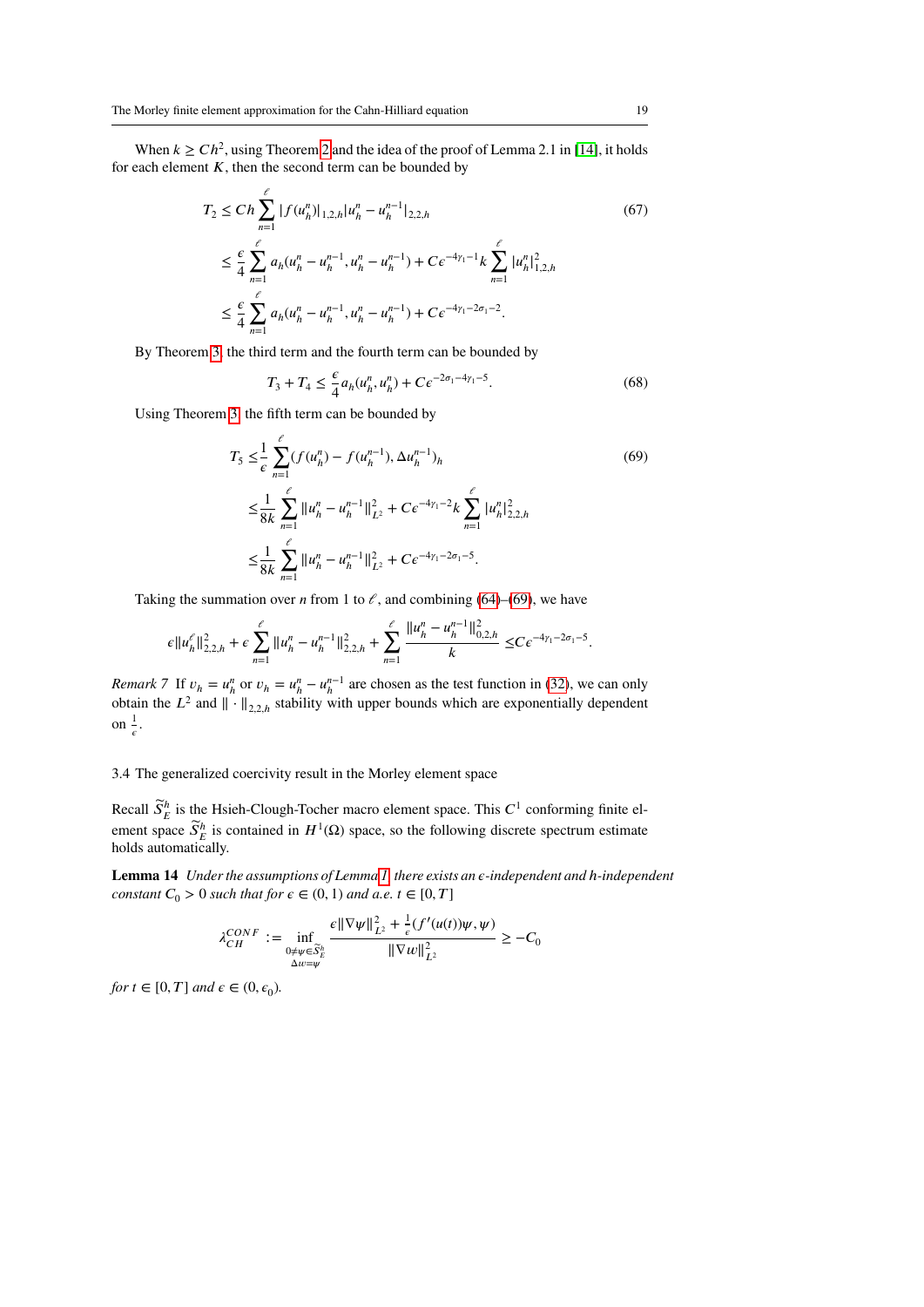Before the generalized coercivity result is given, the following lemma is needed. It is about continuous  $H^{-1}(\Omega)$  norm.

**Lemma 15** *The*  $H^{-1}$  *norm has the following equivalent forms* 

<span id="page-19-1"></span>
$$
\|\Phi\|_{H^{-1}} = \sup_{0 \neq \xi \in H^1 \cap L_0^2} \frac{(\Phi, \xi)}{|\xi|_{H^1}}.
$$

*Proof* By [\(20\)](#page-5-0) and Holder's inequality,

$$
(\Phi,\xi) = -(\nabla \Delta^{-1}\Phi, \nabla \xi) \leq \|\nabla \Delta^{-1}\Phi\|_{L^2} \|\nabla \xi\|_{L^2},
$$

Then we have

$$
\sup_{0 \neq \xi \in H^1 \cap L_0^2} \frac{(\Phi, \xi)}{|\xi|_{H^1}} \le \|\Phi\|_{H^{-1}}.
$$

On the other hand, choose  $\zeta = -\Delta^{-1}\Phi$ , then

$$
\sup_{0 \neq \xi \in H^1 \cap L_0^2} \frac{(\Phi, \xi)}{|\xi|_{H^1}} \geq \frac{(\nabla \Delta^{-1} \Phi, \nabla \Delta^{-1} \Phi)}{\|\nabla \Delta^{-1} \Phi\|_{L^2}} = \|\Phi\|_{H^{-1}}.
$$

Then the lemma is proved.

Then we prove the generalized coercivity result in the Morley element space using the properties of the enriching operators.

**Theorem 5** *Suppose there exist positive numbers*  $C_2 > 0$  *and*  $\gamma_3 > 0$  *such that the solution 𝑢 of problem* [\(1\)](#page-1-0)*–*[\(4\)](#page-1-1) *satisfies*

<span id="page-19-2"></span>
$$
||u - P_h u||_{L^{\infty}((0,T);L^{\infty})} \le C_2 h \epsilon^{-\gamma_3},
$$
\n(70)

where the existence of  $C_2$  and  $\gamma_3$  can be guaranteed by imbedding the  $L^\infty$  space to  $H^2$  space.

 $Suppose \, \psi \in S_E^h \cap L^2_0(\Omega)$  and the mesh constraints in Theorem [4](#page-16-1) hold, then there exists an  $\epsilon$ -independent and  $\bar{h}$ -independent constant  $C > 0$  such that for  $\epsilon \in (0, 1)$  and  $a.e.$   $t \in [0, T]$ 

$$
N := (\epsilon - \epsilon^4)(\nabla \psi, \nabla \psi)_h + \frac{1}{\epsilon} (f'(P_h u(t))\psi, \psi)_h \geq -C \|\nabla \Delta^{-1} \psi\|_{L^2}^2 - C \epsilon^{-2\gamma_2 - 4} h^2,
$$

*provided that ℎ satisfies the constraint*

<span id="page-19-0"></span>
$$
h \le (C_1 C_2)^{-1} \epsilon^{\gamma_3 + 3},\tag{71}
$$

*where*  $C_1$  *arises from the following equality:* 

$$
C_1 := \max_{|\xi| \le C_3} |f''(\xi)|.
$$

*Proof* Based on the boundness of the exact solution of the Cahn-Hilliard equation, we assume there exists  $C_3$  such that

$$
||u||_{L^{\infty}((0,T);L^{\infty})} \leq C_3, \qquad ||P_h u||_{L^{\infty}((0,T);L^{\infty})} \leq C_3.
$$
 (72)

Then under the mesh constraint [\(71\)](#page-19-0), we have

$$
||f'(P_hu(t)) - f'(u(t))||_{L^{\infty}((0,T);L^{\infty})} \leq \epsilon^3.
$$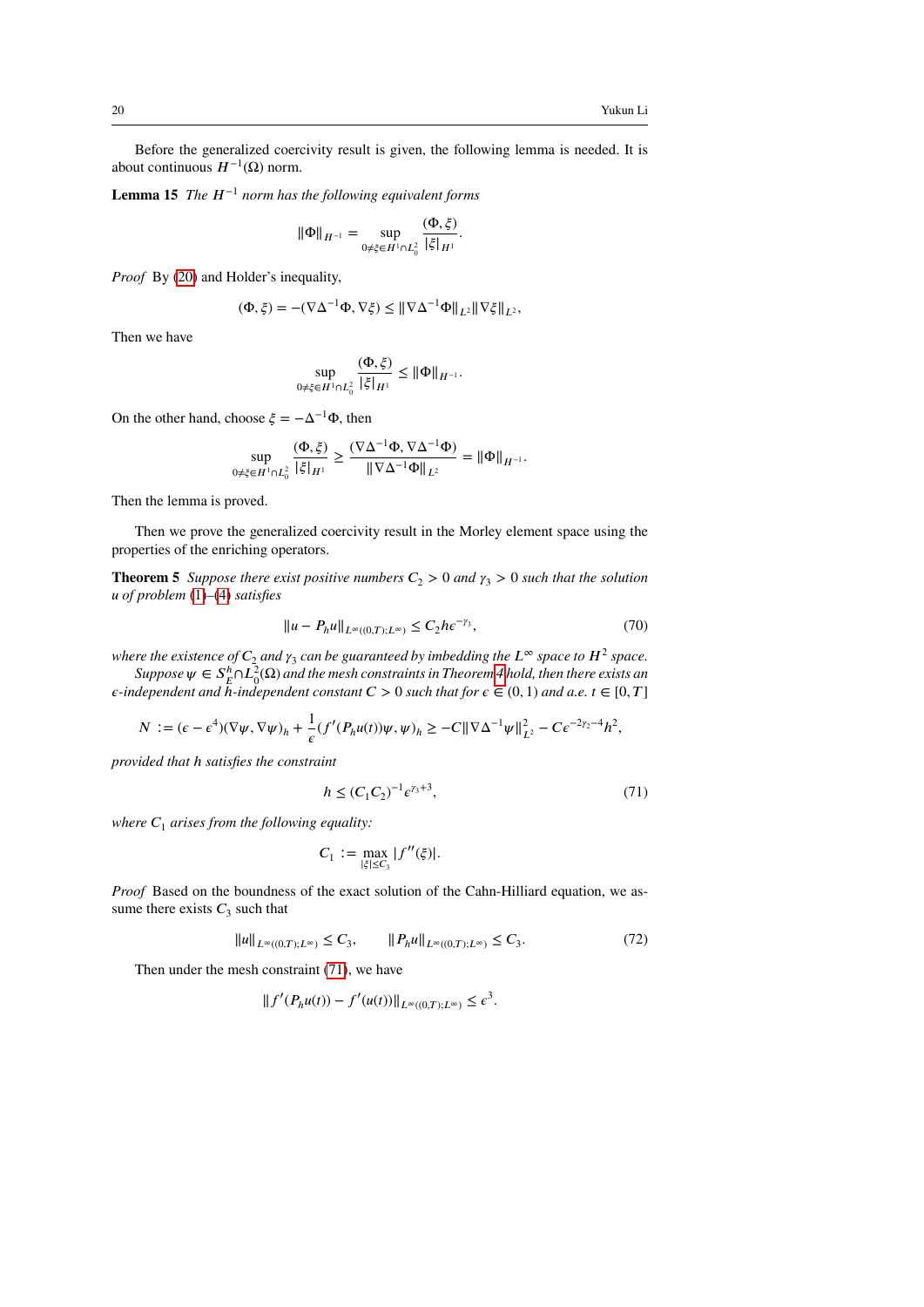Then we have

$$
||f'(P_hu(t))||_{L^{\infty}((0,T);L^{\infty})} \geq ||f'(u(t))||_{L^{\infty}((0,T);L^{\infty})} - \epsilon^3.
$$

Then the term *N* can be bounded by

$$
N = (\epsilon - \epsilon^4)(\nabla \psi, \nabla \psi)_h + \frac{1}{\epsilon} (f'(P_h u(t)))\psi, \psi)_h
$$
\n
$$
= \epsilon^4 (\nabla \psi, \nabla \psi)_h + 2\epsilon^2 (f'(P_h u(t))\psi, \psi)_h
$$
\n
$$
+ (1 - 2\epsilon^3) [\epsilon (\nabla \psi, \nabla \psi)_h + \frac{1}{\epsilon} (f'(P_h u(t)))\psi, \psi)_h]
$$
\n
$$
\geq \epsilon^4 (\nabla \psi, \nabla \psi)_h + 2\epsilon^2 (f'(P_h u(t))\psi, \psi)_h - (1 - 2\epsilon^3)\epsilon^2 (\psi, \psi)
$$
\n
$$
+ (1 - 2\epsilon^3) [\epsilon (\nabla \psi, \nabla \psi)_h + \frac{1}{\epsilon} (f'(u(t))\psi, \psi)].
$$
\n(73)

Besides, using the Lemma [11](#page-12-2) and Remark [5,](#page-13-3) we obtain

$$
-C\epsilon^2(\psi, \psi) = C\epsilon^2 (\nabla \Delta_h^{-1} \psi, \nabla \psi)_h + C\epsilon^2 (\Delta_h^{-1} \psi - \Delta^{-1} \psi, \psi)
$$
(74)  

$$
\geq -\frac{\epsilon^4}{8} (\nabla \psi, \nabla \psi)_h - C \|\nabla \Delta^{-1} \psi\|_{L^2}^2 - Ch^2 \|\psi\|_{L^2}^2
$$

$$
- C\epsilon^2 h^2 \|\psi\|_{L^2}^2 - \epsilon^2 (\psi, \psi)_h,
$$

$$
\geq -\frac{\epsilon^4}{4} (\nabla \psi, \nabla \psi)_h - C \|\nabla \Delta^{-1} \psi\|_{L^2}^2.
$$

Then we have

$$
N \ge \frac{5\epsilon^4}{8} (\nabla \psi, \nabla \psi)_h - C \|\nabla \Delta^{-1} \psi\|_{L^2}^2
$$
  
+ 
$$
(1 - 2\epsilon^3) \big[\epsilon (\nabla \psi, \nabla \psi)_h + \frac{1}{\epsilon} (f'(u(t)))\psi, \psi)\big].
$$
 (75)

If  $\psi = P_h u(t_n) - u_h^n$ , then by Theorem [4,](#page-16-1) we have

<span id="page-20-2"></span><span id="page-20-0"></span>
$$
\|\psi\|_{2,2,h} \leq C \epsilon^{-\gamma_2}.
$$

Define  $\widetilde{\psi}$  by  $\widetilde{\psi} = \widetilde{E}\psi$ , then by [\(25\)](#page-6-2), we have

$$
|\widetilde{\psi} - \psi|_{1,2,h} \le C\epsilon^{-\gamma_2}h
$$
\n(76)

<span id="page-20-1"></span>
$$
|\widetilde{\psi}|_{1,2,h} \le |\psi|_{1,2,h} + C\epsilon^{-\gamma_2}h. \tag{77}
$$

Using [\(77\)](#page-20-0) and Remark [5,](#page-13-3) we obtain

$$
(1 - 2\epsilon^3 + \frac{\epsilon^3}{8})\epsilon(\nabla\psi, \nabla\psi)_{0,2,h} \ge (1 - 2\epsilon^3)\epsilon(\nabla\widetilde{\psi}, \nabla\widetilde{\psi})_{0,2,h} - C\epsilon^{-2\gamma_2 - 2}h^2
$$
\n(78)

$$
(1 - 2\epsilon^3) \frac{1}{\epsilon} (f'(u(t)))\psi, \psi) = (1 - 2\epsilon^3) \frac{1}{\epsilon} (f'(u(t)))\widetilde{\psi}, \widetilde{\psi})
$$
(79)

+ 
$$
(1 - 2\epsilon^3) \frac{1}{\epsilon} (f'(u(t))), \psi^2 - \widetilde{\psi}^2)
$$
  
\n $\geq (1 - 2\epsilon^3) \frac{1}{\epsilon} (f'(u(t))) \widetilde{\psi}, \widetilde{\psi})$   
\n $- \frac{C}{\epsilon^4} ||\psi - \widetilde{\psi}||_{L^2}^2 - \epsilon^2 ||\psi||_{L^2}^2$   
\n $\geq (1 - 2\epsilon^3) \frac{1}{\epsilon} (f'(u(t))) \widetilde{\psi}, \widetilde{\psi})$   
\n $- C\epsilon^{-2\gamma_2 - 4} h^2 - \frac{\epsilon^4}{8} (\nabla \psi, \nabla \psi)_h - C ||\nabla \Delta^{-1} \psi||_{L^2}^2.$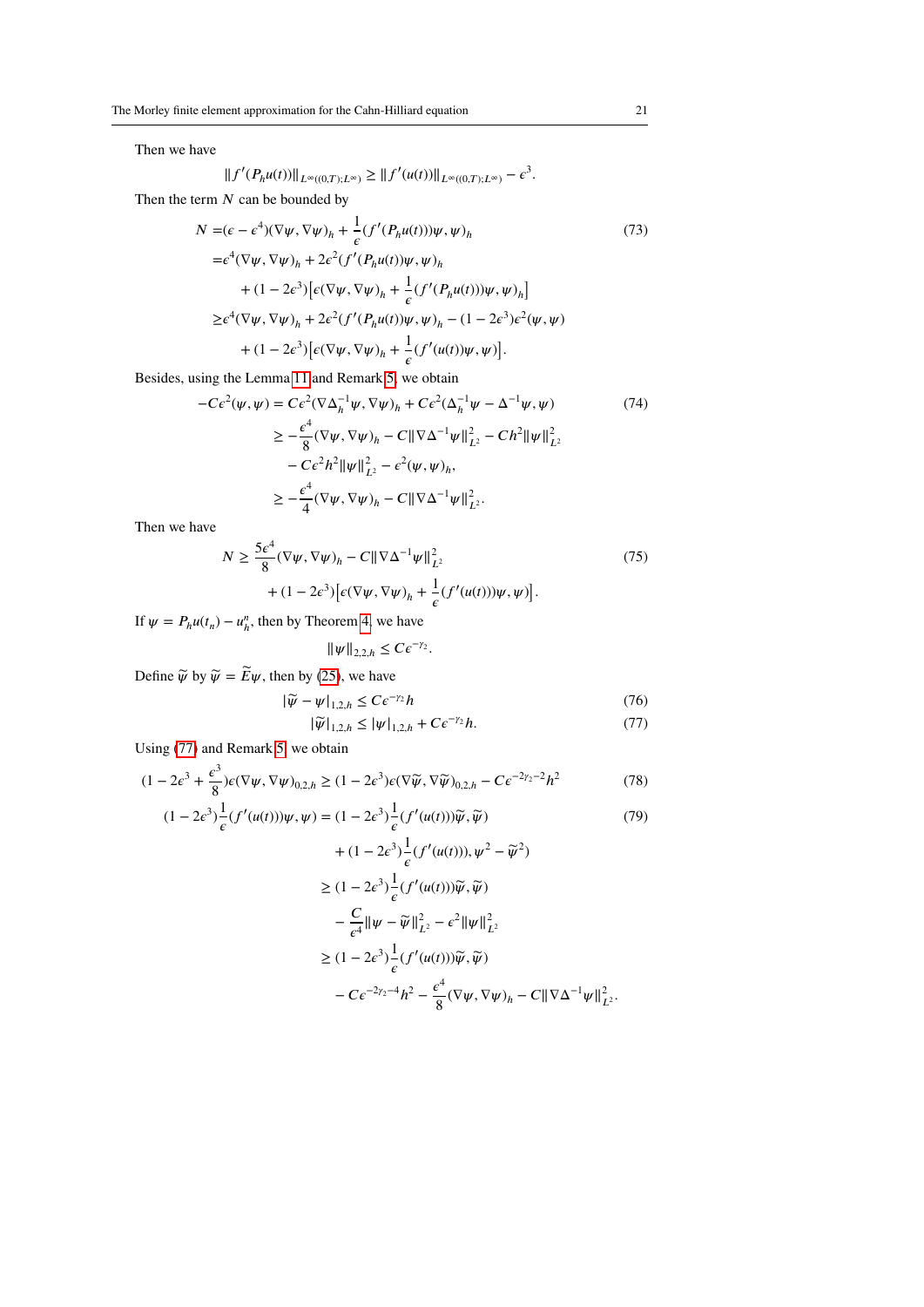Using [\(25\)](#page-6-2), the definition of operator  $\Delta^{-1}$  and Lemma [15,](#page-19-1) we obtain

<span id="page-21-0"></span>
$$
\|\nabla\Delta^{-1}\widetilde{\psi} - \nabla\Delta^{-1}\psi\|_{L^2} \le \|\widetilde{\psi} - \psi\|_{L^2}
$$
\n
$$
\le Ch^2 \epsilon^{-\gamma_2}.
$$
\n(80)

When  $h \leq C\epsilon^{\gamma_1}$ , using [\(78\)](#page-20-1)–[\(80\)](#page-21-0), and Lemma [14,](#page-18-1) equation [\(75\)](#page-20-2) can be bounded by

$$
N \geq \frac{\epsilon^{4}}{2} (\nabla \psi, \nabla \psi)_{h} - C \|\nabla \Delta^{-1} \psi\|_{L^{2}}^{2} + (1 - 2\epsilon^{3}) \left[\epsilon (\nabla \widetilde{\psi}, \nabla \widetilde{\psi})_{h}\right] + \frac{1}{\epsilon} (f'(u(t))) \widetilde{\psi}, \widetilde{\psi})_{h} \left] - C \epsilon^{-2\gamma_{2} - 4} h^{2} \geq \frac{\epsilon^{4}}{2} (\nabla \psi, \nabla \psi)_{h} - C \|\nabla \Delta^{-1} \psi\|_{L^{2}}^{2} - C \|\nabla \Delta^{-1} \widetilde{\psi}\|_{L^{2}}^{2} - C \epsilon^{-2\gamma_{2} - 4} h^{2} \geq - C \|\nabla \Delta^{-1} \psi\|_{L^{2}}^{2} - C \epsilon^{-2\gamma_{2} - 4} h^{2}.
$$
\n
$$
(81)
$$

# 3.5 The error estimates in polynomial of  $\frac{1}{\epsilon}$

In this subsection, an error estimate of  $\tilde{\Delta}_h^{-1}(P_h u(t_n) - u_h^n)$  with polynomial dependence on 1  $\frac{1}{\epsilon}$  is derived, and as corollaries, error estimates of  $\hat{\Delta}_h^{-1}(P_h u(t_n) - u_h^n)$ ,  $\Delta^{-1}(P_h u(t_n) - u_h^n)$ ,  $\underline{\Delta}_h^{-1}(P_h u(t_n) - u_h^n)$  and  $\Delta_h^{-1}(P_h u(t_n) - u_h^n)$  with polynomial dependence on  $\frac{1}{\epsilon}$  are also given.

**Theorem 6** *Suppose u is the solution of* [\(1\)](#page-1-0)–[\(4\)](#page-1-1)*,*  $u^n_h$  *is the numerical solution of scheme* [\(32\)](#page-8-0)–[\(33\)](#page-8-1), and assumption [\(23\)](#page-6-0) holds. Define  $\theta^n := \ddot{P}_h u(t_n) - u_h^n$ , then under following mesh *constraints*

<span id="page-21-2"></span><span id="page-21-1"></span>
$$
h \leq Ce^2k, \qquad k \leq Ce^{3\sigma_1+13},
$$
  
\n
$$
h \leq Ce^{4\gamma_1+4}, \qquad h \leq (C_1C_2)^{-1}e^{\gamma_3+3},
$$

*we have the following error estimate*

$$
\frac{1}{4} \|\nabla \widetilde{\Delta}_{h}^{-1} \theta^{\ell} \|_{0,2,h}^{2} + \frac{k^{2}}{4} \sum_{n=1}^{\ell} \|\nabla \widetilde{\Delta}_{h}^{-1} d_{t} \theta^{n} \|_{0,2,h}^{2} + \frac{\epsilon^{4} k}{16} \sum_{n=1}^{\ell} (\nabla \theta^{n}, \nabla \theta^{n})_{h}
$$

$$
+ \frac{k}{\epsilon} \sum_{n=1}^{\ell} \|\theta^{n} \|_{0,4,h}^{4} \leq C(\widetilde{\rho}_{0}(\epsilon) |\ln h| h^{2} + \widetilde{\rho}_{1}(\epsilon) k^{2}).
$$

*Proof* Using [\(32\)](#page-8-0)–[\(33\)](#page-8-1),  $\forall v_h \in S_E^h$ , we have

$$
(d_t \theta^n, v_h) + \epsilon a_h(\theta^n, v_h)
$$
\n
$$
= [(d_t P_h u(t_n), v_h) + \epsilon a_h (P_h u(t_n), v_h)] - [(d_t u_h^n, v_h) + \epsilon a_h (u_h^n, v_h)]
$$
\n
$$
= -(d_t \rho^n, v_h) + (d_t u(t_n) + \epsilon \Delta^2 u(t_n) - \frac{1}{\epsilon} \Delta f(u(t_n)) + \alpha u(t_n), v_h)
$$
\n
$$
- [\frac{1}{\epsilon} (f'(u(t_n)) \nabla P_h u(t_n), \nabla v_h)_h + \alpha (P_h u(t_n), v_h)] + \frac{1}{\epsilon} (\nabla f(u_h^n), \nabla v_h)_h
$$
\n
$$
= (-d_t \rho^n + \alpha \rho^n, v_h) - \frac{1}{\epsilon} (f'(u(t_n)) \nabla P_h u(t_n) - \nabla f(u_h^n), \nabla v_h)_h
$$
\n
$$
+ (R(u_t, n), v_h),
$$
\n
$$
(82)
$$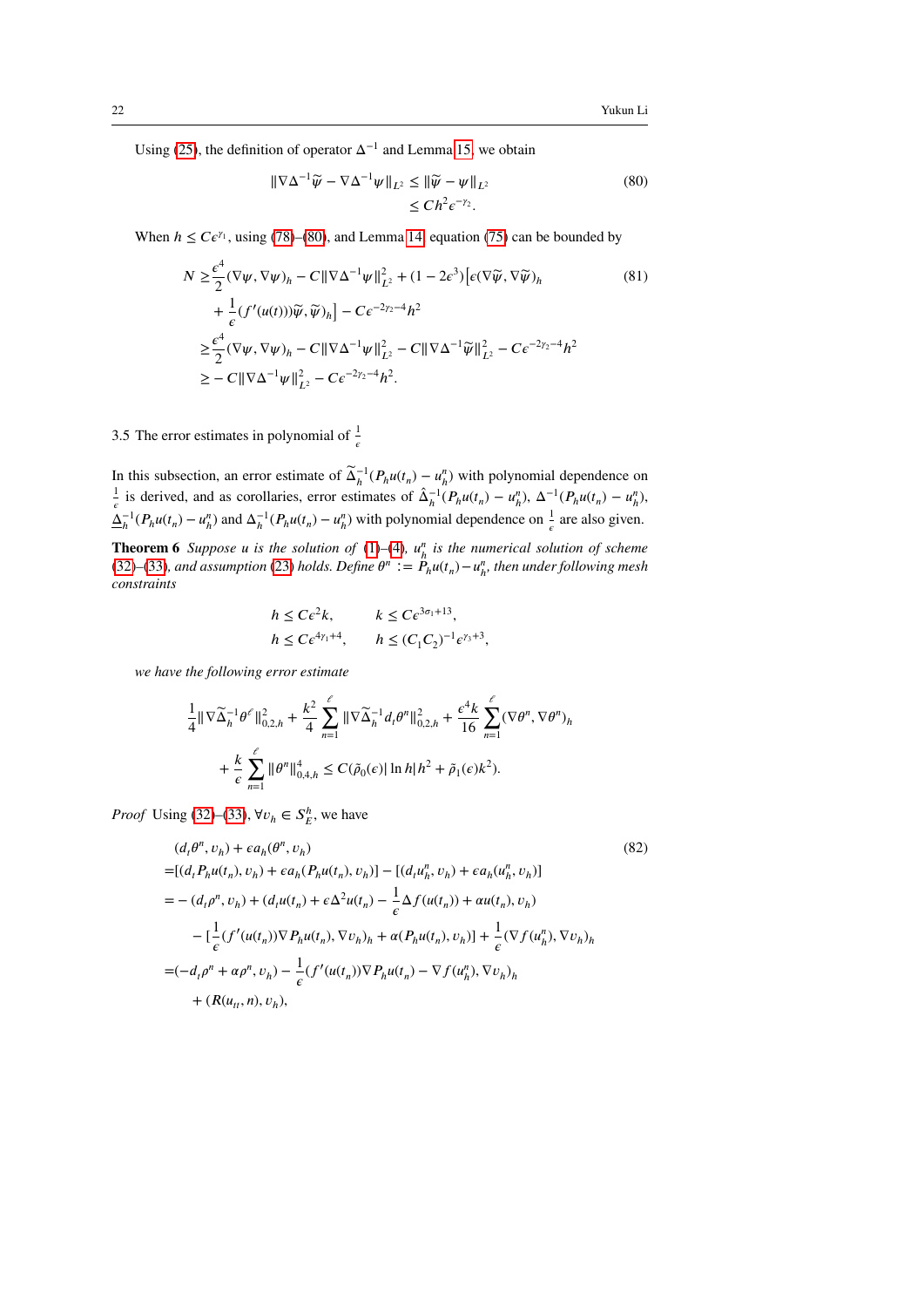where

$$
R(u_{tt}; n) := \frac{1}{k} \int_{t_{n-1}}^{t_n} (s - t_{n-1}) u_{tt}(s) \, ds.
$$

It follows from [\(13\)](#page-4-3) that

$$
k\sum_{n=1}^{\ell} ||R(u_{tt};n)||_{H^{-1}}^2 \leq \frac{1}{k} \sum_{n=1}^{\ell} \left( \int_{t_{n-1}}^{t_n} (s-t_{n-1})^2 ds \right) \left( \int_{t_{n-1}}^{t_n} ||u_{tt}(s)||_{H^{-1}}^2 ds \right)
$$
  

$$
\leq C k^2 \tilde{\rho}_1(\epsilon).
$$

Taking  $v_h = -\tilde{\Delta}_h^{-1} \theta^n$  in [\(82\)](#page-21-1), we have

$$
(d_t \theta^n, -\widetilde{\Delta}_h^{-1} \theta^n) + \epsilon a_h (\theta^n, -\widetilde{\Delta}_h^{-1} \theta^n) + (R(u_{tt}, n), -\widetilde{\Delta}_h^{-1} \theta^n)
$$
  
=  $(-d_t \rho^n + \alpha \rho^n, -\widetilde{\Delta}_h^{-1} \theta^n) - \frac{1}{\epsilon} (f'(u(t_n)) \nabla P_h u(t_n) - \nabla f(u_h^n), -\nabla \widetilde{\Delta}_h^{-1} \theta^n)_h.$  (83)

By the definition of  $\Delta_h^{-1}$  and  $\widetilde{\Delta}_h^{-1}$ , then we have

<span id="page-22-0"></span>
$$
(\nabla \Delta_h^{-1} d_t \theta^n, \nabla \widetilde{\Delta}_h^{-1} \theta^n)_h + \epsilon (\nabla \theta^n, \nabla \theta^n)_h + \beta \epsilon (\widetilde{\Delta}_h^{-1} \theta^n - \Delta^{-1} \theta^n, \theta^n)
$$
(84)  
+ 
$$
\frac{1}{\epsilon} (\nabla f(P_h u(t_n)) - \nabla f(u_n^n)), -\nabla \widetilde{\Delta}_h^{-1} \theta^n)_h + (R(u_n, n), -\widetilde{\Delta}_h^{-1} \theta^n)
$$
  
= 
$$
\frac{1}{\epsilon} (f'(P_h u(t_n)) \nabla P_h u(t_n) - f'(u(t_n)) \nabla P_h u(t_n), -\nabla \widetilde{\Delta}_h^{-1} \theta^n)
$$
  
+ 
$$
(-d_t \rho^n + \alpha \rho^n, -\widetilde{\Delta}_h^{-1} \theta^n) + (\Delta^{-1} d_t \theta^n - \Delta_h^{-1} d_t \theta^n, \widetilde{\Delta}_h^{-1} \theta^n)_h.
$$

When  $h \leq C\varepsilon^2 k$ , using Remark [5,](#page-13-3) then the first term on the left-hand side of [\(84\)](#page-22-0) can be bounded by

<span id="page-22-1"></span>
$$
L_{1} = (\nabla \widetilde{\Delta}_{h}^{-1} d_{t} \theta^{n}, \nabla \widetilde{\Delta}_{h}^{-1} \theta^{n})_{h} + (\nabla \Delta_{h}^{-1} d_{t} \theta^{n} - \nabla \widetilde{\Delta}_{h}^{-1} d_{t} \theta^{n}, \nabla \Delta_{h}^{-1} \theta^{n})_{h} + (\nabla \Delta_{h}^{-1} d_{t} \theta^{n} - \nabla \widetilde{\Delta}_{h}^{-1} d_{t} \theta^{n}, \nabla \widetilde{\Delta}_{h}^{-1} \theta^{n} - \nabla \Delta_{h}^{-1} \theta^{n})_{h} \n\geq \left[ \frac{k}{2} \|\nabla \widetilde{\Delta}_{h}^{-1} d_{t} \theta^{n} \|_{0,2,h}^{2} + \frac{1}{2k} \|\nabla \widetilde{\Delta}_{h}^{-1} \theta^{n} \|_{0,2,h}^{2} - \frac{1}{2k} \|\nabla \widetilde{\Delta}_{h}^{-1} \theta^{n-1} \|_{0,2,h}^{2} \right] \n- [Ch^{2} || d_{t} \theta^{n} ||_{1,2,h}^{2} + \|\nabla \Delta^{-1} \theta^{n} \|_{0,2,h}^{2} + Ch^{2} || \theta^{n} ||_{0,2,h}^{2} \right] \n- [Ch^{4} || d_{t} \theta^{n} ||_{1,2,h}^{2} + \frac{\epsilon^{4}}{32} \|\nabla \theta^{n} ||_{0,2,h}^{2} + C || \nabla \widetilde{\Delta}_{h}^{-1} \theta^{n} ||_{0,2,h}^{2} \right] \n\geq \left[ \frac{k}{2} \|\nabla \widetilde{\Delta}_{h}^{-1} d_{t} \theta^{n} \|_{0,2,h}^{2} + \frac{1}{2k} \|\nabla \widetilde{\Delta}_{h}^{-1} \theta^{n} \|_{0,2,h}^{2} - \frac{1}{2k} \|\nabla \widetilde{\Delta}_{h}^{-1} \theta^{n-1} \|_{0,2,h}^{2} \right] \n- [Ch^{2} || \nabla d_{t} \theta^{n} ||_{0,2,h}^{2} + Ch^{2} || \nabla \widetilde{\Delta}_{h}^{-1} d_{t} \theta^{n} ||_{0,2,h}^{2} \right] \n+ \frac{\epsilon^{
$$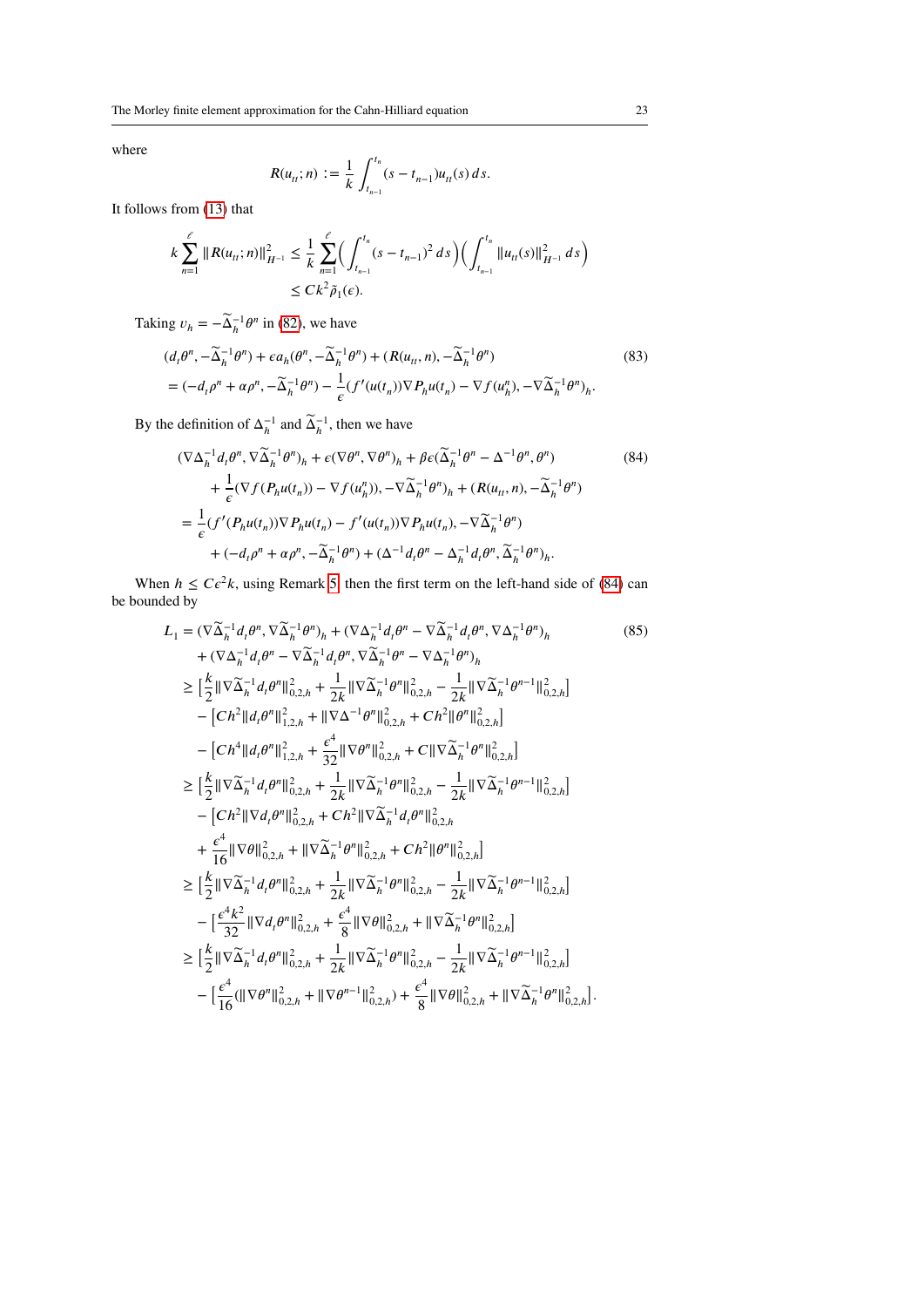When  $h \leq \frac{C}{a}$  $\frac{C}{\beta}e^2$ , the third term on the left-hand side of [\(84\)](#page-22-0) can be bounded by

<span id="page-23-0"></span>
$$
L_3 \le C \beta^2 h^2 \| \theta^n \|_{1,2,h}^2 + \epsilon^2 \| \theta^n \|_{0,2,h}^2
$$
  
\n
$$
\le \frac{\epsilon^4}{8} |\theta^n|_{1,2,h}^2 + C \| \nabla \widetilde{\Delta}_h^{-1} \theta^n \|_{0,2,h}^2.
$$
\n(86)

When  $h \leq C \epsilon^{4\gamma_1+4}$  and  $h \leq C \epsilon^4$ , the fourth term on the left-hand side of [\(84\)](#page-22-0) can be bounded by

$$
L_{4} = \frac{1}{\epsilon} (\nabla f(P_{h}u(t_{n})) - \nabla f(u_{h}^{n})), \nabla \Delta_{h}^{-1}\theta^{n} - \nabla \widetilde{\Delta}_{h}^{-1}\theta^{n})_{h}
$$
(87)  
+  $\frac{1}{\epsilon} (\nabla f(P_{h}u(t_{n})) - \nabla f(u_{h}^{n})), -\nabla \Delta_{h}^{-1}\theta^{n})_{h}$   
 $\geq -\frac{h}{\epsilon} || \nabla (f'(P_{h}u)\theta^{n} - f''(P_{h}u)(\theta^{n})^{2} + (\theta^{n})^{3}) ||_{0,2,h}^{2} - Ch ||\theta^{n}||_{1,2,h}^{2}$   
+  $\frac{1}{\epsilon} (\Delta_{h}^{-1}\theta^{n} - \Delta^{-1}\theta^{n}, f(P_{h}u(t_{n})) - f(u_{h}^{n})))_{h} + \frac{1}{\epsilon} (f(P_{h}u(t_{n})) - f(u_{h}^{n}), \theta^{n})_{h}$   
 $\geq -[C\frac{h}{\epsilon^{4\gamma_{1}}}|\theta^{n}|_{1,2,h}^{2} + Ch |\theta^{n}|_{1,2,h}^{2}] - [C\frac{h}{\epsilon^{2}}|\theta^{n}|_{0,2,h}^{2} + C\frac{h}{\epsilon^{4\gamma_{1}}}|\theta^{n}|_{0,2,h}^{2}]$   
+  $\left[\frac{1}{\epsilon} (f'(P_{h}u(t_{n})))\theta^{n}, \theta^{n})_{h} - \frac{3}{\epsilon} P_{h}u(t_{n})((\theta^{n})^{2}, \theta^{n})_{h} + \frac{1}{\epsilon} ((\theta^{n})^{3}, \theta^{n})_{h}\right]$   
 $\geq -\frac{\epsilon^{4}}{8} |\theta^{n}|_{1,2,h}^{2} - C || \nabla \widetilde{\Delta}_{h}^{-1}\theta^{n}||_{0,2,h}$   
+  $\left[\frac{1}{\epsilon} (f'(P_{h}u(t_{n})))\theta^{n}, \theta^{n})_{h} - \frac{3}{\epsilon} P_{h}u(t_{n})((\theta^{n})^{2}, \theta^{n})_{h} + \frac{1}{\epsilon} ((\theta^{n})^{3}, \theta^{n})_{h}\right].$ 

For the second term inside the brackets and on the right-hand side of [\(87\)](#page-23-0), we appeal to Remark [5,](#page-13-3) the discrete energy law and the following Gagliardo-Nirenberg inequality [\[1\]](#page-29-17). Then for any  $K \in \mathcal{T}_h$ , we have

$$
\|\theta^{n}\|_{L^{3}(K)}^{3} \leq C \Big( \|\nabla \theta^{n}\|_{L^{2}(K)} \|\theta^{n}\|_{L^{2}(K)}^{2} + \|\theta^{n}\|_{L^{2}(K)}^{3} \Big)
$$
\n
$$
\leq \frac{\epsilon^{5}}{32C} \|\nabla \theta^{n}\|_{L^{2}(K)}^{2} + \frac{C}{\epsilon^{\frac{\sigma_{1}}{2} + \frac{11}{4}}} \|\theta^{n}\|_{L^{2}(K)}^{3},
$$
\n
$$
\leq \frac{\epsilon^{5}}{32C} \|\nabla \theta^{n}\|_{L^{2}(K)}^{2} + \left[\frac{\epsilon^{5}}{32C} \|\nabla \theta^{n}\|_{L^{2}(K)}^{2} + \frac{C}{\epsilon^{2\sigma_{1}+11}} \|\nabla \Delta^{-1} \theta^{n}\|_{L^{2}(K)}^{3} \Big).
$$
\n
$$
(88)
$$

When  $h \leq C \epsilon^{\sigma_1+2}$ , the second term inside the brackets and on the right-hand side of [\(87\)](#page-23-0) can be bounded by

$$
\frac{3}{\epsilon} P_h u(t_n) ((\theta^n)^2, \theta^n)_h
$$
\n
$$
\leq \frac{\epsilon^4}{16} \|\nabla \theta^n\|_{0,2,h}^2 + \frac{C}{\epsilon^{2\sigma_1+12}} \|\nabla \Delta^{-1} \theta^n\|_{0,2,h}^3
$$
\n
$$
\leq \frac{\epsilon^4}{16} \|\nabla \theta^n\|_{0,2,h}^2 + \frac{C}{\epsilon^{2\sigma_1+12}} \|\nabla \widetilde{\Delta}^{-1} \theta^n\|_{0,2,h}^3 + \frac{C}{\epsilon^{2\sigma_1+12}} h^3 \|\theta^n\|_{0,2,h}^3
$$
\n
$$
\leq \frac{\epsilon^4}{8} \|\nabla \theta^n\|_{0,2,h}^2 + \frac{C}{\epsilon^{2\sigma_1+12}} \|\nabla \widetilde{\Delta}^{-1} \theta^n\|_{0,2,h}^3.
$$
\n(89)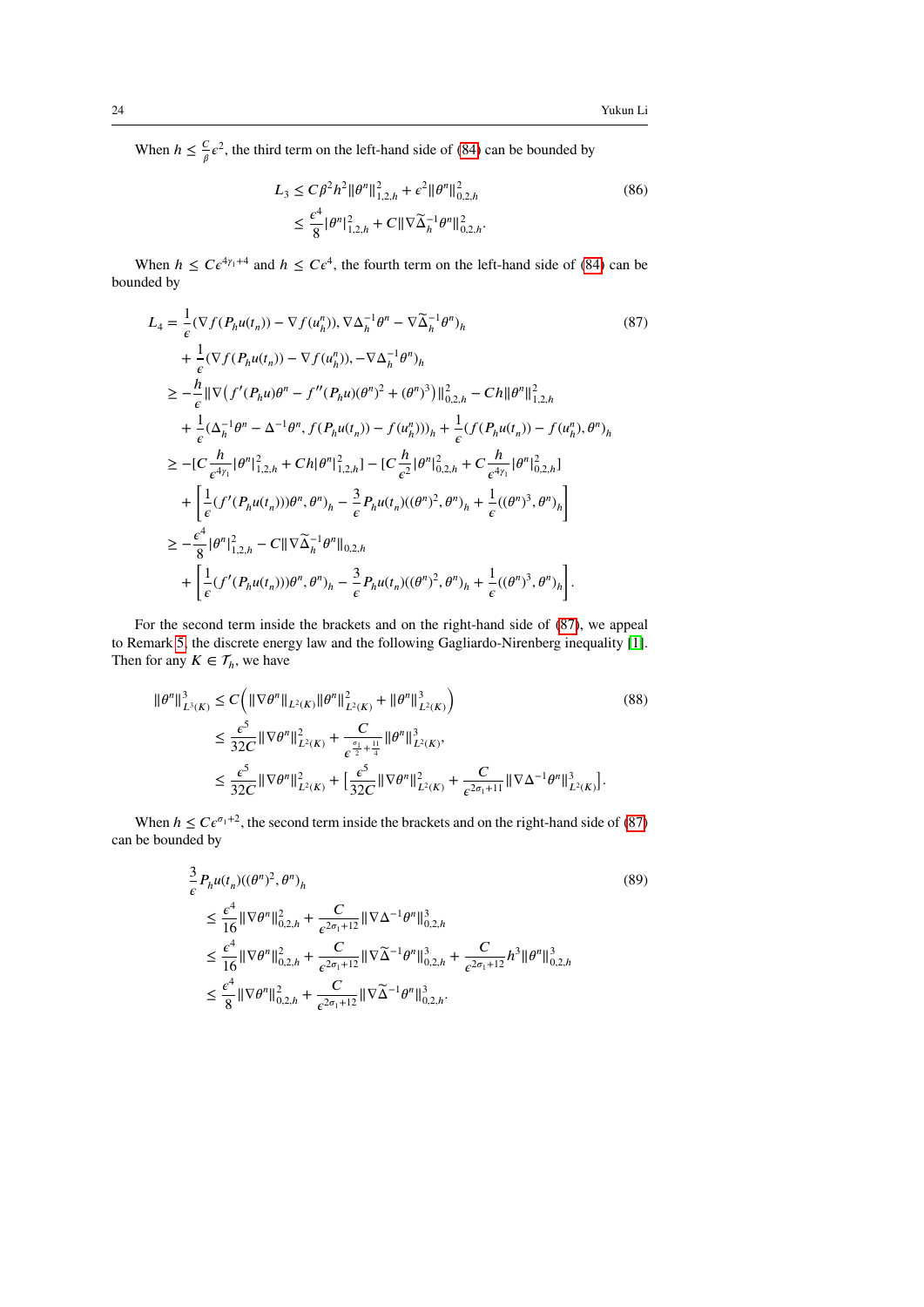The fifth term on the left-hand side of [\(84\)](#page-22-0) can be bounded by

$$
L_5 \ge -C \|R(u_{tt}; n)\|_{H^{-1}}^2 - |\nabla \widetilde{\Delta}_h^{-1} \theta^n|_{0, 2, h}^2. \tag{90}
$$

By the mean value theorem and [\(11\)](#page-4-4), the first term on the right-hand side of [\(84\)](#page-22-0) can be bounded by

$$
R_1 \leq \frac{C}{\epsilon} (f''(\xi)(P_h u(t_n) - u(t_n)), -\nabla \widetilde{\Delta}_h^{-1} \theta^n)_h
$$
  
\n
$$
\leq \frac{C}{\epsilon^2} \|P_h u(t_n) - u(t_n)\|_{0,2,h}^2 + \|\nabla \widetilde{\Delta}_h^{-1} \theta^n\|_{0,2,h}^2
$$
  
\n
$$
\leq C\epsilon^{-\max\{2\sigma_1 + 7, 2\sigma_3 + 4\}} h^4 + \|\nabla \widetilde{\Delta}_h^{-1} \theta^n\|_{0,2,h}^2.
$$
\n(91)

By the Poincaré inequality and the bounds of  $I_1$  in [\[32\]](#page-30-9), the summation of the second term on the right-hand side of [\(84\)](#page-22-0) can be written as

$$
\sum_{n=1}^{\ell} \left[ \sum_{E \in \mathcal{E}_h} \left( \frac{\partial \Delta^{-1} (-d_t \rho^n + \alpha \rho^n)}{\partial n}, -\widetilde{\Delta}_h^{-1} \theta^n \right)_E - (\nabla \Delta^{-1} (-d_t \rho^n + \alpha \rho^n), -\nabla \widetilde{\Delta}_h^{-1} \theta^n)_h \right] \tag{92}
$$
  
\n
$$
\leq C \sum_{n=1}^{\ell} || -d_t \rho^n + \alpha \rho^n ||_{H^{-1}}^2 + C \sum_{n=1}^{\ell} || \nabla \widetilde{\Delta}_h^{-1} \theta^n ||_{0,2,h}^2
$$
  
\n
$$
\leq C \widetilde{\rho}_0(\epsilon) \frac{|\ln h|h^2}{k} + C \sum_{n=1}^{\ell} || \nabla \widetilde{\Delta}_h^{-1} \theta^n ||_{0,2,h}^2,
$$

where Lemma 2.3 in [\[14\]](#page-29-0) is used in the first inequality and

$$
\tilde{\rho}_0(\epsilon) := \epsilon^4 \rho_3(\epsilon) + \epsilon^{-6} \rho_4(\epsilon) + \rho_5(\epsilon),
$$
\n
$$
\rho_3(\epsilon) := \epsilon^{-\max\{2\sigma_1 + \frac{13}{2}, 2\sigma_3 + \frac{7}{2}, 2\sigma_2 + 4, 2\sigma_4\} - \max\{2\sigma_1 + 5, 2\sigma_3 + 2\} - 2} + \epsilon^{-\max\{\sigma_1 + \frac{5}{2}, \sigma_3 + 1\} - 2} \rho_0(\epsilon) + \epsilon^{-2\sigma_6 + 1},
$$
\n
$$
\rho_4(\epsilon) := \epsilon^{-\max\{2\sigma_1 + \frac{13}{2}, 2\sigma_3 + \frac{7}{2}, 2\sigma_2 + 4, 2\sigma_4\} + 4},
$$
\n
$$
\rho_5(\epsilon) := \epsilon^{-2\max\{2\sigma_1 + \frac{13}{2}, 2\sigma_3 + \frac{7}{2}, 2\sigma_2 + 4, 2\sigma_4\} + 2}.
$$

Using Remark [5,](#page-13-3) then under the mesh constraint  $h \leq Ck$  and  $h \leq C\epsilon^4$ , the third term on the right-hand side of [\(84\)](#page-22-0) can be bounded by

<span id="page-24-0"></span>
$$
R_{3} = \sum_{E \in \mathcal{E}_{h}} (\frac{\partial \Delta^{-1}(\Delta^{-1}d_{t}\theta^{n} - \Delta_{h}^{-1}d_{t}\theta^{n})}{\partial n}, \widetilde{\Delta}_{h}^{-1}\theta^{n})_{E}
$$
(93)  
-( $\nabla \Delta^{-1}(\Delta^{-1}d_{t}\theta^{n} - \Delta_{h}^{-1}d_{t}\theta^{n})$ ,  $\nabla \widetilde{\Delta}_{h}^{-1}\theta^{n})_{h}$   

$$
\leq Ch \|d_{t}\theta^{n} \|_{L^{2}} \|\nabla \widetilde{\Delta}_{h}^{-1}\theta^{n} \|_{L^{2}}
$$
  

$$
\leq (Ch^{3} \|\nabla d_{t}\theta^{n} \|_{L^{2}}^{2} + \frac{h}{4C} \|\nabla \widetilde{\Delta}_{h}^{-1}d_{t}\theta^{n} \|_{L^{2}}^{2}) + C \|\nabla \widetilde{\Delta}_{h}^{-1}\theta^{n} \|_{L^{2}}^{2}
$$
  

$$
\leq \frac{\epsilon^{4} k^{2}}{32} \|\nabla d_{t}\theta^{n} \|_{L^{2}}^{2} + \frac{k}{4} \|\nabla \widetilde{\Delta}_{h}^{-1}d_{t}\theta^{n} \|_{L^{2}}^{2} + C \|\nabla \widetilde{\Delta}_{h}^{-1}\theta^{n} \|_{L^{2}}^{2}
$$
  

$$
\leq \frac{\epsilon^{4}}{16} (\|\nabla \theta^{n} \|_{L^{2}}^{2} + \|\nabla \theta^{n-1} \|_{L^{2}}^{2}) + \frac{k}{4} \|\nabla \widetilde{\Delta}_{h}^{-1}d_{t}\theta^{n} \|_{L^{2}}^{2} + C \|\nabla \widetilde{\Delta}_{h}^{-1}\theta^{n} \|_{L^{2}}^{2},
$$
(93)

where Lemma 2.3 in [\[14\]](#page-29-0) and the inverse inequality are used in the first inequality.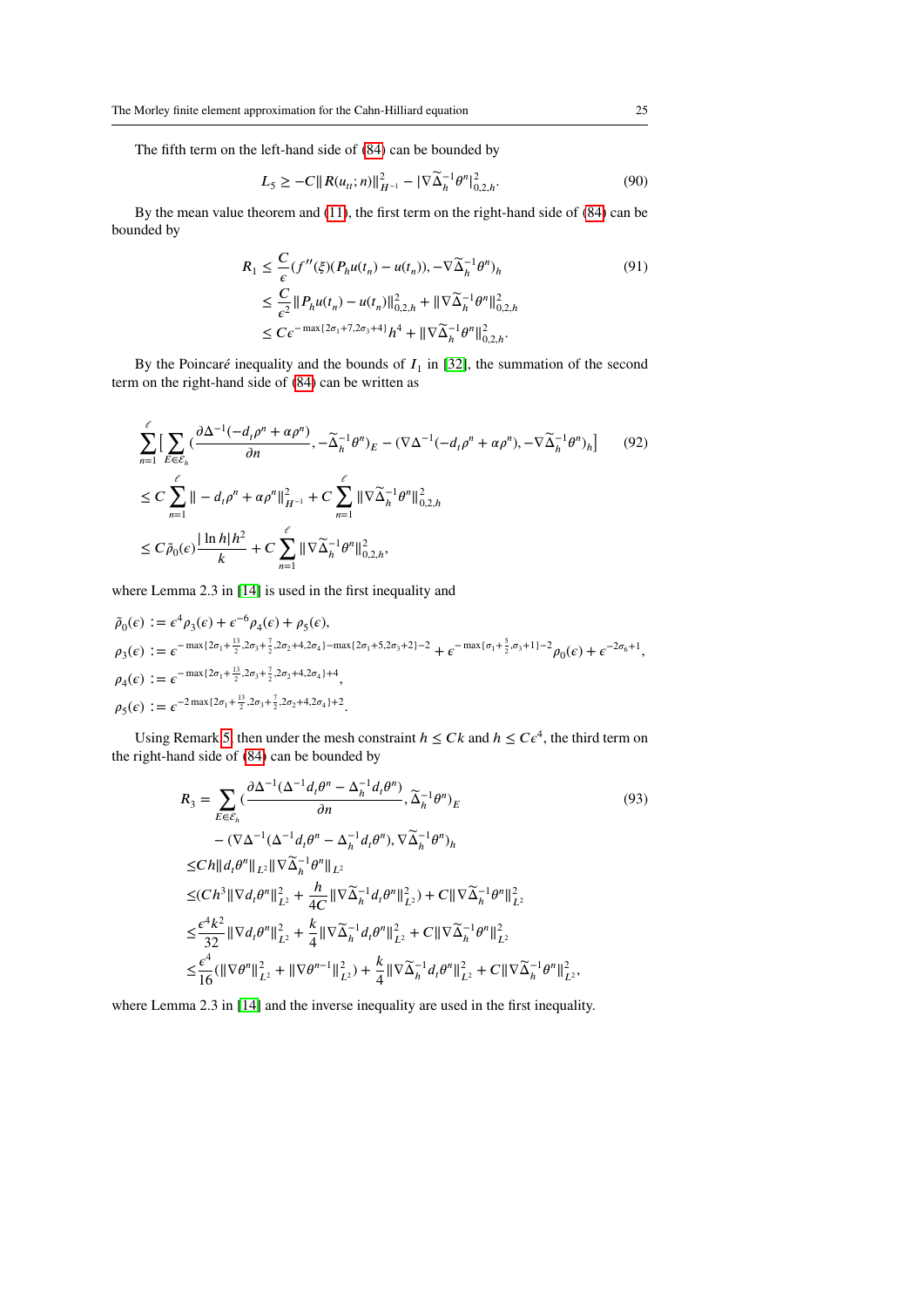Combining [\(85\)](#page-22-1) to [\(93\)](#page-24-0), we have

<span id="page-25-0"></span>
$$
\frac{1}{2} \|\nabla \widetilde{\Delta}_{h}^{-1} \theta^{n} \|_{0,2,h}^{2} - \frac{1}{2} \|\nabla \widetilde{\Delta}_{h}^{-1} \theta^{n-1} \|_{0,2,h}^{2} + \frac{k^{2}}{4} \|\nabla \widetilde{\Delta}_{h}^{-1} d_{t} \theta^{n} \|_{0,2,h}^{2}
$$
\n
$$
+ k(\epsilon - \frac{7\epsilon^{4}}{8}) (\nabla \theta^{n}, \nabla \theta^{n})_{h} + \frac{k}{\epsilon} (f'(P_{h} u(t_{n}))) \theta^{n}, \theta^{n})_{h} + \frac{k}{\epsilon} \| \theta^{n} \|_{0,4,h}^{4}
$$
\n
$$
\leq C k(-d_{t} \rho^{n} + \alpha \rho^{n}, -\widetilde{\Delta}_{h}^{-1} \theta^{n}) + C k \| R(u_{ti}; n) \|_{H^{-1}}^{2} + \frac{C k}{\epsilon^{2 \sigma_{1} + 12}} \| \nabla \widetilde{\Delta}_{h}^{-1} \theta^{n} \|_{0,2,h}^{3}
$$
\n
$$
+ C \epsilon^{-\max\{2 \sigma_{1} + 7, 2 \sigma_{3} + 4\}} h^{4} + C k \| \nabla \widetilde{\Delta}_{h}^{-1} \theta^{n} \|_{0,2,h}^{2}.
$$
\n(94)

Taking the summation for  $n$  from 1 to  $\ell$ , equation [\(94\)](#page-25-0) can be changed into

$$
\frac{1}{2} \|\nabla \widetilde{\Delta}_{h}^{-1} \theta^{\ell}\|_{0,2,h}^{2} + \frac{k^{2}}{4} \sum_{n=1}^{\ell} \|\nabla \widetilde{\Delta}_{h}^{-1} d_{t} \theta^{n}\|_{0,2,h}^{2}
$$
\n
$$
+ k \sum_{n=1}^{\ell} \left[ (\epsilon - \epsilon^{4}) (\nabla \theta^{n}, \nabla \theta^{n})_{h} + \frac{1}{\epsilon} (f'(P_{h} u(t_{n}))) \theta^{n}, \theta^{n})_{h} \right]
$$
\n
$$
+ \frac{\epsilon^{4} k}{8} \sum_{n=1}^{\ell} (\nabla \theta^{n}, \nabla \theta^{n})_{h} + \frac{k}{\epsilon} \sum_{n=1}^{\ell} \|\theta^{n}\|_{0,4,h}^{4}
$$
\n
$$
\leq C \widetilde{\rho}_{1}(\epsilon) k^{2} + \frac{C k}{\epsilon^{2 \sigma_{1} + 12}} \sum_{n=1}^{\ell} \|\nabla \widetilde{\Delta}_{h}^{-1} \theta^{n}\|_{0,2,h}^{3} + C k \sum_{n=1}^{\ell} \|\nabla \widetilde{\Delta}_{h}^{-1} \theta^{n}\|_{0,2,h}^{2}
$$
\n
$$
+ C \widetilde{\rho}_{0}(\epsilon) |\ln h| h^{2}.
$$
\n(95)

Using the generalized coercivity result in Theorem [5,](#page-19-2) we obtain when  $h \leq C\epsilon^2$ , we have

$$
\frac{1}{2} \|\nabla \widetilde{\Delta}_{h}^{-1} \theta^{\ell}\|_{0,2,h}^{2} + \frac{k^{2}}{4} \sum_{n=1}^{\ell} \|\nabla \widetilde{\Delta}_{h}^{-1} d_{t} \theta^{n}\|_{0,2,h}^{2}
$$
\n
$$
+ \frac{\epsilon^{4} k}{8} \sum_{n=1}^{\ell} (\nabla \theta^{n}, \nabla \theta^{n})_{h} + \frac{k}{\epsilon} \sum_{n=1}^{\ell} \|\theta^{n}\|_{0,4,h}^{4}
$$
\n
$$
\leq C \widetilde{\rho}_{1}(\epsilon) k^{2} + \frac{Ck}{\epsilon^{2\sigma_{1}+12}} \sum_{n=1}^{\ell} \|\nabla \widetilde{\Delta}_{h}^{-1} \theta^{n}\|_{0,2,h}^{3} + Ck \sum_{n=1}^{\ell} \|\nabla \widetilde{\Delta}_{h}^{-1} \theta^{n}\|_{0,2,h}^{2}
$$
\n
$$
+ C \widetilde{\rho}_{0}(\epsilon) \|\ln h\| h^{2} + Ck \sum_{n=1}^{\ell} \|\nabla \Delta^{-1} \theta^{n}\|_{L^{2}}^{2} + C h^{2} \epsilon^{-2\gamma_{2}-4}
$$
\n
$$
\leq C \widetilde{\rho}_{1}(\epsilon) k^{2} + \frac{Ck}{\epsilon^{2\sigma_{1}+12}} \sum_{n=1}^{\ell} \|\nabla \widetilde{\Delta}_{h}^{-1} \theta^{n}\|_{0,2,h}^{3} + Ck \sum_{n=1}^{\ell} \|\nabla \widetilde{\Delta}_{h}^{-1} \theta^{n}\|_{0,2,h}^{2}
$$
\n
$$
+ \frac{\epsilon^{4} k}{16} \sum_{n=1}^{\ell} (\nabla \theta^{n}, \nabla \theta^{n})_{h} + C \widetilde{\rho}_{0}(\epsilon) \|\ln h\| h^{2}.
$$
\n(96)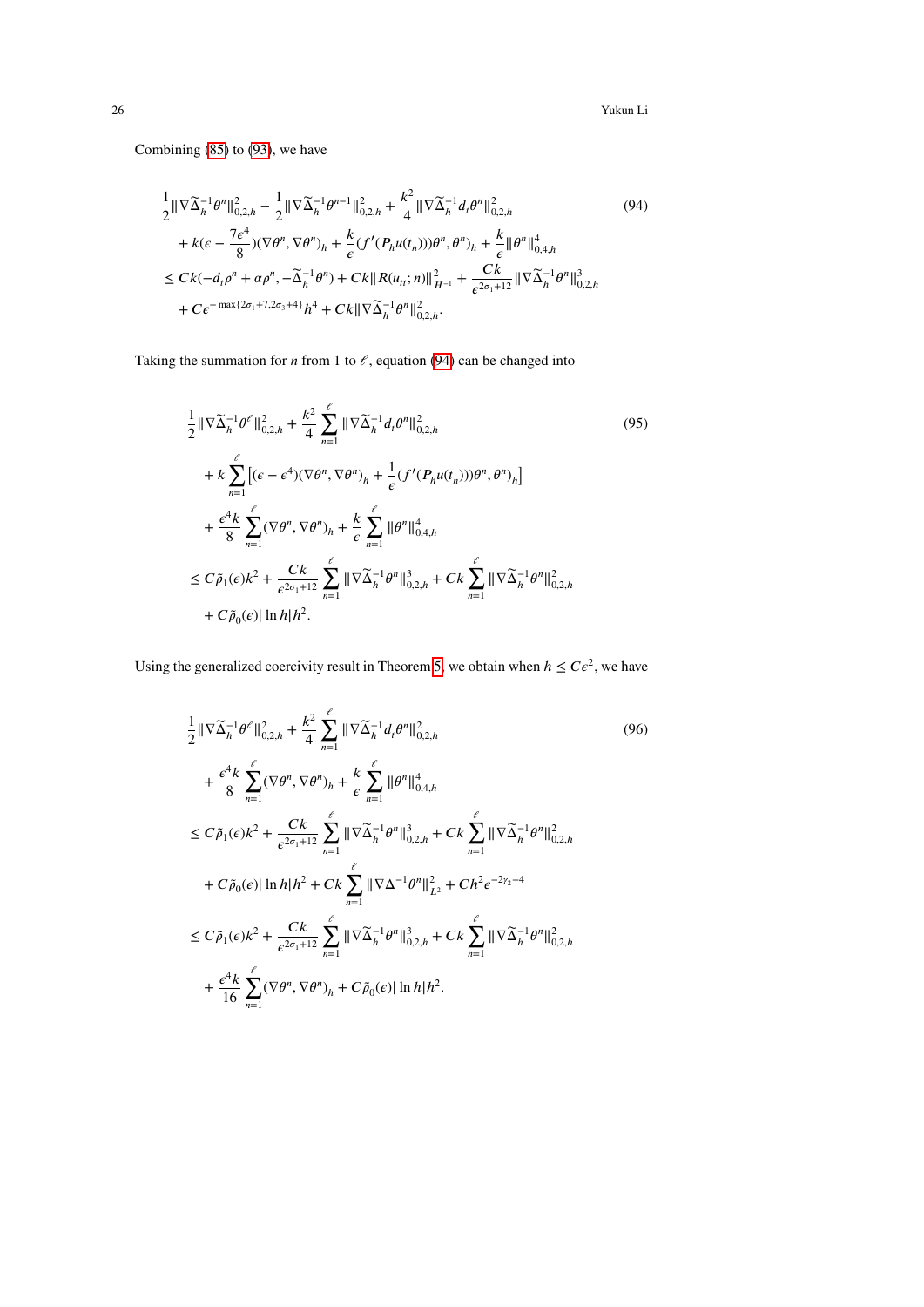By the discrete energy law and Theorem [3,](#page-16-0) when  $k \leq Ce^{3\sigma_1+13}$ , we have

$$
\frac{1}{4} \|\nabla \widetilde{\Delta}_{h}^{-1} \theta^{\ell}\|_{0,2,h}^{2} + \frac{k^{2}}{4} \sum_{n=1}^{\ell} \|\nabla \widetilde{\Delta}_{h}^{-1} d_{t} \theta^{n}\|_{0,2,h}^{2} + \frac{\epsilon^{4} k}{16} \sum_{n=1}^{\ell} (\nabla \theta^{n}, \nabla \theta^{n})_{h} + \frac{k}{\epsilon} \sum_{n=1}^{\ell} \|\theta^{n}\|_{0,4,h}^{4}
$$
\n
$$
\leq C \widetilde{\rho}_{1}(\epsilon) k^{2} + \frac{C k}{\epsilon^{2 \sigma_{1}+12}} \sum_{n=1}^{\ell-1} \|\nabla \widetilde{\Delta}_{h}^{-1} \theta^{n}\|_{0,2,h}^{3} + C k \sum_{n=1}^{\ell-1} \|\nabla \widetilde{\Delta}_{h}^{-1} \theta^{n}\|_{0,2,h}^{2}
$$
\n
$$
+ C \widetilde{\rho}_{0}(\epsilon) \|\ln h\| h^{2}.
$$
\n(97)

Let  $d_{\ell} \geq 0$  be the slack variable such that

$$
\frac{1}{4} \|\nabla \widetilde{\Delta}_{h}^{-1} \theta^{\ell}\|_{0,2,h}^{2} + \frac{k^{2}}{4} \sum_{n=1}^{\ell} \|\nabla \widetilde{\Delta}_{h}^{-1} d_{t} \theta^{n}\|_{0,2,h}^{2}
$$
\n
$$
+ \frac{\epsilon^{4} k}{16} \sum_{n=1}^{\ell} (\nabla \theta^{n}, \nabla \theta^{n})_{h} + \frac{k}{\epsilon} \sum_{n=1}^{\ell} \|\theta^{n}\|_{0,4,h}^{4} + d_{\ell}
$$
\n
$$
= \frac{Ck}{\epsilon^{2 \sigma_{1}+12}} \sum_{n=1}^{\ell-1} \|\nabla \widetilde{\Delta}_{h}^{-1} \theta^{n}\|_{0,2,h}^{3} + Ck \sum_{n=1}^{\ell-1} \|\nabla \widetilde{\Delta}_{h}^{-1} \theta^{n}\|_{0,2,h}^{2}
$$
\n
$$
+ C\widetilde{\rho}_{1}(\epsilon)k^{2} + C\widetilde{\rho}_{0}(\epsilon) \|\ln h\| h^{2}.
$$
\n(98)

and define for  $\ell \geq 1$ 

$$
S_{\ell+1} := \frac{1}{4} \|\nabla \widetilde{\Delta}_h^{-1} \theta^{\ell}\|_{0,2,h}^2 + \frac{k^2}{4} \sum_{n=1}^{\ell} \|\nabla \widetilde{\Delta}_h^{-1} d_t \theta^n\|_{0,2,h}^2
$$
  
+ 
$$
\frac{\epsilon^4 k}{16} \sum_{n=1}^{\ell} (\nabla \theta^n, \nabla \theta^n)_h + \frac{k}{6} \sum_{n=1}^{\ell} \|\theta^n\|_{0,4,h}^4 + d_{\ell}
$$
 (99)

16 *𝑛*=1 *𝜖 𝑛*=1 *𝑆*<sup>1</sup> ∶ = *𝐶 ̃𝜌*<sup>1</sup> (*𝜖*)*𝑘* <sup>2</sup> + *𝐶 ̃𝜌*<sup>0</sup> (*𝜖*)| ln *ℎ*|*ℎ* 2 *,* (100)

then we have

$$
S_{\ell+1} - S_{\ell} \le CkS_{\ell} + \frac{Ck}{\epsilon^{2\sigma_1 + 12}} S_{\ell}^{\frac{3}{2}} \quad \text{for } \ell \ge 1.
$$
 (101)

Applying Lemma [2](#page-5-1) to  ${S_\ell}_{\ell \geq 1}$  defined above, we obtain for  $\ell \geq 1$ 

<span id="page-26-1"></span>
$$
S_{\ell} \le a_{\ell}^{-1} \left\{ S_1^{-\frac{1}{2}} - \frac{Ck}{\epsilon^{2\sigma_1 + 12}} \sum_{s=1}^{\ell - 1} a_{s+1}^{-\frac{1}{2}} \right\}^{-2}
$$
(102)

provided that

<span id="page-26-0"></span>
$$
S_1^{-\frac{1}{2}} - \frac{Ck}{\epsilon^{2\sigma_1 + 12}} \sum_{s=1}^{\ell - 1} a_{s+1}^{-\frac{1}{5}} > 0.
$$
 (103)

We note that  $a_s$  ( $1 \le s \le \ell$ ) are all bounded as  $k \to 0$ , therefore, [\(103\)](#page-26-0) holds under the mesh constraint stated in the theorem. Then it follows from [\(102\)](#page-26-1) and [\(103\)](#page-26-0) that

$$
S_{\ell} \le 2a_{\ell}^{-1} S_1 \le C(\tilde{\rho}_0(\epsilon) |\ln h| h^2 + \tilde{\rho}_1(\epsilon) k^2).
$$

Then the theorem is proved. Notice the mesh restrictions are stringent theoretically, and numerically they are much better.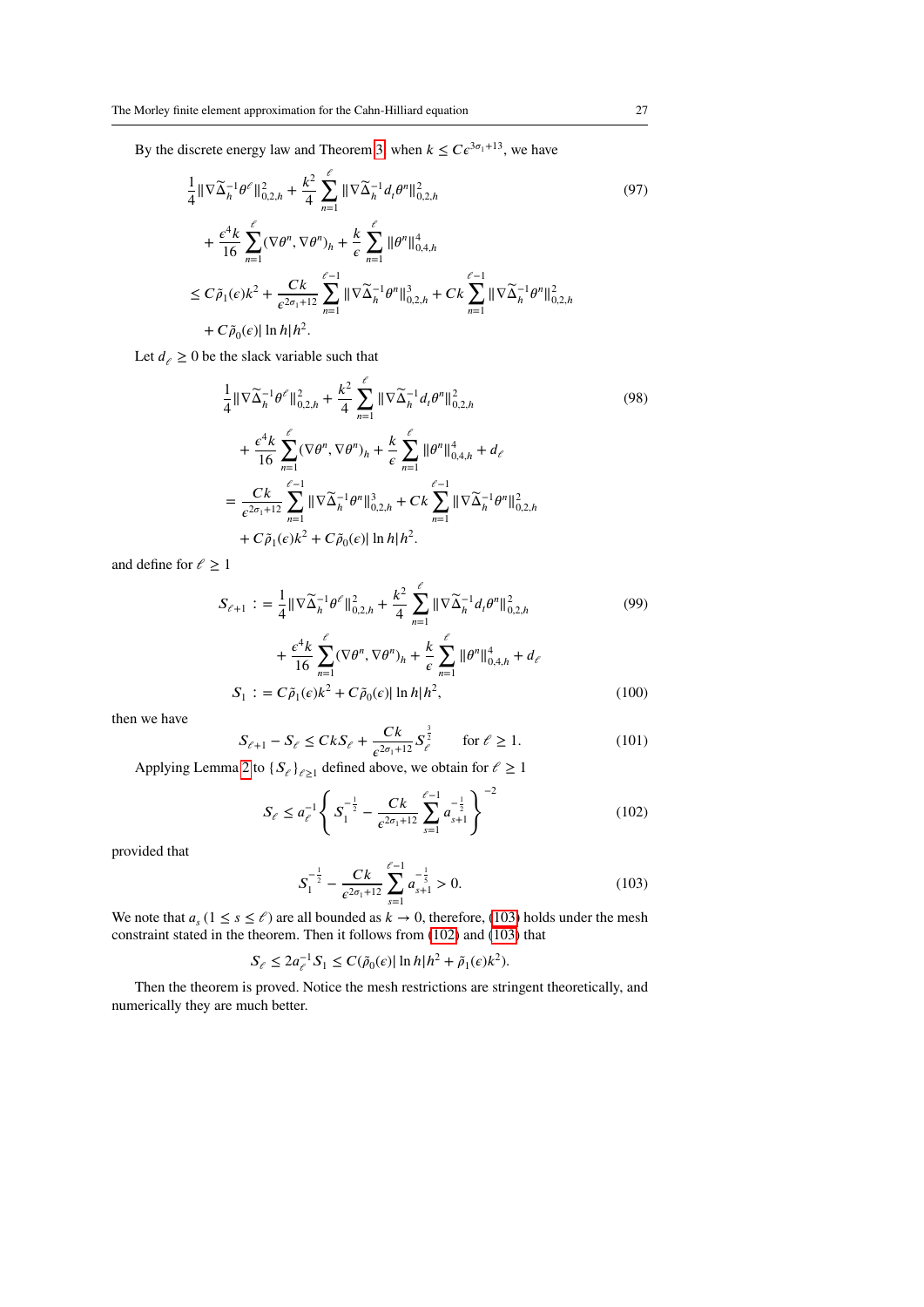Next we gave a Corollary based on Theorem [6,](#page-21-2) Lemmas [5](#page-10-4)[–11,](#page-12-2) and the triangle inequality.

**Corollary 1** *Assume the mesh constraints in Theorem [6](#page-21-2) hold, then the following estimates hold*

$$
\begin{split} &\|\nabla\hat{\Delta}_{h}^{-1}\theta^{\ell}\|^{2}_{0,2,h}\leq C(\tilde{\rho}_{0}(\epsilon)|\ln h|h^{2}+\tilde{\rho}_{1}(\epsilon)k^{2}),\\ &\|\nabla\Delta_{h}^{-1}\theta^{\ell}\|^{2}_{0,2,h}\leq C(\tilde{\rho}_{0}(\epsilon)|\ln h|h^{2}+\tilde{\rho}_{1}(\epsilon)k^{2}),\\ &\|\nabla\underline{\Delta}_{h}^{-1}\theta^{\ell}\|^{2}_{0,2,h}\leq C(\tilde{\rho}_{0}(\epsilon)|\ln h|h^{2}+\tilde{\rho}_{1}(\epsilon)k^{2}),\\ &\|\nabla\Delta^{-1}\theta^{\ell}\|^{2}_{0,2,h}\leq C(\tilde{\rho}_{0}(\epsilon)|\ln h|h^{2}+\tilde{\rho}_{1}(\epsilon)k^{2}). \end{split}
$$

- *Remark 8* 1. All mesh restrictions have been incorporated into Theorem [6.](#page-21-2) For example,  $h \leq C \epsilon^4$  can be incorporated into  $h \leq C \epsilon^{4\gamma_1+4}$  since  $\gamma_1 \geq 0, k \geq C \frac{h^4}{\epsilon^{4+4\gamma_1}}$  $\frac{h^4}{e^{4+4\gamma_1+2\sigma_1}}$  (ln  $\frac{1}{h}$ )<sup>2</sup> in Theorem [4](#page-16-1) can be incorporated into  $k \geq C \frac{h^2}{a^{4\gamma}}$
- $\frac{h^2}{\epsilon^{4\gamma_1+3}}$  and  $h^2(\ln \frac{1}{h})^2 \leq \epsilon^{2\sigma_1+1}$ , and so on. 2. If  $v_h = -\hat{\Delta}_h^{-1} \theta^n$ , instead of  $v_h = -\tilde{\Delta}_h^{-1} \theta^n$ , is chosen as the test function in [\(82\)](#page-21-1), the error estimate can not be obtained due to other terms in the definition of  $-\hat{\Delta}_h^{-1}$ .

#### <span id="page-27-0"></span>**4 Numerical Experiments**

In this section, we present two numerical tests to gauge the performance of the Morley element approximation. The fully implicit scheme and the square domain  $\Omega = [-1, 1]^2$  are used in both tests. The degrees of freedom (DOF) are compared for quadratic mixed discontinuous Galerkin method (MDG),  $C^1$  conforming Argyris element,  $C^1$  conforming Hsieh-Clough-Tocher (HCT) macro element, and Morley element in Table [1](#page-27-1) below. From the angle of degrees of freedom, Morley element method is supposed to be very efficient.

|             | MDG    | Argyris | <b>HCT</b> | Morley |
|-------------|--------|---------|------------|--------|
| $h = 0.4$   | 1200   | 526     | 343        | 221    |
| $h = 0.2$   | 4800   | 1946    | 1283       | 841    |
| $h = 0.1$   | 19200  | 7486    | 4963       | 3281   |
| $h = 0.05$  | 76800  | 29366   | 19523      | 12961  |
| $h = 0.025$ | 307200 | 116326  | 77443      | 51521  |

<span id="page-27-1"></span>**Table 1** Approximate number of DOF using MDG, Argyris, HCT and Morley elements.

Next, two numerical tests are presented to numerically check the discrete maximum principle, which is not known theoretically. See [\[32\]](#page-30-9) for evolutions of the zero-level sets of the Cahn-Hilliard equation using the Morley elements based on more different initial conditions.

**Test 1.** Consider the Cahn-Hilliard equations [\(1\)](#page-1-0)-[\(4\)](#page-1-1) with the following initial condition:

<span id="page-27-2"></span>
$$
u_0(x) = \tanh\left(\frac{d_0(x)}{\sqrt{2\epsilon}}\right),\tag{104}
$$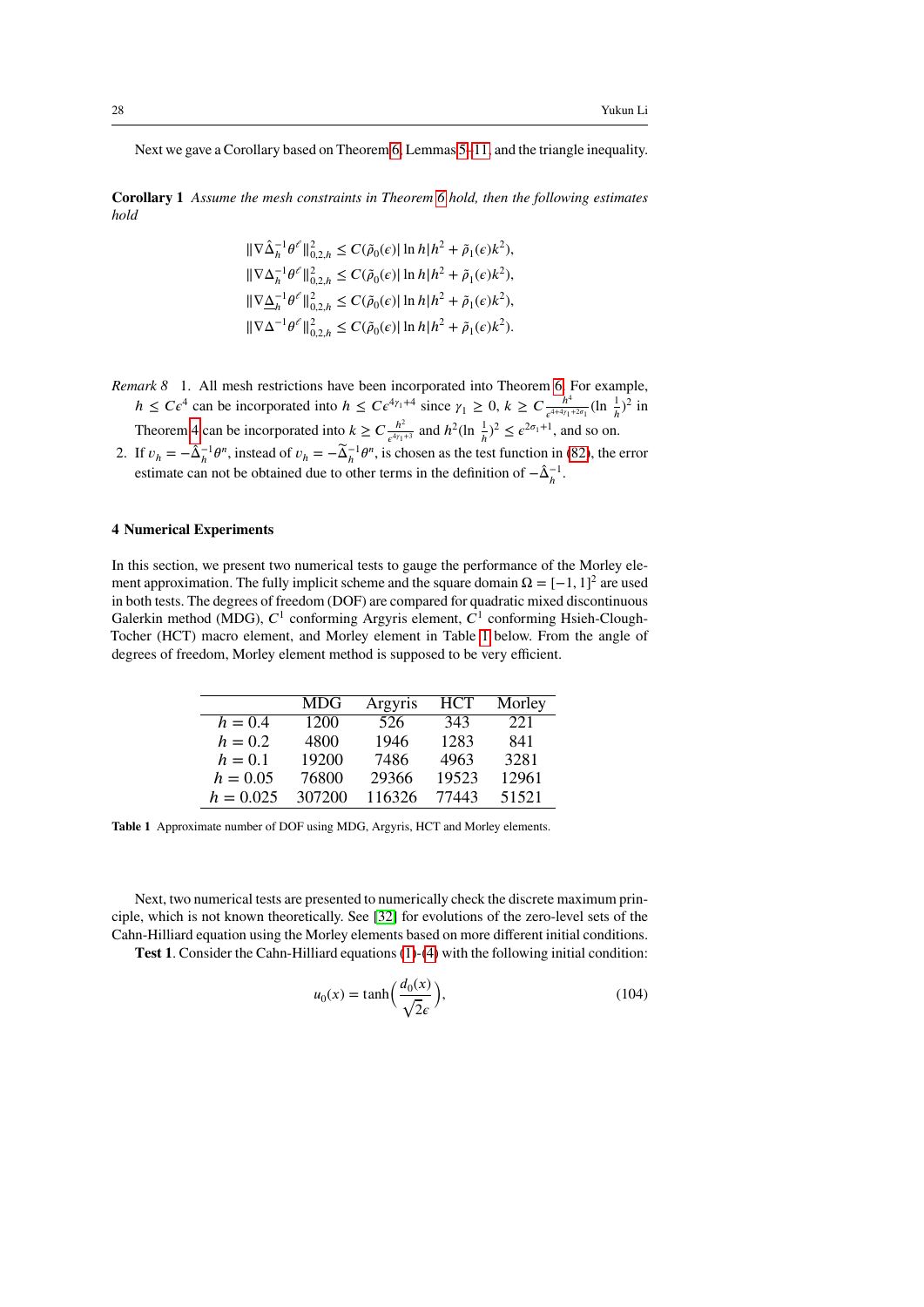where  $d_0(x) = \sqrt{x_1^2 + x_2^2} - 0.5$ , which is the signed distance from any point to the circle  $x_1^2 + x_2^2 = 0.5^2$ . Note that  $u_0$  has the desired form as stated in Lemma [1.](#page-4-2)

Figure [1](#page-28-0) plots the zero-level set of this initial condition and  $L^{\infty}$  bound  $|u^n_h|_{L^{\infty}}$ . We can observe that  $|u_h^n|_{L^\infty} \leq 1$ , which numerically verifies the assumption [\(23\)](#page-6-0). In this test, the interaction length  $\epsilon = 0.05$ , the space size  $h = 0.04$  and the time step size  $k = 0.0001$ .



<span id="page-28-0"></span>**Fig. 1** The zero-level set of the initial condition (left) and the  $|u_h^n|_{L^\infty}$  bound at different time points (right). In this test,  $\epsilon = 0.05$ ,  $h = 0.04$ ,  $k = 0.0001$ .

**Test 2.** Consider the Cahn-Hilliard equations [\(1\)](#page-1-0)-[\(4\)](#page-1-1) with the following initial condition:

$$
u_0(x) = \tanh\left(\frac{1}{\sqrt{2}\epsilon} \left(\min\left\{\sqrt{(x_1 + 0.3)^2 + x_2^2} - 0.3, \sqrt{(x_1 - 0.3)^2 + x_2^2} - 0.25\right\}\right)\right).
$$

Note that  $u_0$  can be written in the form given in [\(104\)](#page-27-2) with  $d_0(x)$  being the signed distance function to the initial curve. We note that  $u_0$  does not have the desired form as stated in Lemma [1.](#page-4-2)

Figure [2](#page-28-1) plots the zero-level set of this initial condition and  $L^{\infty}$  bound  $|u^n_h|_{L^{\infty}}$ . We can observe that  $|u_h^n|_{L^\infty} \leq 1$ , which numerically verifies the assumption [\(23\)](#page-6-0). In this test, the interaction length  $\epsilon = 0.025$ , the space size  $h = 0.02$ , and the time step size  $k = 0.0001$ .



<span id="page-28-1"></span>**Fig. 2** The zero-level set of the initial condition (left) and the  $|u_h^n|_{L^\infty}$  bound at different time points (right). In this test,  $\epsilon = 0.025$ ,  $h = 0.02$ ,  $k = 0.0001$ .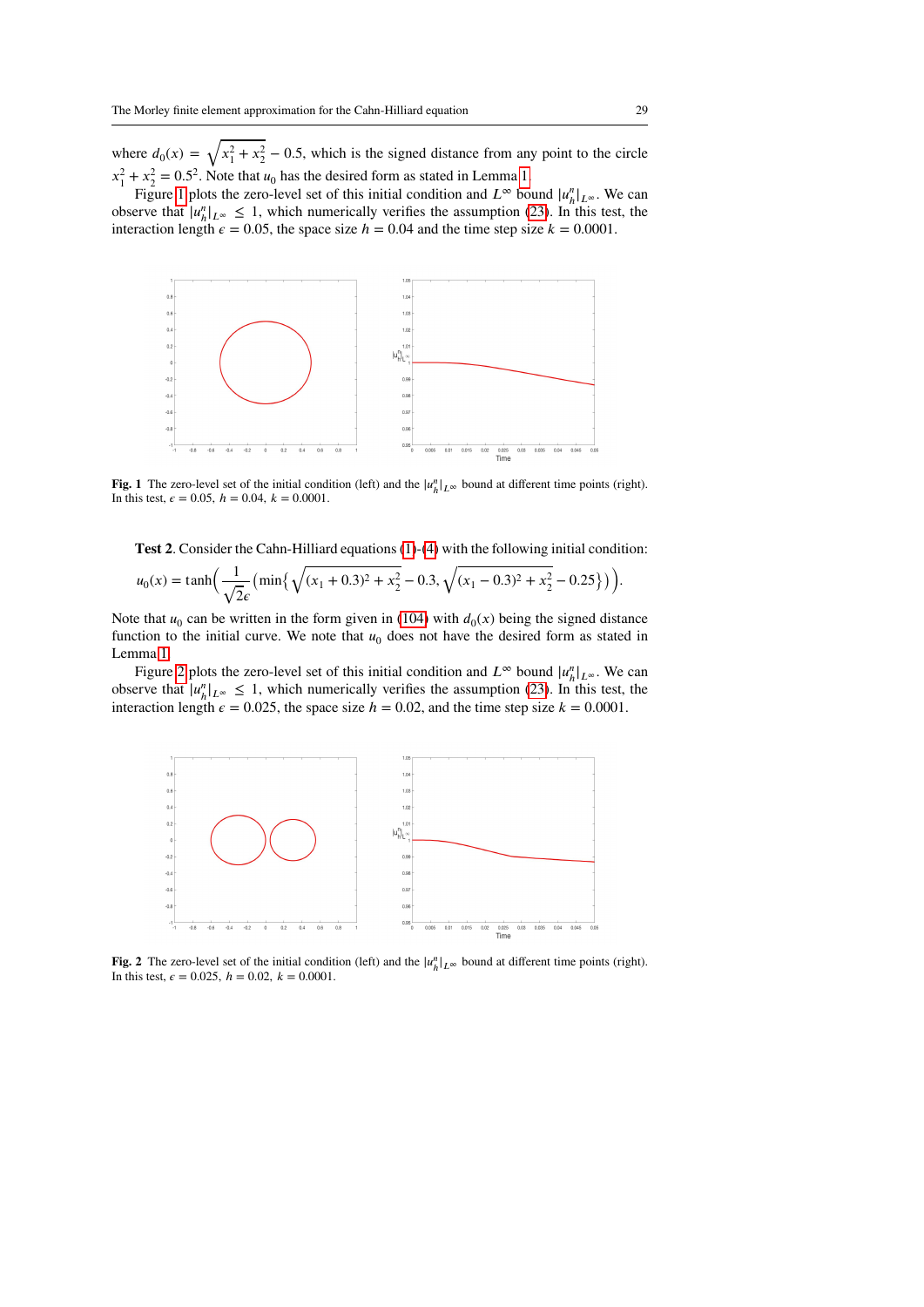#### **Acknowledgements**

The author Yukun Li highly thanks Professor Xiaobing Feng in the University of Tennessee at Knoxville for his valuable suggestions during the whole process of preparation of this manuscript, and Dr. Shuonan Wu in the Peking University for proofreading this manuscript carefully and giving lots of useful suggestions.

## **References**

- <span id="page-29-17"></span>1. Adams, Robert A and Fournier, John JF, *Sobolev spaces*, Academic press, 140 (2003)
- <span id="page-29-7"></span>2. Alikakos, Nicholas D and Bates, Peter W and Chen, Xinfu, *Convergence of the Cahn-Hilliard equation to the Hele-Shaw model*, Arch. Rational Mech. Anal., 128(2), 165–205 (1994)
- <span id="page-29-1"></span>3. Allen, Samuel M and Cahn, John W, *A microscopic theory for antiphase boundary motion and its application to antiphase domain coarsening*, Acta Metall., 27, 1084–1095 (1979)
- <span id="page-29-8"></span>4. Aristotelous, Andreas C and Karakashian, Ohannes and Wise, Steven M, *A mixed Discontinuous Galerkin, Convex Splitting Scheme for a Modified Cahn-Hilliard Equation*, Disc. Cont. Dynamic. Syst. Series B., 18(9), 2211–2238 (2013)
- <span id="page-29-2"></span>5. Bartels, Sören and Müller, Rüdiger and Ortner, Christoph, *Robust a priori and a posteriori error analysis for the approximation of Allen-Cahn and Ginzburg-Landau equations past topological changes*. SIAM Journal on Numerical Analysis, 49(1), 110–134 (2011)
- 6. Bazeley, GP and Cheung, Yo K and Irons, Bo M and Zienkiewicz, OC, *Triangular elements in plate bending- conforming and non-conforming solutions(Stiffness characteristics of triangular plate elements in bending, and solutions)*. 547–576 (1966)
- 7. Riviere, Beatrice, *Discontinuous Galerkin methods for solving elliptic and parabolic equations: theory and implementation*, SIAM (2008)
- <span id="page-29-15"></span>8. Brenner, Susanne, *Two-level additive Schwarz preconditioners for nonconforming finite element methods*, Mathematics of Computation of the American Mathematical Society, 65(215), 897–921 (1996)
- <span id="page-29-13"></span>9. Brenner, Susanne, *Convergence of nonconforming multigrid methods without full elliptic regularity*, Mathematics of Computation of the American Mathematical Society, 68(225), 25–53 (1999)
- <span id="page-29-14"></span>10. Brenner, Susanne C and Sung, Li-yeng and Zhang, Hongchao and Zhang, Yi, *A Morley finite element method for the displacement obstacle problem of clamped Kirchhoff plates*, Journal of Computational and Applied Mathematics, 254, 31–42 (2013)
- <span id="page-29-3"></span>11. Chen, Xinfu, *Spectrum for the Allen-Cahn and Cahn-Hilliard and phase-field equations for generic interfaces*, Comm. Partial Diff. Eqs., 19(7-8), 1371–1395 (1994)
- <span id="page-29-10"></span>12. Cheng, Kelong and Feng, Wenqiang and Wang, Cheng and Wise, Steven M, *An energy stable fourth order finite difference scheme for the Cahn-Hilliard equation*, Journal of Computational and Applied Mathematics, in press, arXiv preprint [arXiv:1712.06210](http://arxiv.org/abs/1712.06210) (2017)
- <span id="page-29-9"></span>13. Du, Qiang and Nicolaides, Roy A, *Numerical analysis of a continuum model of phase transition*, SIAM Journal on Numerical Analysis, 28(5), 1310–1322 (1991)
- <span id="page-29-0"></span>14. Elliott, Charles M and French, Donald A, *A nonconforming finite-element method for the two-dimensional Cahn-Hilliard equation*, SIAM Journal on Numerical Analysis, 26(4), 884-903 (1989)
- <span id="page-29-16"></span>15. Feng, Xiaobing and Li, Yukun, *Analysis of symmetric interior penalty discontinuous Galerkin methods for the Allen–Cahn equation and the mean curvature flow*, IMA Journal of Numerical Analysis, 35(4), 1622-1651 (2015)
- <span id="page-29-5"></span>16. Feng, Xiaobing and Li, Yukun and Prohl, Andreas, *Finite element approximations of the stochastic mean curvature flow of planar curves of graphs*, Stochastic Partial Differential Equations: Analysis and Computations, 2(1), 54–83 (2014)
- <span id="page-29-12"></span>17. Feng, Xiaobing and Li, Yukun and Xing, Yulong, *Analysis of Mixed Interior Penalty Discontinuous Galerkin Methods for the Cahn–Hilliard Equation and the Hele–Shaw Flow*, SIAM Journal on Numerical Analysis, 54(2), 825–847 (2016)
- <span id="page-29-6"></span>18. Feng, Xiaobing and Li, Yukun and Zhang, Yi, *Finite Element Methods for the Stochastic Allen–Cahn Equation with Gradient-type Multiplicative Noise*, SIAM Journal on Numerical Analysis, 55(1), 194– 216 (2017)
- <span id="page-29-4"></span>19. Feng, Xiaobing and Prohl, Andreas *Numerical analysis of the Allen-Cahn equation and approximation for mean curvature flows*, Numer. Math., 94, 33–65 (2003)
- <span id="page-29-11"></span>20. Feng, Xiaobing and Prohl, Andreas, *Error analysis of a mixed finite element method for the Cahn-Hilliard equation*, Numer. Math., 74, 47–84 (2004)